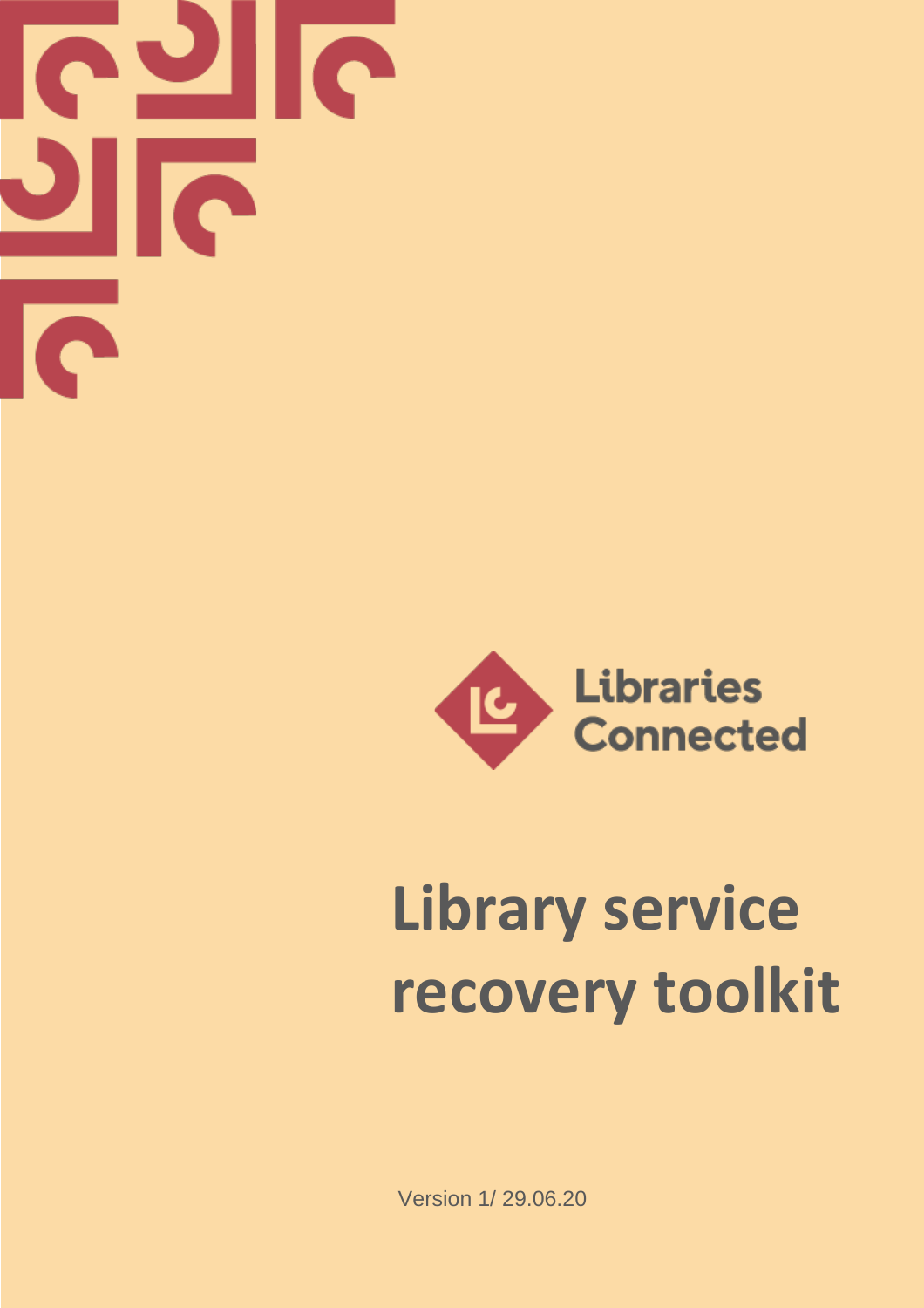# **Library service recovery toolkit**

# **Contents**

#### Introduction

- Library service guidance
- How to use this guidance

#### 1. Thinking about risk

- 1.1 Managing risk
- 1.2 Sharing the results of your risk assessment
- 1.3 Enforcement
- 1.4 Collecting data for Test and Trace

#### 2. Who should go to work?

- 2.1 Protecting people at higher risk
- 2.2 People who need to self-isolate
- 2.3 Equality in the workplace

#### 3. Social distancing for workers

- 3.1 Coming to work and leaving work
- 3.2 Moving around buildings and worksites
- 3.3 Workplaces and workstations
- 3.4 Meetings
- 3.5 Common areas
- 3.6 Accidents, security and other incidents

#### 4. Keeping users, visitors and contractors safe

- 4.1 Managing contact, including with books and resources
- 4.2 Providing and explaining available guidance

#### 5. Cleaning the workplace

- 5.1 Keeping the workplace clean
- 5.2 Changing rooms and showers
- 5.3 Hygiene, handwashing and sanitation facilities
- 5.4 Handling goods and objects including books

#### 6. Personal protective equipment and face coverings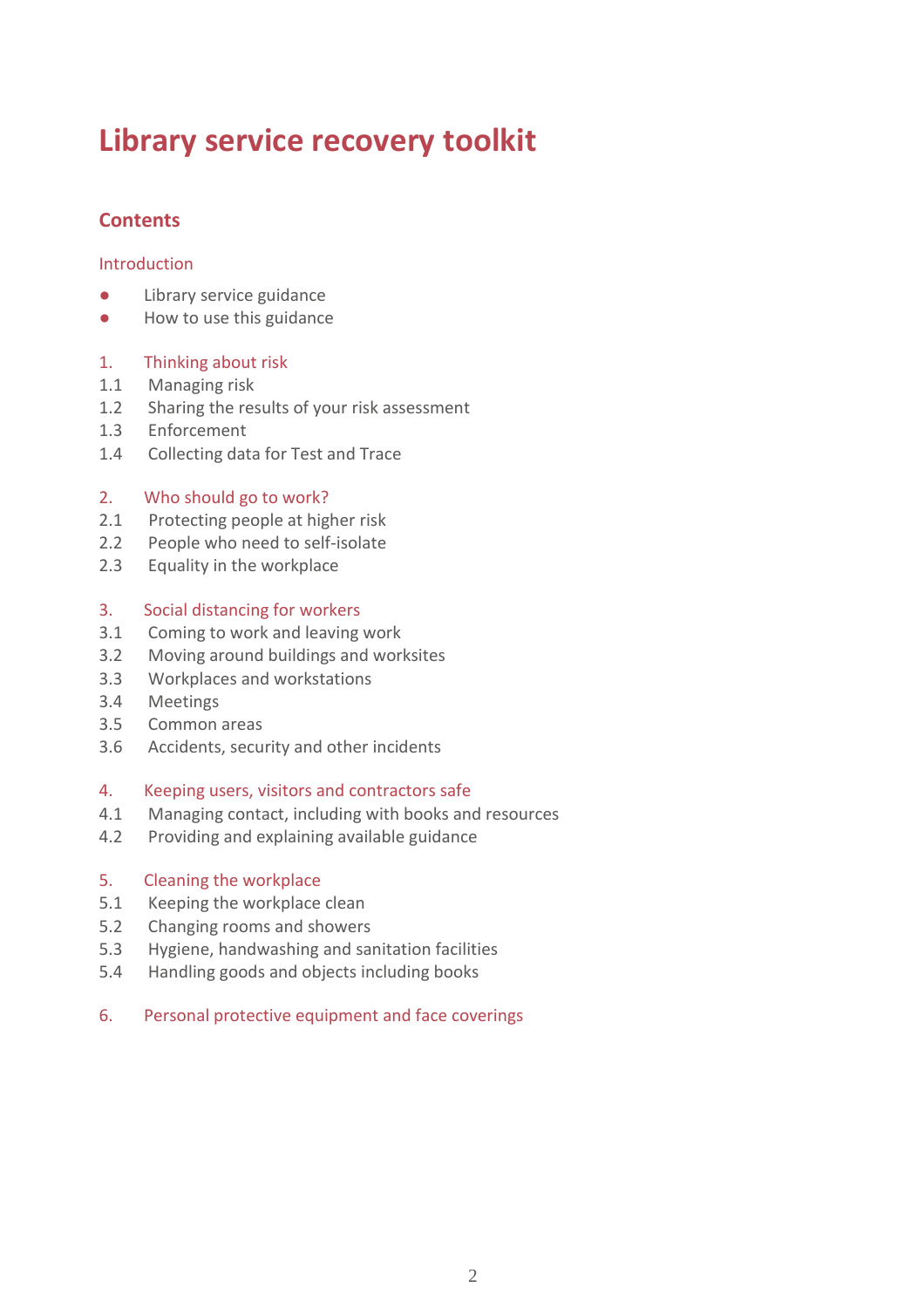# 7. Workforce management

- 7.1 Shift patterns and working groups
- 7.2 Cars, accommodation and visits, and work-related deliveries<br>7.3 Communications and training
- Communications and training
	- 7.3.1 Returning to work
	- 7.3.2 Ongoing communications and signage
- 8. Inbound and outbound goods including books

# **Appendices**

- A. Managing buildings and public spaces
- B. Staff, volunteer and user safety and welfare
- C. Prioritising services and user groups
- D. Book lending and browsing
- E. Restoring events and activities
- F. Sustaining the digital offer
- G. Communications with the public and advocacy with stakeholders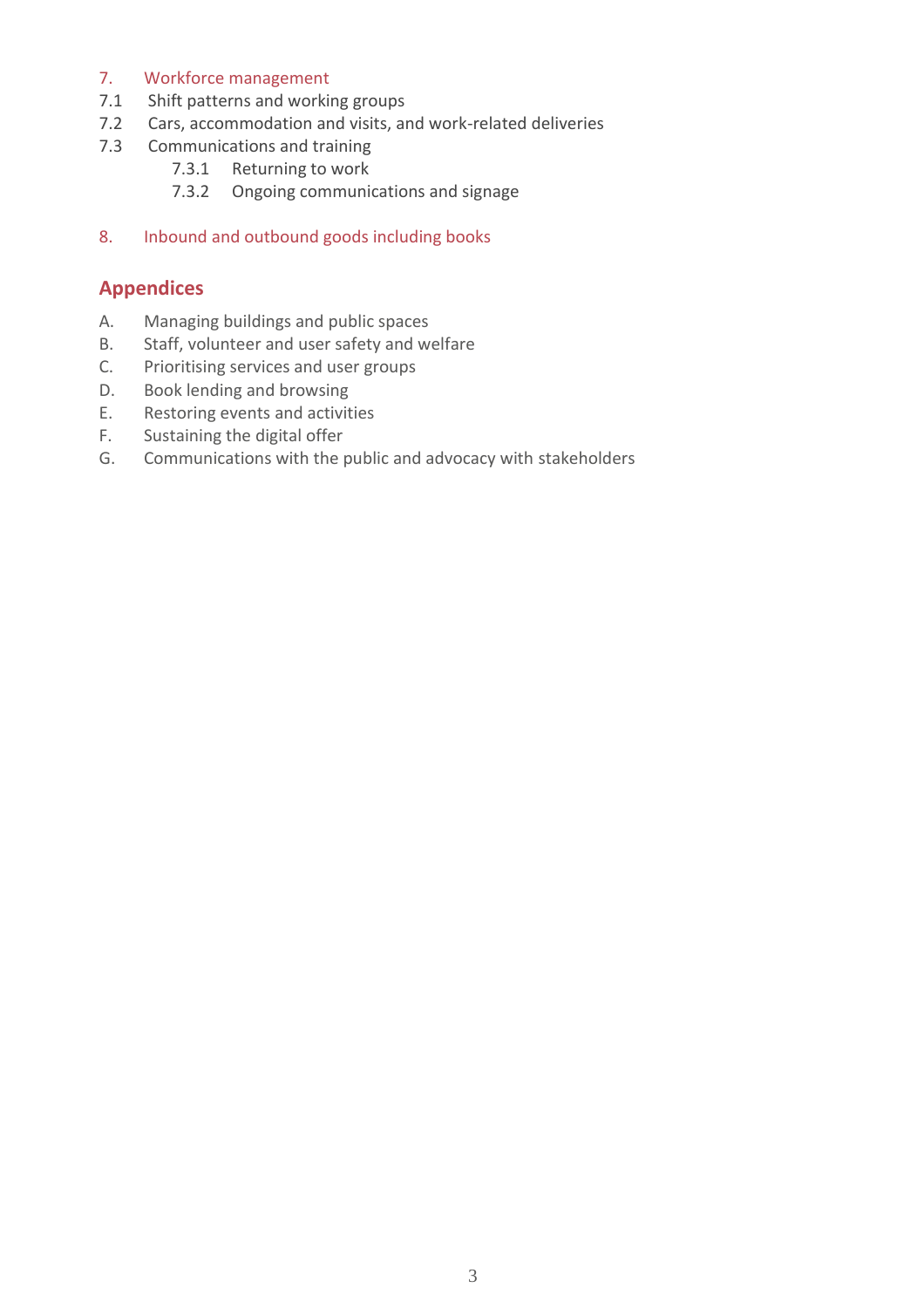# **Introduction**

The reopening of libraries will be permitted from 4 July onwards, subject to this being undertaken in a safe and COVID-secure manner.

This document has been prepared in consultation with Public Health England (PHE) and the Health and Safety Executive (HSE).

#### **Library service guidance**

This toolkit has been developed by Libraries Connected, working with Heads of Service and their teams. It is designed to supplement the government workplace guidance by addressing the additional library-specific issues and providing examples of good practice from the library sector across the UK and worldwide.

It should be used as a guide to help employers, employees and the self-employed and their users in the UK understand how to work safely during the COVID-19 pandemic, keeping as many people as possible socially distanced from those they do not live with. We hope it gives you freedom within a practical framework to think about what you need to do to continue, or restart, operations during the COVID-19 pandemic. We understand how important it is to work safely and support the health and wellbeing of workers, users and visitors during the COVID-19 pandemic and not contribute to the spread of the virus.

The toolkit provides a set of resources to support Heads of Service and their teams in planning for service recovery as COVID-19 restrictions are lifted. Although it is designed to align specifically with the government guidance for England, many of the principles and good practice will relate to public libraries in other jurisdictions.

This toolkit is designed for statutory public library services, where recovery planning must align with wider local government planning. This is the case also for contracted and spun-out library services, as the statutory responsibility for libraries remains with the council, and contracted services and spinouts will also want to respond to the local priorities the council has identified. Where a statutory public library service includes community managed libraries, they should be an integral part of the library service's recovery plan.

Libraries must involve unions and workers in their risk assessments and recovery plans.

Many libraries are in co-located buildings or work with partners as tenants or to deliver services. The other organisations need to be involved in the library recovery planning to ensure plans are aligned and integrated.

Where a library service runs other services within its library buildings it should refer to other relevant government guidance documents on how to run these facilities safely: for example, it should follow the government guidance on cafes and restaurants:

*[https://www.gov.uk/guidance/working-safely-during-coronavirus-covid-19/restaurants-offering](https://www.gov.uk/guidance/working-safely-during-coronavirus-covid-19/restaurants-offering-takeaway-or-delivery)[takeaway-or-delivery](https://www.gov.uk/guidance/working-safely-during-coronavirus-covid-19/restaurants-offering-takeaway-or-delivery)*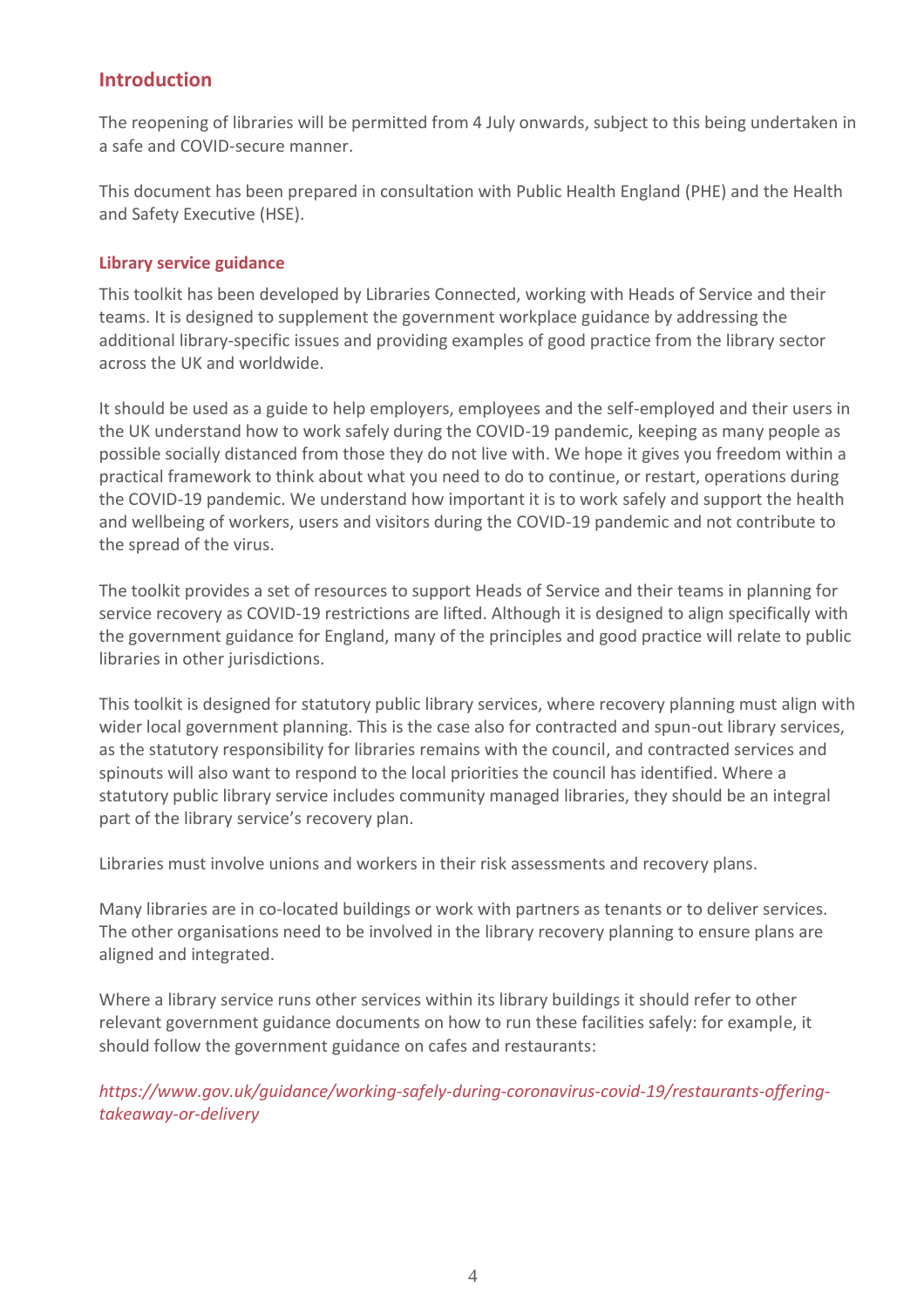# or shops - *[https://www.gov.uk/guidance/working-safely-during-coronavirus-covid-19/shops-and](https://www.gov.uk/guidance/working-safely-during-coronavirus-covid-19/shops-and-branches)[branches](https://www.gov.uk/guidance/working-safely-during-coronavirus-covid-19/shops-and-branches)*

Some activities that might normally take place within library buildings are currently not allowed – for example events involving gatherings of other 30 people live performances, activities involving singing or loud speech, etc (see Appendix E for more details) and library services should abide by and keep themselves updated on these restrictions.

Many of these principles may relate to other types of libraries, such as school libraries and those in universities.

Each library service is different, and each library branch is different, so the assessments of needs, risks and resources will need to take place at the local level and planning adjusted in response. However, this toolkit sets out a broad pathway that most library services will follow as they implement a phased recovery process.

Phasing in each library service will vary, depending on available resources and staff, risk assessments and priority community needs. However, the broad pathway for recovery is likely to be:

- 1. Digital and remote services offered plus some home delivery. Most staff working from home. No public access to buildings.
- 2. Digital and remote services, plus some home delivery and order & collect service. Many staff working from home. No public access to buildings.
- 3. Digital and remote services, some home delivery, order & collect, ticketed IT access. Some staff still working from home. Extremely limited public access to buildings. Library opening hours limited, and number of branches open limited.
- 4. Digital and remote services, home delivery, order & collect, ticketed IT access, browsing and self-service within libraries, controlled mobile libraries. Majority of staff working in libraries. Public access to buildings with key control measures. Increased number of libraries open and opening hours expanded.
- 5. Digital and remote services, home delivery, IT access, browsing, mobile libraries, events and activities, staff support and interaction. Staff working within libraries. Public access to buildings. Control measures in place but slightly relaxed (e.g. no limit on time public can spend in library). All libraries open for standard hours.
- 6. New services and offers developed in addition to the existing library offer service transformation.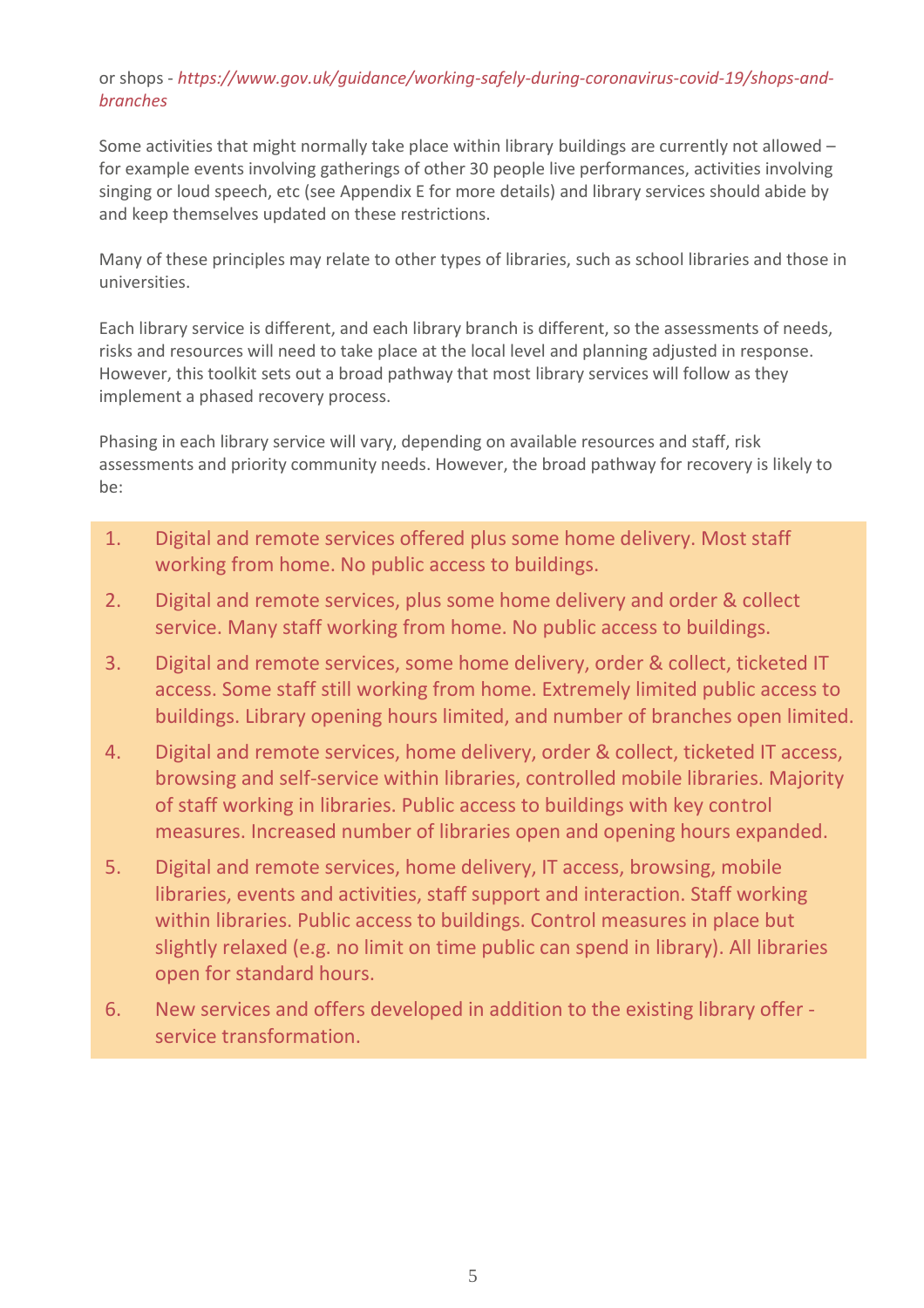#### **How to use this guidance**

This document should be read as a supplement to the government guidance on Working Safely During Coronavirus for:

# Shops and Branches *[https://www.gov.uk/guidance/working-safely-during-coronavirus-covid-](https://www.gov.uk/guidance/working-safely-during-coronavirus-covid-19/shops-and-branches)[19/shops-and-branches](https://www.gov.uk/guidance/working-safely-during-coronavirus-covid-19/shops-and-branches)*

Offices and Contact Centres *[https://www.gov.uk/guidance/working-safely-during-coronavirus](https://www.gov.uk/guidance/working-safely-during-coronavirus-covid-19/offices-and-contact-centres)[covid-19/offices-and-contact-centres](https://www.gov.uk/guidance/working-safely-during-coronavirus-covid-19/offices-and-contact-centres)*

Vehicles *<https://www.gov.uk/guidance/working-safely-during-coronavirus-covid-19/vehicles>*

#### People working in, visiting or delivering to other people's homes

*<https://www.gov.uk/guidance/working-safely-during-coronavirus-covid-19/homes>*

This guidance follows the same format as the government workplace guidance and draws out risks specific to library services and suggests mitigations and good practice approaches. It gives practical considerations of how this can be applied in the workplace for workers, volunteers and library users. Therefore, each section of the government guidance should be read first, followed by the matching section of this toolkit. When considering how to apply this guidance, take into account agency workers, contractors, library users, volunteers, visitors and other people, as well as your employees.

Local authorities will also need to consider their library service recovery planning in the light of their statutory obligations to deliver a library service, as set out by DCMS guidance: *[https://www.gov.uk/government/publications/guidance-on-libraries-as-a-statutory](https://www.gov.uk/government/publications/guidance-on-libraries-as-a-statutory-service/libraries-as-a-statutory-service)[service/libraries-as-a-statutory-service](https://www.gov.uk/government/publications/guidance-on-libraries-as-a-statutory-service/libraries-as-a-statutory-service)*

Libraries benefit from the support of many volunteers. Under Health & Safety law organisations have a duty of care to volunteers to ensure, as far as reasonably practicable, they are not exposed to risks to their health and safety. The government guidance around working safely during COVID-19 should ensure that volunteers are afforded the same level of protection to their health and safety as employees and users.

#### What do we mean by 'libraries?'

This toolkit is designed for statutory public library services, which may include Community Managed Libraries as part of their provision.

Many of the principles may be applicable to other types of library.

A library service is a complex mix of services delivered from buildings, digitally and remotely. This toolkit will address all these different aspects of the service.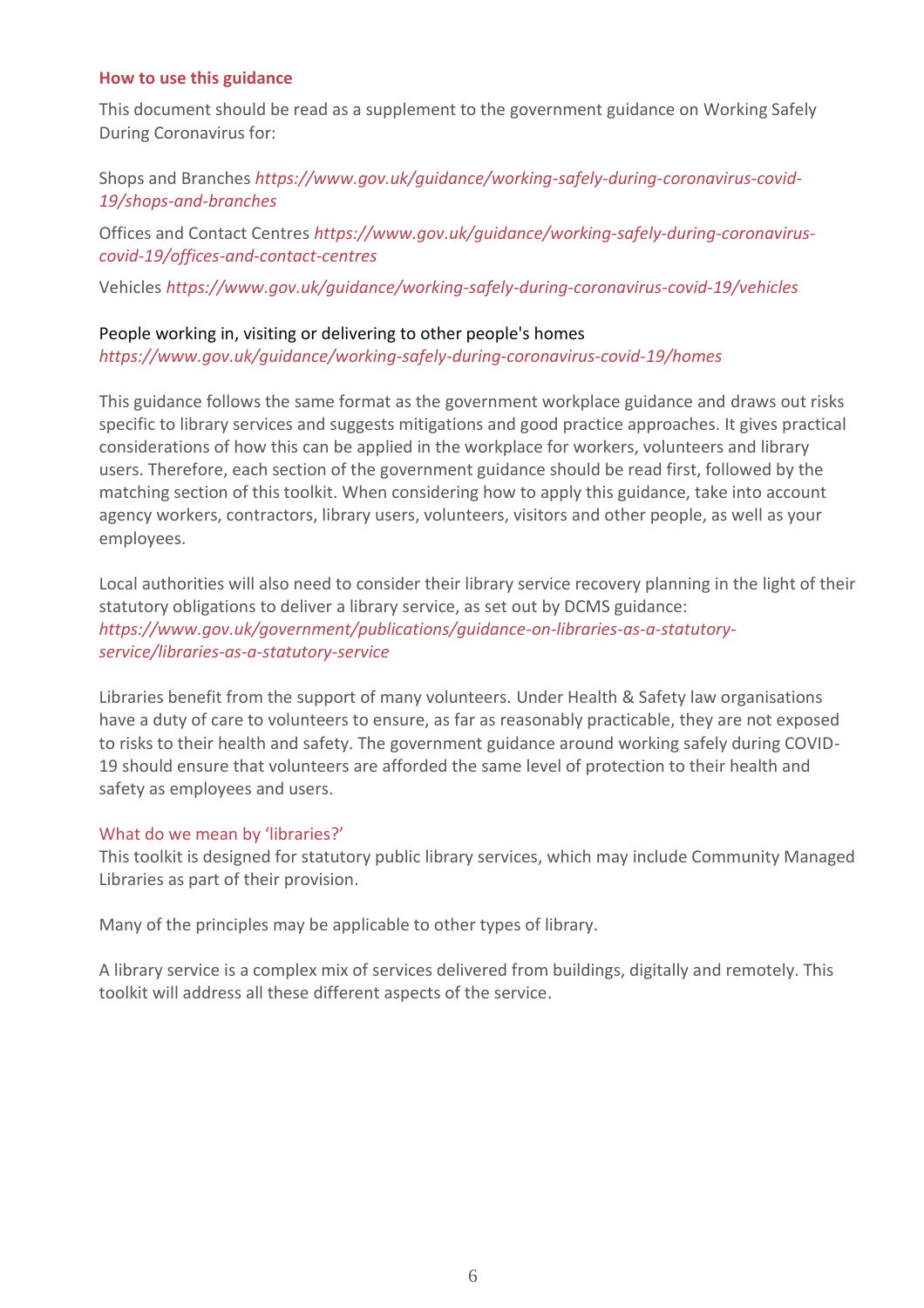# **1. Thinking about risk**

The relevant sections of the government workplace guidance should be referred to in detail. <https://www.gov.uk/guidance/working-safely-during-coronavirus-covid-19>

COVID-19 is a public health emergency. Everyone needs to assess and manage the risks of COVID-19, and in particular library services should consider the risks to their workers and users. As an employer, you also have a legal responsibility to protect workers and others from risk to their health and safety. This means you need to think about the risks they face and do everything reasonably practicable to minimise them, recognising you cannot completely eliminate the risk of COVID-19.

You must make sure that the risk assessment for your library service addresses the risks of COVID-19, using this guidance to inform your decisions and control measures. You should also consider the security implications of any decisions and control measures you intend to put in place, as any revisions could present new or altered security risks that may require mitigation. A risk assessment is not about creating huge amounts of paperwork, but rather about identifying sensible measures to control the risks in your workplace. If you have fewer than 5 workers, or are self-employed, you don't have to write anything down as part of your risk assessment. Your risk assessment will help you decide whether you have done everything you need to. The Health and Safety Executive has [guidance for business on how to manage risk and risk assessment at work](https://www.hse.gov.uk/simple-health-safety/risk/index.htm) along with [specific](https://www.hse.gov.uk/news/working-safely-during-coronavirus-outbreak.htm)  [advice to help control the risk of coronavirus in workplaces.](https://www.hse.gov.uk/news/working-safely-during-coronavirus-outbreak.htm)

Employers have a duty to consult their people on health and safety. You can do this by listening and talking to them about the work and how you will manage risks from COVID-19. The people who do the work are often the best people to understand the risks in the workplace and will have a view on how to work safely. Involving them in making decisions shows that you take their health and safety seriously. You must consult with the health and safety representative selected by a recognised trade union or, if there isn't one, a representative chosen by workers. As an employer, you cannot decide who the representative will be.

At its most effective, full involvement of your workers creates a culture where relationships between employers and workers are based on collaboration, trust and joint problem solving. As is normal practice, workers should be involved in assessing workplace risks and the development and review of workplace health and safety policies in partnership with the employer.

Employers and workers should always come together to resolve issues. If concerns still cannot be resolved, see below for further steps you can take.

Where the enforcing authority, such as the HSE or your local authority, identifies employers who are not taking action to comply with the relevant public health legislation and guidance to control public health risks, they will consider taking a range of actions to improve control of workplace risks. For example, this would cover employers not taking appropriate action to socially distance, where possible. The actions the HSE can take include the provision of specific advice to employers through to issuing enforcement notices to help secure improvements.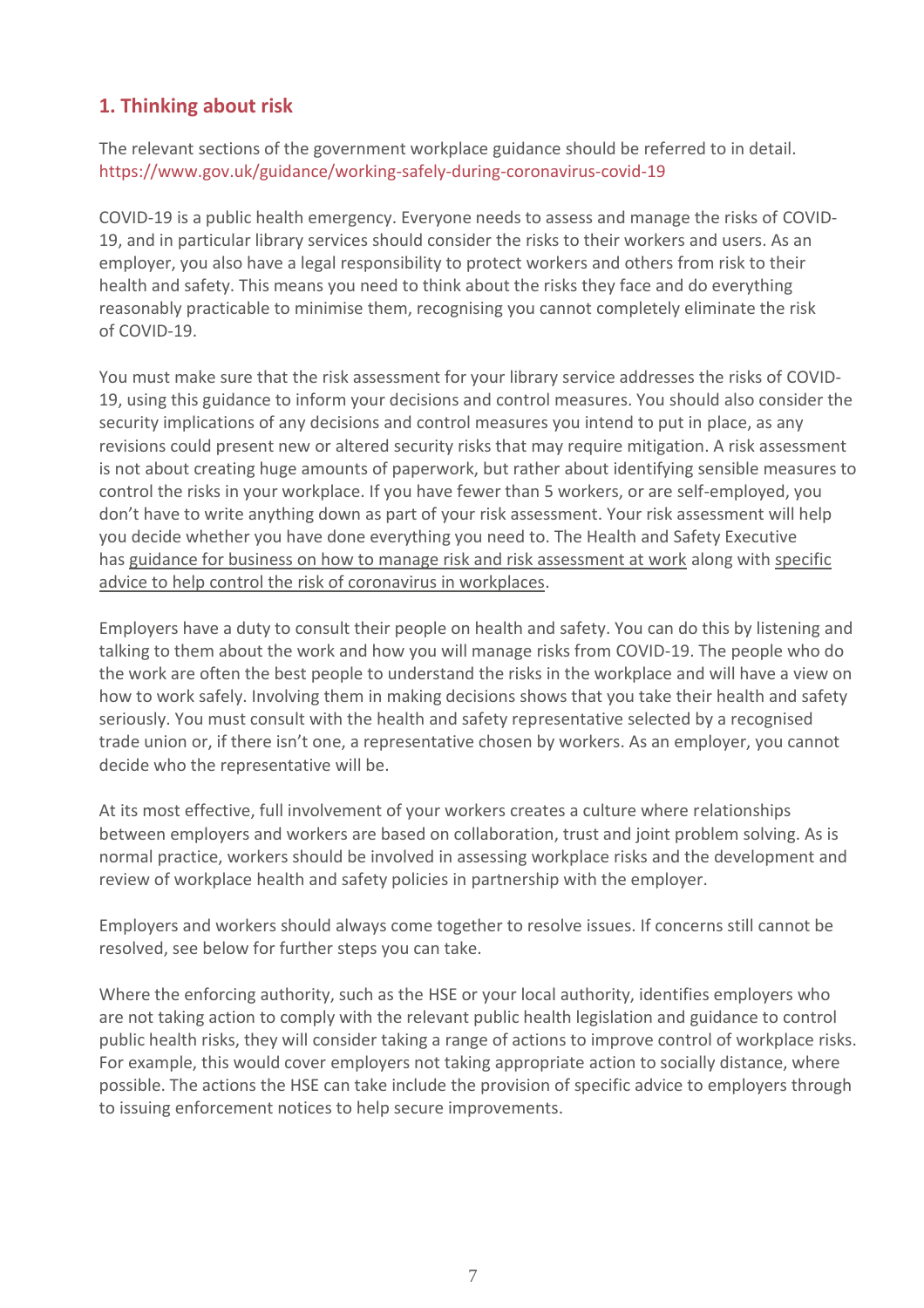In addition to the issues set out in the government guidance, there are a number of additional issues for libraries to consider.

Libraries are public buildings, so the responsibilities set out in the workplace guidance extend beyond employees to include volunteers, service delivery partners, building tenants and library users.

Libraries must involve unions and workers in their risk and recovery planning.

Library buildings are a complex environment, presenting a mixture of risks that may not be immediately evident:

- Libraries bring a wide cross section of the public into a confined space, with close contact to staff and volunteers
- Library users include those in vulnerable and high-risk health groups, alongside children whose movements are difficult to control
- Libraries encourage people to stay within the space for a long time and move freely
- Libraries circulate resources including books, which may harbour the virus on surfaces, and encourage frequent touching of objects through browsing
- Libraries provide computers and study desks, which may be used by well over 20 different people or groups of people a day
- The public spaces have a lot of high-touch surfaces such as door handles and touchscreens
- There are cash transactions between staff and public
- Staff may work in confined office settings
- Many libraries provide toilets for public use, which are sometimes shared with staff
- Even large library buildings have 'pinch-points' such as staircases, lifts and narrow passages between shelves and may only have one exit and entrance
- Staff may work in more than one library building and with different teams of colleagues.
- Libraries are often co-located with other partner services, so these buildings need coordination and planning with other building partners e.g. a shared agreed risk assessment and approach.

Risk assessments may be carried out by colleagues from other corporate teams, such as Estates or Health & Safety. It is essential that library staff work closely with these colleagues to ensure the risks specific to the library environment are addressed.

Risk assessments should be carried out for each building and each service (e.g. Home Library Service, Order & Collect) within a library service and built into the service-wide recovery plan.

You should also consider the security implications of any changes you intend to make to your operations and practices in response to COVID-19, as any revisions may present new or altered security risks which may need mitigations.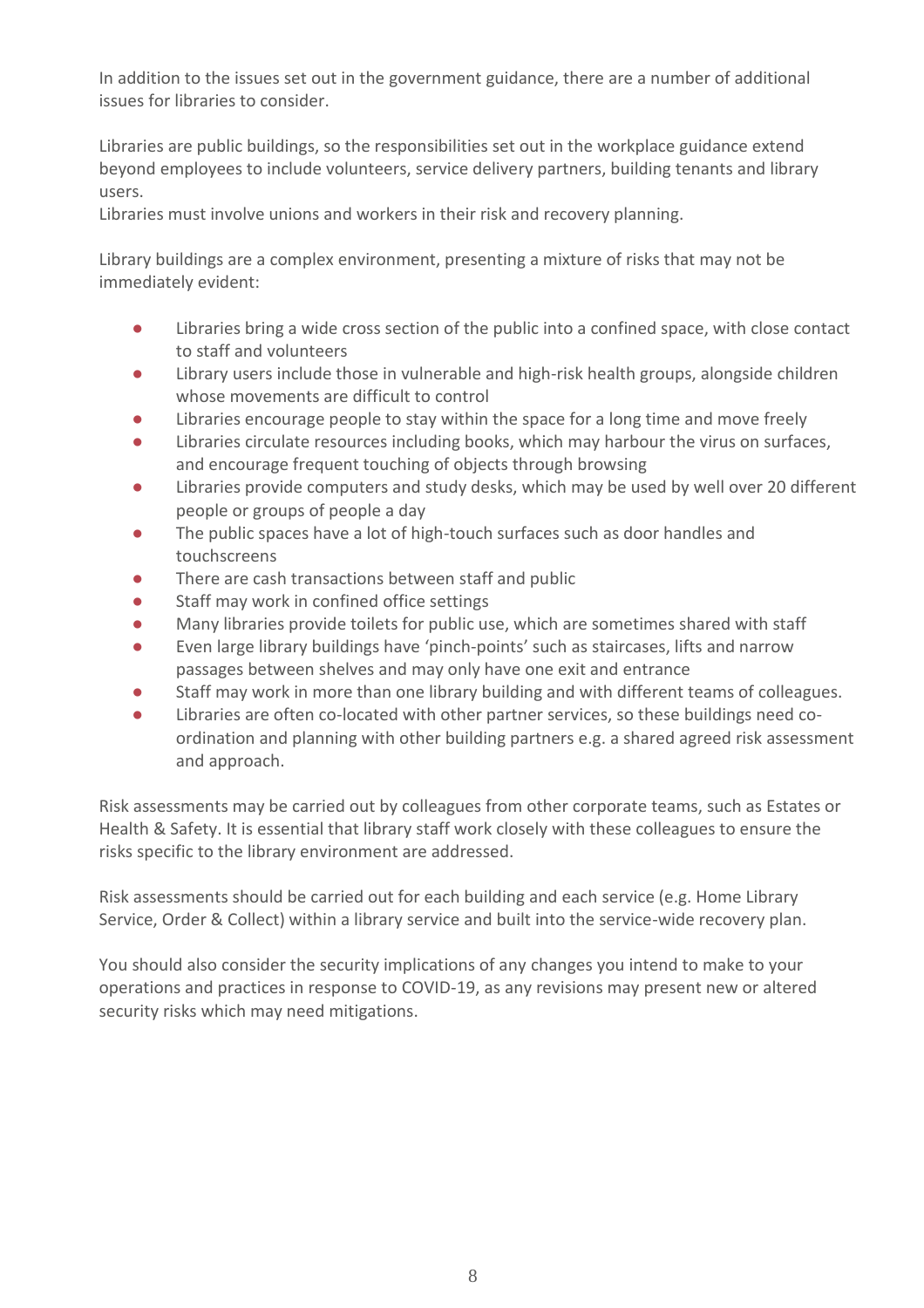#### How to raise a concern

If staff or volunteers have concerns, they can raise it in these ways as appropriate:

- Contact your manager
- Contact your trade union if you have one (Libraries Connected has discussed this guidance with the national teams at GMB, Unite and Unison)
- Contact HSE at: HSE COVID-19 enquiries Telephone: 0300 790 6787 (Monday to Friday, 8:30am to 8pm) Online: working safely enquiry form

The public and partners can also contact the local authority with responsibility for the library service.

#### **1.1 Managing risk**

In addition to the guidance in the relevant section of government workplace documents, there are some other issues to note for libraries:

- Library services are part of larger corporate entities local authorities, cultural trusts and CICs. Risk assessments and recovery planning needs to be aligned with the wider corporate plan to ensure consistency of mitigation measures such as use of PPE.
- Books may be a vector for the virus. Public Health England has advised the virus risk on plastic is negligible after 72 hours, and on paper and card after 24 hours. Libraries should develop quarantine procedures for returned books and resources. Washing, cleaning or disinfecting books and resources is not practicable.
- Browsing and providing reference services and 'dwell time' in libraries may present particular risks as library users may be in close contact with books, furniture and other users for an extended time. Children and babies may chew books. Libraries can manage some of the risks by:
	- o Asking users to wash or sanitise their hands on entry to the library
	- o Rotating book stock so it can be quarantined at the end of the day
	- o Moving shelves further apart
	- o Removing chairs and tables
	- o Limiting entry to the library to support social distancing. 2m (or 1m with risk mitigation where 2m is not viable) are acceptable. You should consider and set out the mitigations you will introduce in your risk assessment. The government's Review of two metre [social distancing guidance,](https://www.gov.uk/government/publications/review-of-two-metre-social-distancing-guidance/review-of-two-metre-social-distancing-guidance#fn:2) contains examples of mitigations.
	- o Allowing entry in limited time slots
	- o Removing or limiting use of reference materials and study areas.
- Computer and IT services are heavily used throughout the day, and an essential service for many in the community. Demand may increase due to the increased number of people seeking work and benefits. Libraries can manage some of the risks by:
	- o Moving computers two metres apart (or at least 1m with mitigations where 2m is not possible) and/or installing screens
	- o Providing appointments for access, with space between appointments to allow for cleaning and queue management
	- o Asking users to sanitise their hands on entry to the library.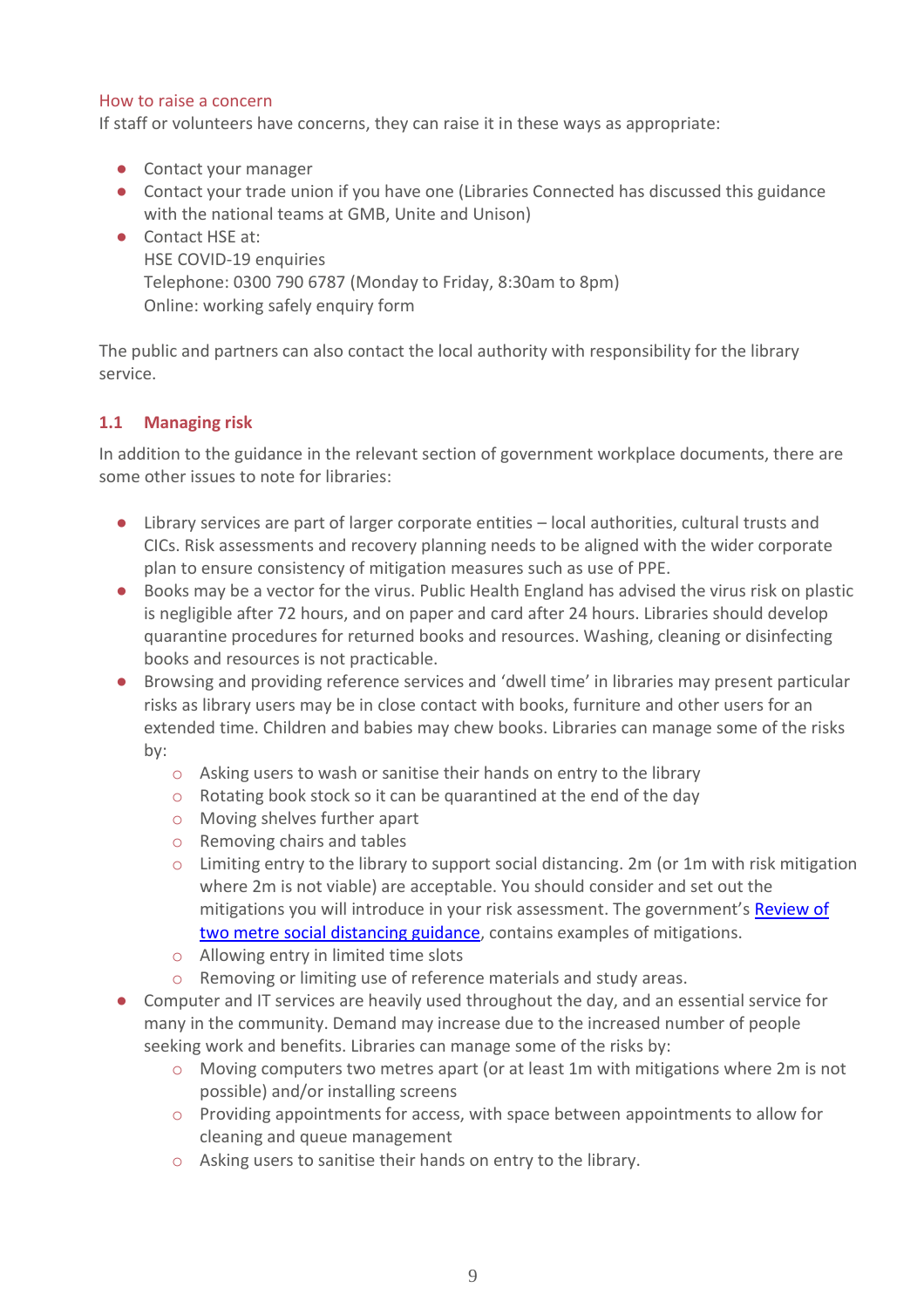- $\circ$  Asking users or staff to wipe down keyboards and mice before and after use.
- Libraries handle cash payments for fees and fines and can manage this risk by:
	- o Accepting card and online payments (however, this may not be possible in many libraries and due to the small size of most fines and fees).
	- o Suspending fees and fines. The impact on the library budget must be clarified with senior management before this step is taken.
- Libraries attract a wide range of people from across the community, many of whom may be in high risk or vulnerable groups. They can consider having opening times set aside for particular groups such as families or high-risk groups.
- Libraries deliver a wide range of services, including events and activities, and digital support that requires close contact with library users:
	- o In most cases, libraries will not try to resume physical group events and activities initially. Instead, they will continue to develop online alternatives, such as #LibrariesFromHome.
	- $\circ$  New procedures should be developed for services that require close contact, e.g. online and remote assistance.
	- o Where the social distancing guidelines cannot be followed in full, in relation to a particular activity, libraries should consider whether that activity needs to continue for the library service to operate, and, if so, take all the mitigating actions possible to reduce the risk of transmission between staff, users and volunteers.

The government workplace guidance largely focuses on the safety of employees. For the purposes of risk management, the same considerations should be given to volunteers.

Libraries also need to consider the risks to library users in general and specifically to those in higher risk and vulnerable categories including:

- People in high risk health groups including the elderly, BAME groups and pregnant women
- People with a range of mental health issues
- People with autism
- People with Alzheimer's and dementia and their carers
- People with special educational needs and learning disabilities
- Children excluded from school
- Digitally excluded people
- Homeless people
- Drug users
- People with limited or no English and other communication problems.

The risk assessment should help determine how to tailor services and communication strategies to best meet their needs. Equalities impact assessments should be undertaken for any new services.

#### **1.2 Sharing the results of your risk assessment**

You must share the results of your risk assessment with your workforce. This will include sharing the risk assessment for each specific library building with the relevant library staff.

There may be a high level of public interest in the safety of the library environment. You should consider publishing your library service risk assessment as part of your corporate strategy for publishing COVID-19 risk assessments. You can also offer to make available risk assessments of each branch on request.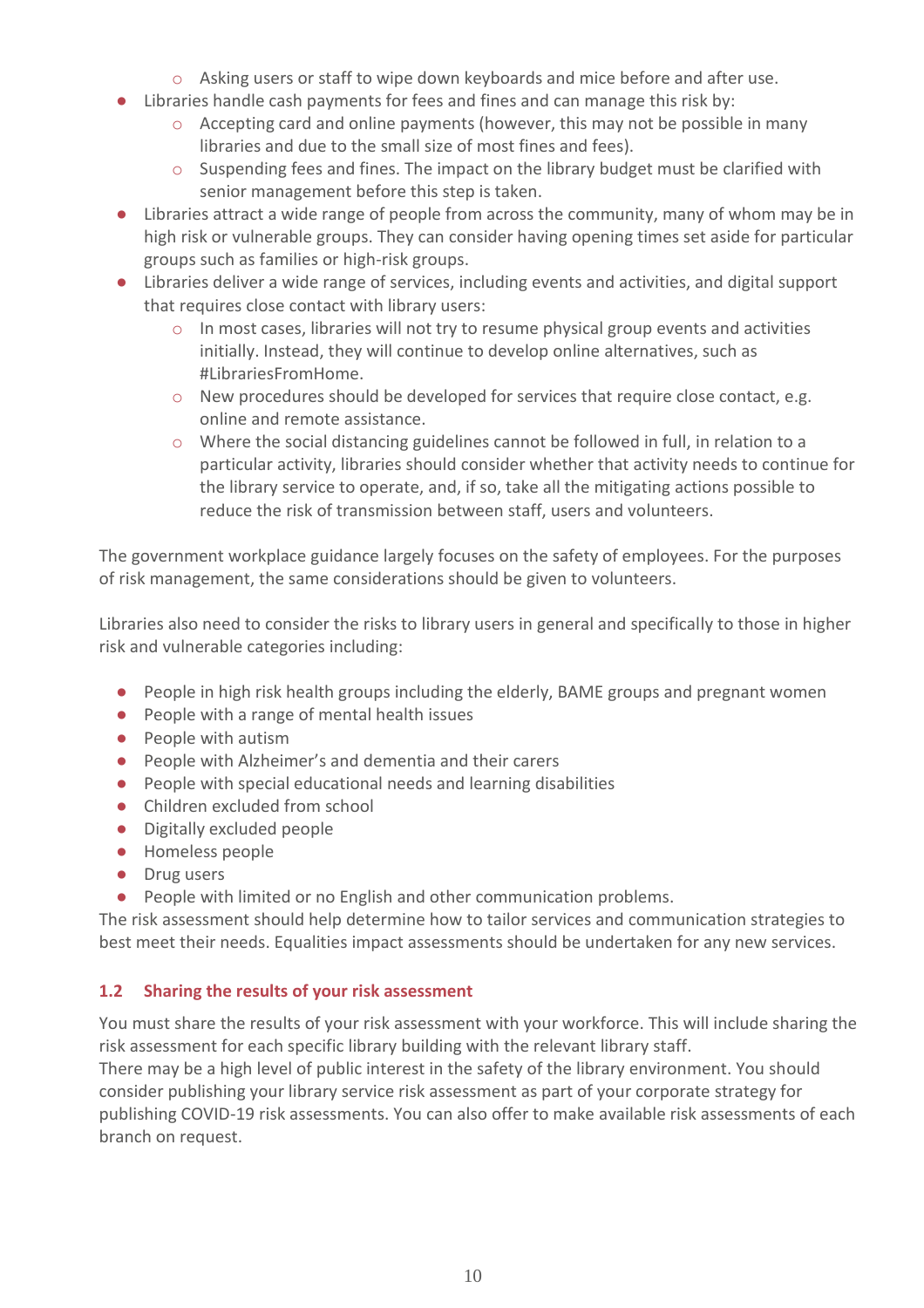Below you will find a notice you should display in your workplace to show you have followed this guidance. This can be displayed at the public entrance as part of your communication with library users.

# **1.3 Enforcement**

Where the enforcing authority, such as the HSE or your local authority, identifies employers who are not taking action to comply with the relevant public health legislation and guidance to control public health risks, they are empowered to take a range of actions to improve control of workplace risks. For example, this would cover employers not taking appropriate action to ensure social distancing, where possible.

Failure to complete a risk assessment which takes account of COVID-19, or completing a risk assessment but failing to put in place sufficient measures to manage the risk of COVID-19, could constitute a breach of health and safety law. The actions the enforcing authority can take include the provision of specific advice to employers to support them to achieve the required standard, through to issuing enforcement notices to help secure improvements. Serious breaches and failure to comply with enforcement notices can constitute a criminal offence, with serious fines and even imprisonment for up to 2 years. There is also a wider system of enforcement, which includes specific obligations and conditions for licensed premises.

Employers are expected to respond to any advice or notices issued by enforcing authorities rapidly and are required to do so within any timescales imposed by the enforcing authorities. The vast majority of employers are responsible and will join with the UK's fight against COVID-19 by working with the Government and their sector bodies to protect their workers and the public. However, inspectors are carrying out compliance checks nationwide to ensure that employers are taking the necessary steps.

#### **1.4 Collecting data for Test and Trace**

#### Collecting user data for Test and Trace

Government will work with industry and relevant bodies to design a Test and Trace system in line with data protection legislation, and set out details shortly. The opening up of the economy following the COVID-19 outbreak is being supported by NHS Test and Trace. You should assist this service by keeping a temporary record of your users and visitors for 21 days, in a way that is manageable for your library, and assist NHS Test and Trace with requests for that data if needed. This could help contain clusters or outbreaks. Many libraries may already have booking systems for recording users and visitors using certain services – e.g. use of IT equipment. If you do not already do this, you should do so to help fight the virus.

#### Collecting employee and volunteer data for Test and Trace

You should assist the Test and Trace service by keeping a temporary record of your staff and volunteer shift patterns for 21 days and assist NHS Test and Trace with requests for that data if needed. This could help contain clusters or outbreaks.

#### *[Staying COVID-19 Secure in 2020](https://assets.publishing.service.gov.uk/media/5eb97d30d3bf7f5d364bfbb6/staying-covid-19-secure.pdf)*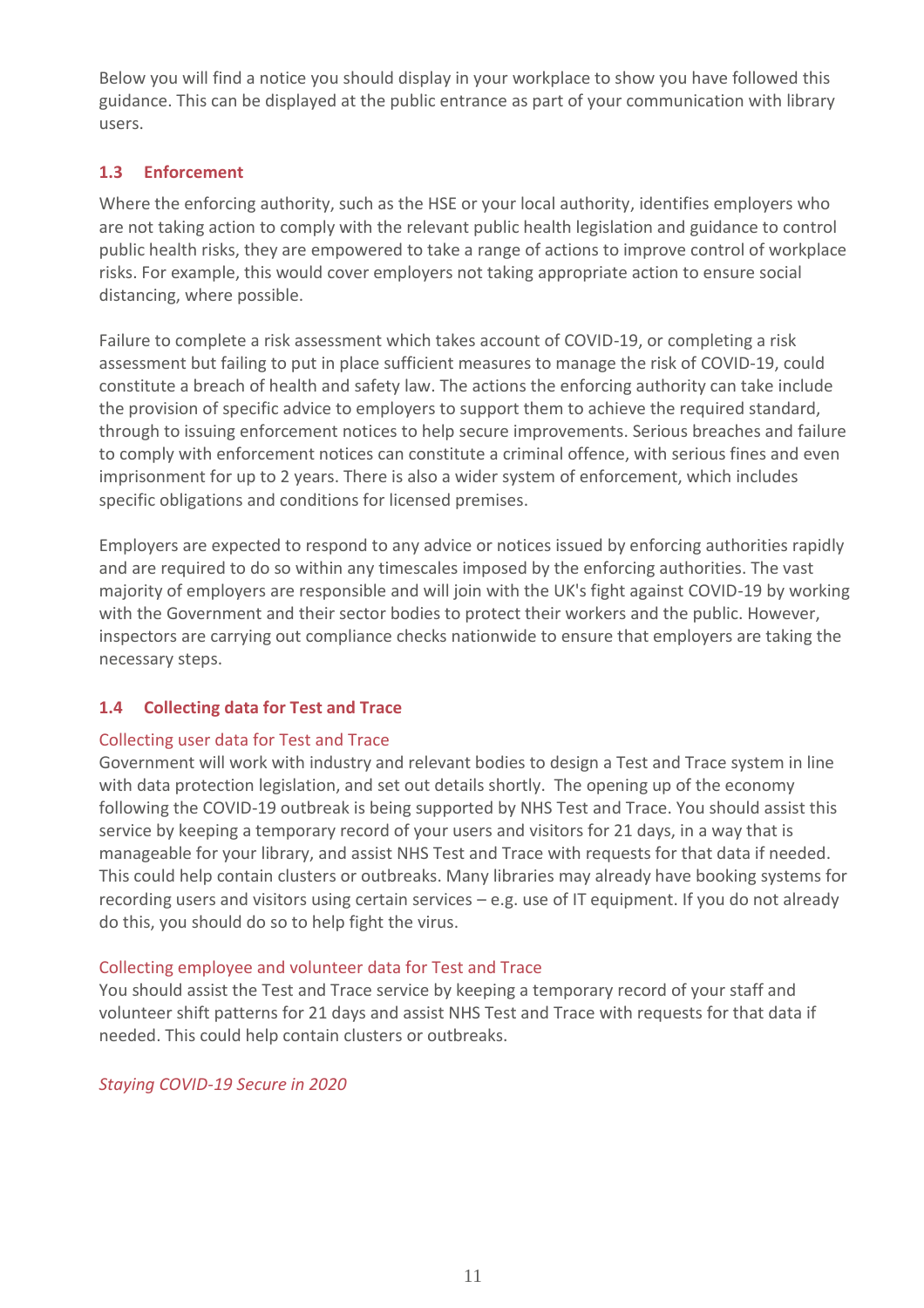# **2. Who should go to work?**

The relevant section of the government workplace guidance should be consulted <https://www.gov.uk/guidance/working-safely-during-coronavirus-covid-19>

In addition to the guidance set out in the government workplace documents, there are a few issues for libraries to consider:

- Libraries should work closely with their corporate HR departments and unions, to ensure their actions in relation to staff are in line with corporate policies and consistent with teams in other departments.
- People who can work from home should continue to do so. Employers should decide, in consultation with their employees, whether it is viable for them to continue working from home. Where it is decided that workers should come into their place of work then this will need to be reflected in the risk assessment and actions taken to manage the risks of transmission in line with this guidance. Recovery of the library service will require staff to be present in branches and in the community for services such as Home Library Services. Careful consideration needs to be given to the location of managers, who may be able to do much of their work from home but will also need to provide onsite management support to staff especially in the early phases of reopening services.
- Staffing shortages. Many libraries expect to have a reduced workforce available, and this will have an impact on their ability to reopen branches and run services, especially as COVID-19 processes may be more labour intensive. If staff resourcing is limited, each library service will need to make its own assessment on which branches and services to prioritise in recovery, taking into account community needs and their local authority's priorities. This may include having to balance the demands of staffing the physical library service and maintaining and expanding the digital offer which may remain the primary library offer for many users throughout the recovery period.
- Staff shortages may be due to a range of factors affecting the library workforce:
	- o There is a high percentage of workers over 50, so may have more people than other workforces in high risk and shielding groups.
	- o There is a high percentage of female workers, who may be disproportionately impacted by childcare responsibilities if schools remain closed.
	- o Library staff have been redeployed to community support roles and may not be released back to the library service immediately.
- A large percentage of the library workforce is in front of house roles, so it may be challenging to find alternative work within the library service for those who need to remain at home for health reasons. Consultation with your HR department will be key for these staff in the medium/long term.
- Volunteers. Many library services benefit from support by volunteers.
	- o However, a high percentage of volunteers are in the clinically vulnerable or extremely clinically vulnerable groups, as they are over 70 or have underlying health issues so they may not be able to return to the library initially. This may impact on the delivery of specific services with a high level of volunteer involvement, such as home library services, and on the delivery of community managed libraries.
	- $\circ$  There may be an opportunity to recruit new volunteers from the cohort of community volunteers and mutual aid groups. Careful discussion with staff and unions is needed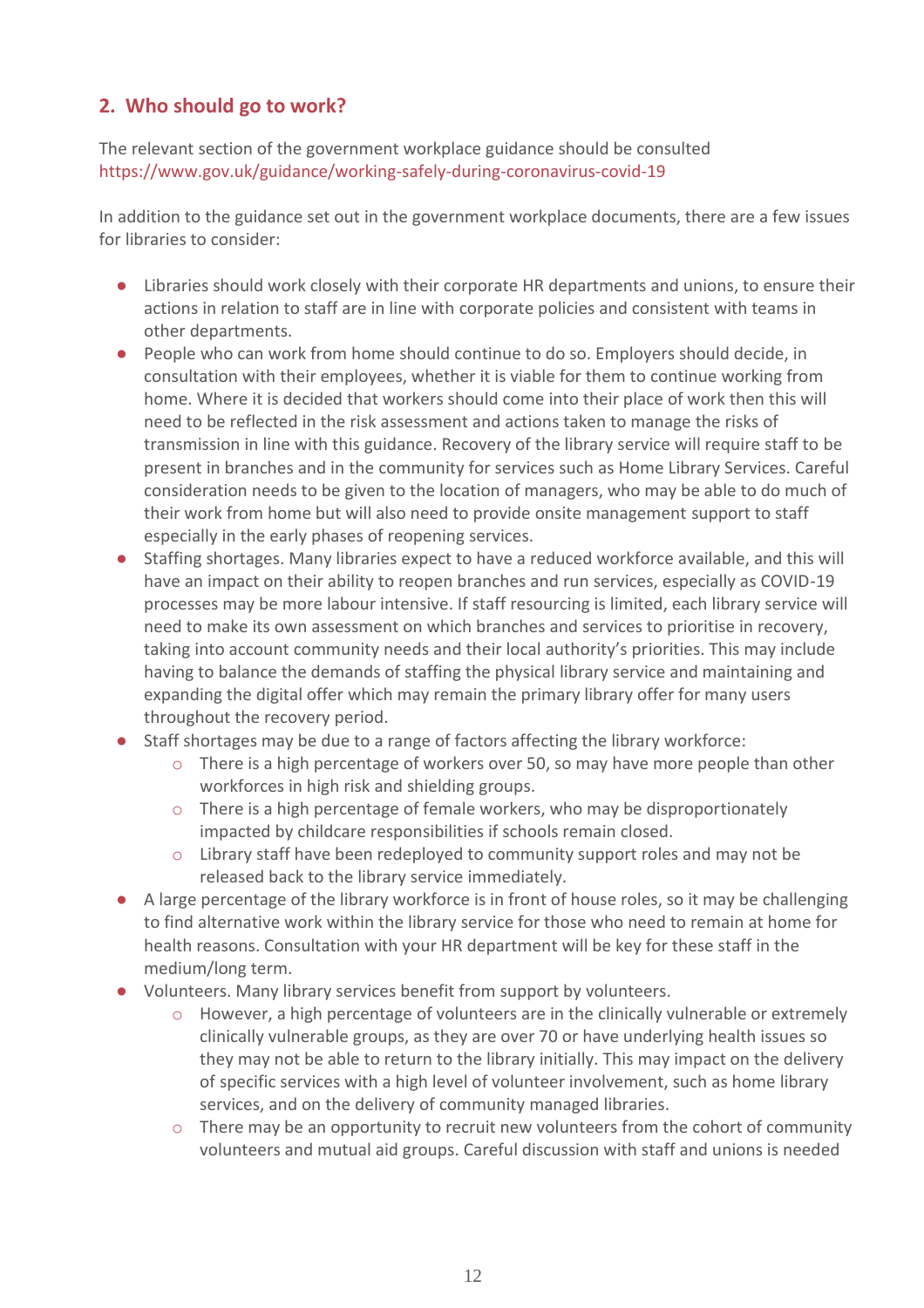to clarify this is not replacing paid staff roles, but they could be used to temporarily expand things like digital activities and home library services.

- Managers should pay particular attention to supporting the mental wellbeing of staff, not only on return to work but throughout the recovery process. They should ensure support that is available corporately is clearly signposted, and can also consult useful resources prepared by the charity MIND:
	- o Mental Health at Work *<https://www.mind.org.uk/workplace/mental-health-at-work/>*
	- o Transitioning back to work after lockdown *[https://www.mentalhealthatwork.org.uk/toolkit/transitioning-back-to-work-after](https://www.mentalhealthatwork.org.uk/toolkit/transitioning-back-to-work-after-lockdown/)[lockdown/](https://www.mentalhealthatwork.org.uk/toolkit/transitioning-back-to-work-after-lockdown/)*

# **2.1 Protecting people at higher risk**

In addition to the issues set out in the government workplace guidance, there are a few additional points for libraries to consider:

- Libraries should work closely with their corporate HR department to ensure their actions align with corporate policies.
- Libraries may have more employees than average at higher risk, as a significant percentage of the workforce is over 50 so are more likely to have underlying health conditions.
- Risk assessments should consider volunteers as well as employees. A high percentage of volunteers are over 70, some have underlying health conditions so will be in the clinically vulnerable and clinically extremely vulnerable categories. The guidance for clinically vulnerable and extremely vulnerable employees should also be applied to volunteers.
- Library work has a high level of contact with the public, so risk may remain even when mitigations are in place.
- Clinically vulnerable individuals, who are at higher risk of severe illness (for example, people with some pre-existing conditions), have been asked to take extra care in observing social distancing and should be helped to work from home, either in their current role or in an alternative role.
- If clinically vulnerable (but not extremely clinically vulnerable) individuals cannot work from home, they should be offered the option of the safest available on site roles, enabling them to stay 2m away from others (or 1m with mitigations where 2m is not viable).
- Clinically extremely vulnerable individuals have been strongly advised not to work outside the home.

#### **2.2 People who need to self-isolate**

The government guidance should be applied to volunteers and self-employed people as well as employees.

#### **2.3 Equality in the workplace**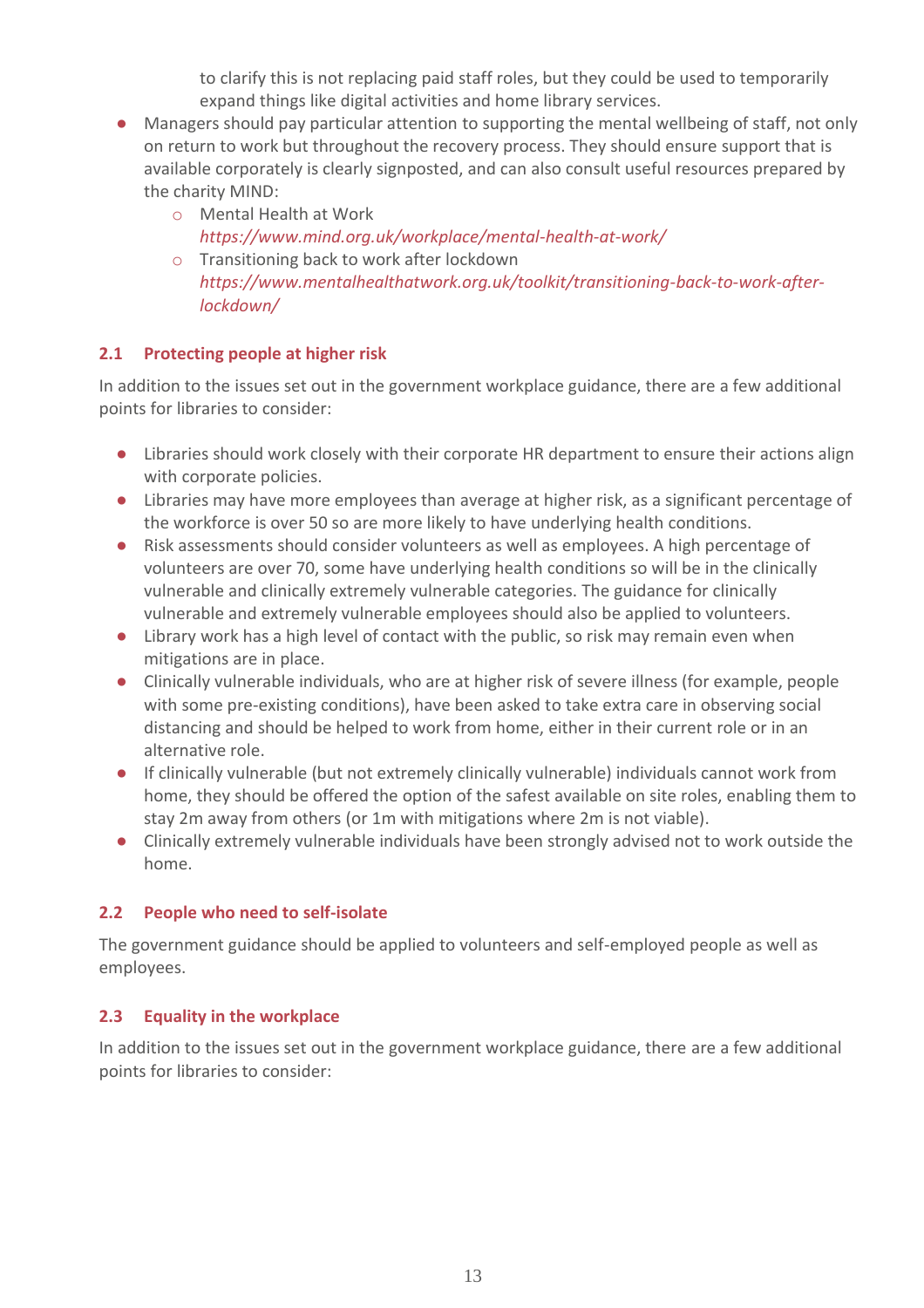- Equality considerations should apply to volunteers, self-employed people as well as employees.
- Covid-19 health and safety risk assessments are required to cover the whole of the workforce. This will include BAME workers and those with other risk factors including age, obesity and underlying health conditions.
- Equality considerations should apply to library users, in particular:
	- o Physical access for people with disabilities and small children, including use of lifts, toilets and alternative to queuing arrangements
	- $\circ$  Communications and notices to take account of communication needs, including in other languages and needs of those with protected characteristics, such as those who are hearing or visually impaired
	- o Varying fees and charges so that financially disadvantaged people do not face barriers in accessing the service by, e.g., Order & Collect.

*See Appendix C: Prioritising services and user groups for further insight into equality considerations for users.*

# **3. Social distancing for workers**

The relevant section of the government workplace guidance should be consulted <https://www.gov.uk/guidance/working-safely-during-coronavirus-covid-19>

In addition to the issues set out in the government workplace guidance, there are a few additional points for libraries to consider.

- Risk assessments and mitigations must apply to public areas, as well as staff offices used by employees.
- Social distancing may be hard to maintain in a library because:
	- o It is an openly accessible public space, where users move around freely. Clear communication with users is vital to explain the changes to the service and the impact this will have on their library experience.
	- o Users include those with communication challenges, such as limited English and learning disabilities. They may not fully understand the social distancing guidelines.
	- o Even large library buildings have 'choke points' such as corridors, stairways, lifts, and it may not be possible to install one-way systems.
	- $\circ$  Staff offices may be small, and many staff are part-time, so hot desking and desk sharing is common.

Libraries may need to fundamentally review the services they can offer if they are not able to maintain social distancing while delivering them. For this reason, most libraries are planning a phased service recovery, to focus first on services where social distancing can be maintained and limiting public access into the buildings and face-to-face services.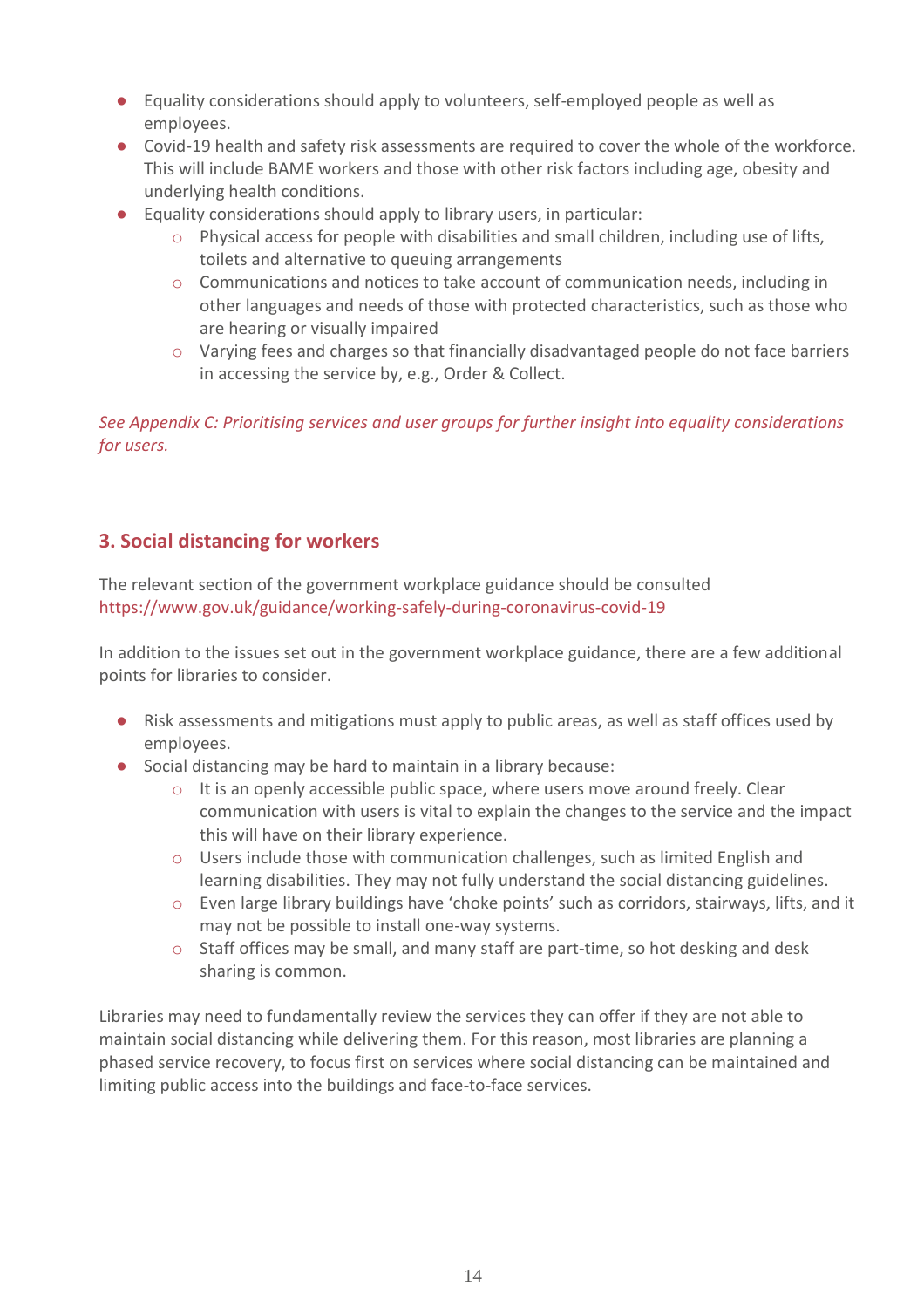#### **3.1 Coming to work and leaving work**

In addition to the issues set out in the government workplace guidance, there are a few additional points for libraries to consider:

- Avoid using public transport, and aim to walk, cycle, or drive instead. If using public transport is necessary, wearing a face covering is mandatory, unless you are exempt for health, disability or other reasons.
- Consider reassigning staff to a branch that is easiest for them to travel to safely. This will require discussion with the staff and unions.
- Consider changing opening and closing times so that both staff and users can avoid peak travel times.
- Safe use of public transport may be an issue for urban libraries.
- Consideration also needs to be given to volunteer as well as employee travel.
- Maintaining use of security access devices, such as keypads or passes, and adjusting processes at entry/exit points to reduce risk of transmission. For example, cleaning pass readers regularly and asking staff to hold their passes next to pass readers rather than touching them.

#### **3.2 Moving around buildings and worksites**

In addition to the issues set out in the government workplace guidance, there are a few additional points for libraries to consider:

- Volunteers, as well as employees, need to be considered.
- Libraries are public buildings, and management of the public areas will be complex.
- Libraries will need to review how they deliver services, and what sorts of services they can deliver to limit close contact between staff, volunteers and users. It may be that the usual range of face-to-face services cannot be offered, or that they need to be offered from behind screened desks rather than on the library floor.
- Consider floor markings and queuing systems to manage entry into buildings.
- Introduce systems to control entry, so that two metre (or 1m with mitigations) social distancing can be maintained. To calculate the capacity of your buildings, as a broad rule of thumb you can use an allocation of 12.6 square metres
- Per person, which equates to a circle with a two metre radius.
- Consider one-way systems, if possible, or other processes to manage traffic through pinch points such as stairways and entrances.
- Move shelves further apart and install a one-way system for users to move through the aisles.
- Remove furniture such as easy chairs and desks to discourage people lingering in the library. Experience shows that users will move furniture back together if available within the library.
- Move computers and study desks further apart and consider installing screens between them or moving them back-to-back.

*See Appendix A: Managing buildings and space for more suggestions and a checklist to support safe movement around the library.*

*See Appendix C: Prioritising services and user groups for further suggestions of how to review services.*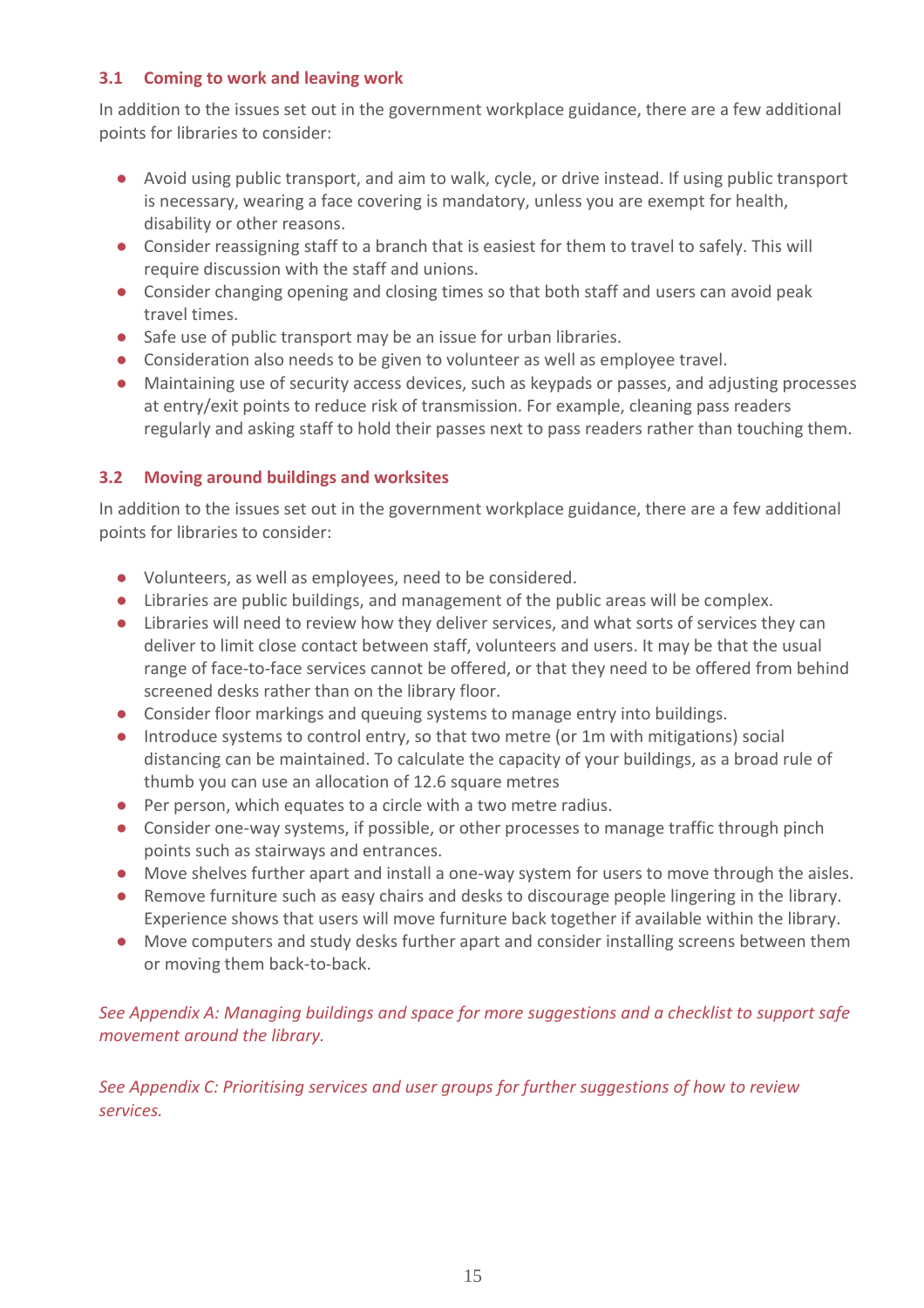The new processes and necessary adaptations will fundamentally change the experience of users during the recovery period, as they are used to a relaxed and welcoming atmosphere. Clear communication will be needed to manage user expectations.

*See Appendix G: Communications with the public and advocacy with stakeholders for some suggested ways to manage your user communications*

# **3.3 Workplaces and workstations**

In addition to the issues set out in the government workplace guidance, there are a few additional points for libraries to consider:

- Volunteers, as well as employees, should be considered.
- Library staff offices can be very crowded spaces, so the ability to move desks apart may be limited. The government guidance outlines other options, such as screening, moving desks back-to-back or taping them off.
- There are many part-time workers and volunteers, so there may be a lot of desk sharing and hot desking. If it is not possible to assign desks to a single user, then high hygiene standards must be maintained which include frequent handwashing, and with users cleaning the workstation before and after use with the appropriate cleaning materials.
- Where libraries have reception desks and pods for staff, consider installing acrylic screens and changing staff work practice from floor walking to being stationed at the desk or pod, and making the library as self-service as possible.
- In the public area, attention needs to be paid to desks and workstations provided for public use and which may be used by a lot of people throughout the day. Risk assessments may determine that it is not safe to provide study areas or relaxed seating while the COVID-19 risk level remains high.
- Hand washing and sanitising facilities should be provided, and users can be asked to clean or sanitise hands on entering and leaving the building. In most library services it is not practical to provide sanitiser throughout the library and next to every service point, computer or desk as the quantity would be prohibitive.
- Limit access to IT to essential use and within timed slots. This will allow cleaning before and after use by users and/or staff. PHE advises that IT terminals should be cleaned using alcohol containing wipes suitable for this purpose.
- Use of self-service machines will help limit interaction between library staff and users. However, the machines have touchscreens which will be touched by hundreds of people during the day. Users should be encouraged to sanitise or clean their hands when entering and leaving the building, and cleaning regimes introduced for the screens.
- Soft furnishings are hard to clean, so consider removing them from public and staff areas. Removal in public areas will also encourage people not to extend their visit.

# **3.4 Meetings**

- Libraries often provide meeting rooms to external organisations, to support the community and to generate income.
- Planning will be needed to ensure these rooms can be used in line with the government guidance. Only absolutely necessary participants should physically attend meetings and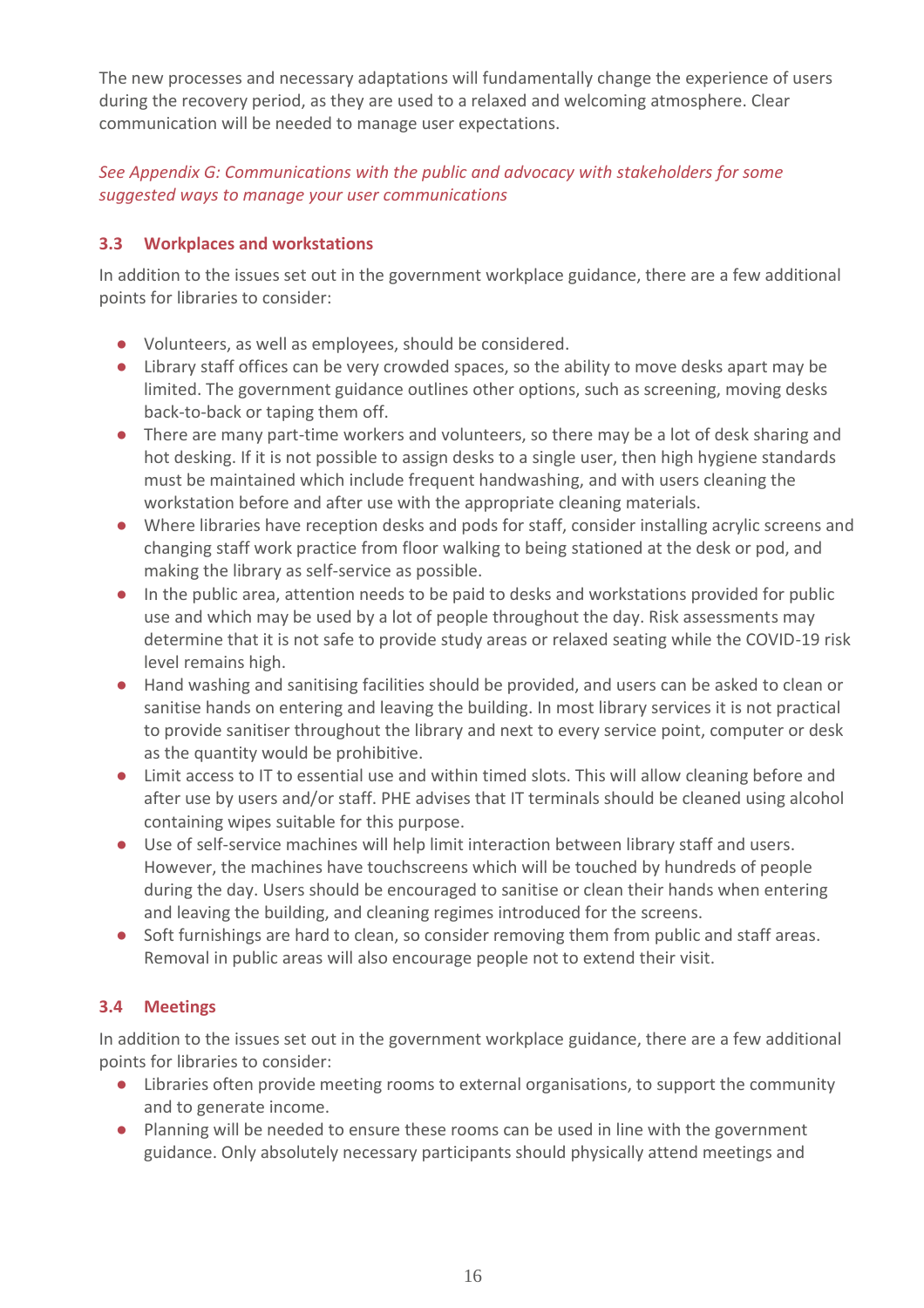should maintain social distancing (2m, or 1m with risk mitigation where 2m is not viable, is acceptable). It may not be possible to offer meeting room venues while the COVID-19 risk remains high.

# **3.5 Common areas**

In addition to the issues set out in the government workplace guidance, there are a few additional points for libraries to consider:

- Staff accommodation may be quite small, and common areas such as kitchens and common rooms very small. Careful planning is needed to limit the numbers using these areas – e.g. changing staff break times on rotas.
- There may be areas that are common to library staff, volunteers and users such as toilets and washrooms. Risk assessments should consider how to provide shared staff/public toilets safely and to ensure the needs are met of those with disabilities.
- Changing places and disabled toilets should be kept publicly accessible if possible.
- Many libraries are in shared buildings or co-located with other services. It is vital that risk assessments and recovery planning is aligned across the whole building and the different tenants and services.

# **3.6 Accidents, security and other incidents**

- The security implications of any changes you intend to make to your operations and practices in response to COVID-19, as any revisions may present new or altered security risks which may need mitigations.
- Library users sometimes display inappropriate or aggressive behaviour that needs to be managed by library staff and volunteers, including by removing them from the library.
- Library byelaws set out appropriate standards of behaviour for users, and actions libraries will take if users break the byelaws, including removal from the premises and banning. Byelaws can apply to users exhibiting COVID-19 symptoms who can be asked to leave the library. The byelaws should be publicly displayed, and available for staff to refer to if necessary.
- Whether you have enough appropriately trained staff to keep people safe. For example, having dedicated staff to encourage social distancing or to manage security.
- Staff training should cover in detail any revised procedures for providing assistance including First Aid, (see HSE advice - *[https://www.hse.gov.uk/coronavirus/first-aid-and-medicals/first](https://www.hse.gov.uk/coronavirus/first-aid-and-medicals/first-aid-certificate-coronavirus.htm)[aid-certificate-coronavirus.htm](https://www.hse.gov.uk/coronavirus/first-aid-and-medicals/first-aid-certificate-coronavirus.htm)*) and managing security incidents and disruptive behaviour. They should be clear on how they can call in additional support if needed, and reporting systems should be in place so that any incidents can be reviewed, and processes revised if need be. Many libraries are introducing 'zero tolerance' policies for disruptive or unsafe behaviour.
- Users should be encouraged to behave safely, by displaying notices at the entrance asking them not to enter if they have any COVID-19 symptoms, to maintain social distancing and to clean their hands on entering and leaving.
- Following [government guidance on managing security risks.](https://www.cpni.gov.uk/staying-secure-during-covid-19-0)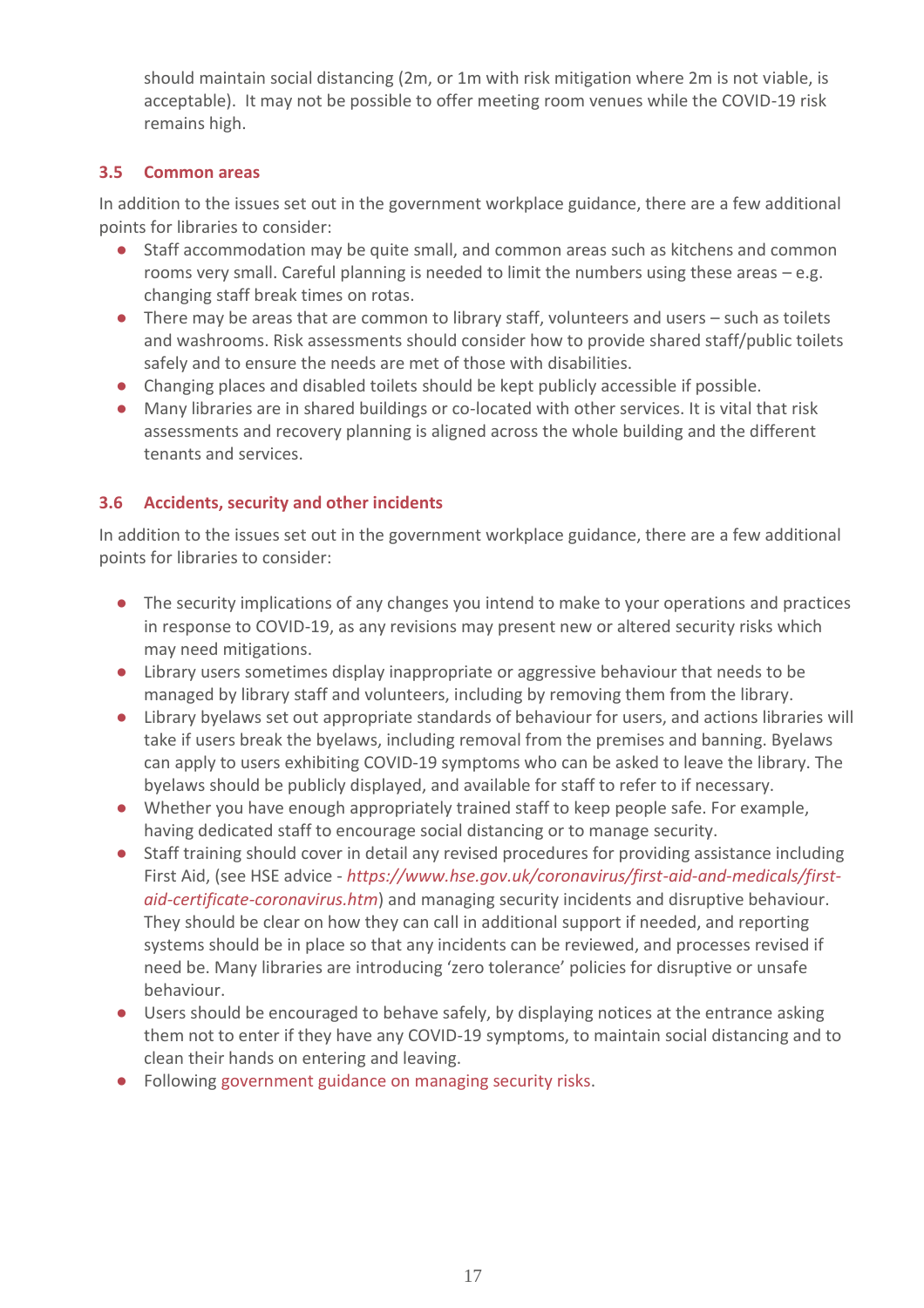# **4. Keeping your users, visitors and contractors safe**

The relevant section of the government workplace guidance should be consulted [https://www.gov.uk/guidance/working-safely-during-coronavirus-covid-19.](https://www.gov.uk/guidance/working-safely-during-coronavirus-covid-19)

In addition to the issues set out in the government workplace guidance, there are a few additional points for libraries to consider:

- Managing users will be the most complex aspect of library service recovery, as libraries serve an incredibly diverse user base. This includes those in high risk categories and the vulnerable, such as people with learning disabilities, mental health issues, homeless, and those with substance abuse issues.
- Libraries have worked hard to be openly accessible, inclusive and welcoming places. Libraries in a COVID-19 environment will feel very different, with limited entry, reduced services, highly managed spaces and reduced levels of interaction.
- Careful communication is vital to manage user expectations, explain the new procedures and promote safe behaviour. *See Appendix G for further advice on communications and advocacy, including template texts to use in public messages and notices.*
- You may want to consider reserving some entry times for high risk groups, and for small children and families.
- All children must be accompanied by an adult responsible for their behaviour. Libraries can determine their own age categorisation – but in practice many use age 12.

# *See also Appendix A for further advice and a checklist on managing the building and spaces, and Appendix C on Prioritising Services and User Groups.*

#### **4.1 Managing contacts**

- Order & Collect and Ready Reads (where books are pre-selected for users) services can be offered as an alternative to browsing and self-selection:
	- o Users collect books and resources from the library entrance lobby or reception desk, where staff are behind an acrylic shield.
	- o Some libraries may choose to quarantine books for 72 hours after being selected by staff, though this isn't necessary if staff have clean hands
	- o Some libraries may choose to pack selected books into bags to make issuing quicker and easier
	- o Staff sanitise hands regularly, while issuing the books
	- $\circ$  Returned items should be labelled with the date that they were returned, and placed in bins and quarantined for 72 hours before re-shelving or reissuing. Wheeled book bins, laundry bins and post trolleys can be used as they are easy for staff to wheel into the quarantine area and can be easily labelled. Workers must receive appropriate manual handling training.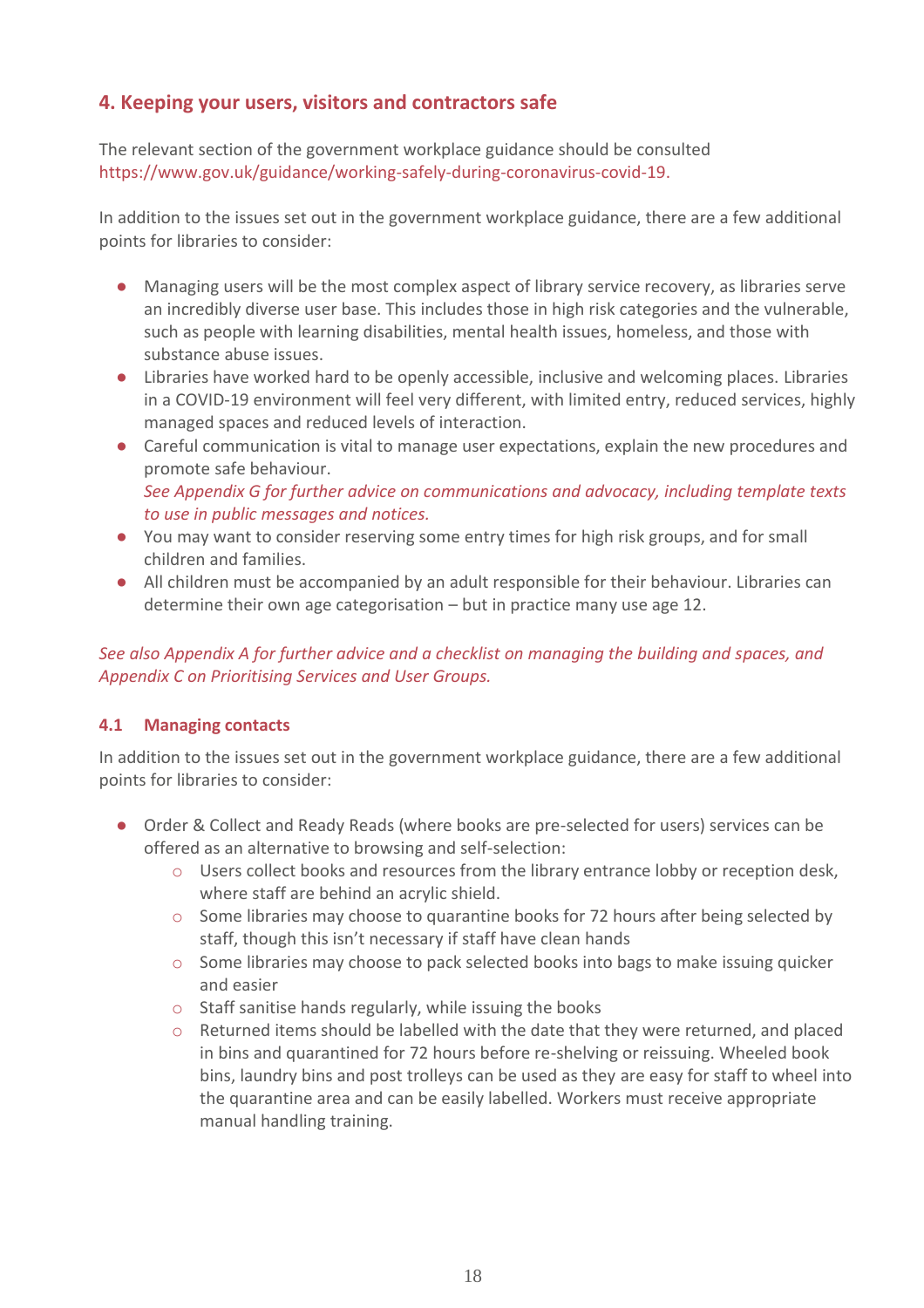- $\circ$  Queues are managed to support social distancing and to ensure they do not cause a risk to individuals, other businesses or additional security risks. For example, this could be achieved by introducing queuing systems, having staff direct users and protecting queues from traffic by routing them behind permanent physical structures such as street furniture, bike racks, bollards or putting up barriers.
- $\circ$  Order & Collect allows users to make a selection via the library catalogue, email and phone. However, its operation will depend on stock availability. Some library services may not be able to fulfil requests if their usual stock logistics are compromised (branches closed, staff shortages, vans redeployed, considerable stock out on extended loans).
- o Ready Reads are pre-selected thematic book packs (e.g. crime, romance, children's grouped by age/ability e.g. board books, picture books, early readers, longer stories, nonfiction lucky dip). This system does not provide full user choice but may be easier to fulfil if stock availability is limited. It may also be a way of introducing new material to readers.
- o Consideration needs to be given to fees and charges, as reservation and overdue fees may be a barrier to some people accessing the library service when the usual access is unavailable or very limited. If fees and charges do apply, then cashless payment is preferable.
- Home library services (HLS) will be an important way to serve shielding, vulnerable and housebound users and ensure they do not need to come into the library:
	- o New procedures for no-contact HLS should be developed, where orders are taken over the phone or remotely, staff clean hands regularly while selecting the books, and books are left on the doorstep.
	- o Some libraries may choose to quarantine for 72 hours after selecting books, but this is not necessary if staff have clean hands.
	- o Returned books should be transported separately from the new books and quarantined for 72 hours.
	- o Containers should be clearly labelled to avoid mixing quarantined and returned books.
	- $\circ$  HLS staff and volunteers should be provided with hand sanitiser and clean their hands before and after every delivery/collection.
	- o Staff and volunteers must ensure 2m (or 1m with mitigations where 2m is not viable) distancing from householders and should not enter a person's home under any circumstance.
	- o Safe procedures need to be developed for shared occupancy dwellings, such as flats and care homes.
	- $\circ$  If private cars of staff and volunteers are used, their vehicles must have appropriate insurance cover.
	- o Plastic sheeting and crates can be used in cars and vans to provide protection, along with adequate cleaning after use.
	- o HLS is about more than books, and the social contact they usually provide is vital. Consider offering keep-in-touch phone calls while the HLS remains in no-contact mode.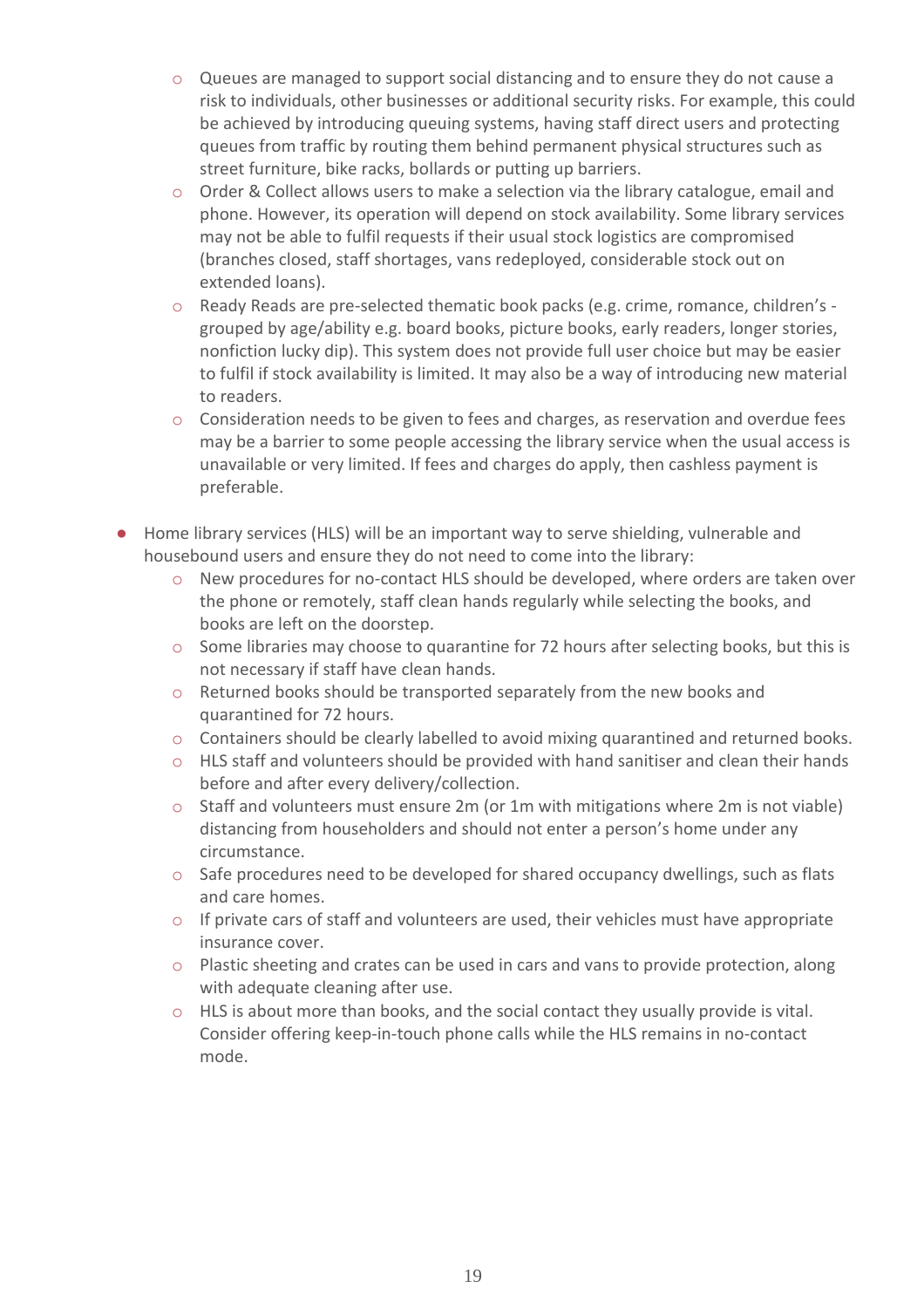- Restoring full access to browsing and studying inside the library will be complex. However, some suggested measures can be taken:
	- $\circ$  Control entry into the library to facilitate 2m social distancing (or 1m with mitigations where 2m is not possible) social distancing. When assessing floor capacity, as a rule of thumb, you can use an allocation of 12.6 square metres per person (a circle of 2m radius). However, you also need to consider pinch points such as stairways, lifts and entrances.
	- o Ask users to sanitise hands on entering and leaving the library.
	- $\circ$  Gloves do not need to be worn as hand washing is a more effective control measure (gloves may not be clean).
	- o Provide sanitiser in multiple locations throughout the library if possible.
	- o Limit user handling of books, for example, through different display methods, new signage or rotation of high-touch stock.
	- o Consider discouraging extensive browsing and handling of books by users for the initial reopening period. Timed entry could be an option to limit users' time within the library.
	- o Continue to offer Order & Collect and Ready Reads as an alternative to self-selection and browsing.
	- o Remove comfortable seating, soft furnishings and study furniture to discourage extensive browsing and long visits.
	- o Remove magazines and newspapers.
	- $\circ$  Provide separate a location for returning books that have been extensively handled (e.g. reference and study materials), so they can then be quarantined for 72 hours before being returned to shelves. Many libraries will provide wheeled book bins, laundry bins or post trolleys for returned books that can be easily moved to the quarantine area by staff.
	- $\circ$  Some booksellers will ask users to place any book they browse on a quarantine trolley. This may not be a feasible option for libraries that may only have one copy of each book title.
	- o Move shelving further apart, if possible, and establish one-way traffic flow through the aisles.
	- o Children must be accompanied by an adult who is responsible for their behaviour and following social distancing guidelines.
	- o Change opening hours so staff can restock shelves and manage the library floor etc. when the building is closed.
	- o Promote self-service issue and return to reduce interaction between staff and users. Asking users to sanitise hands on entering and leaving the building and cleaning the screens will reduce the risk from the touchscreen.
	- $\circ$  If self-issue is not available, install acrylic screens and queue controls at issue desks, and ensure staff can clean their hands frequently.
	- o Install acrylic screens on enquiry desks and staff pods, and change procedures so staff do not floor walk to interact with and support users.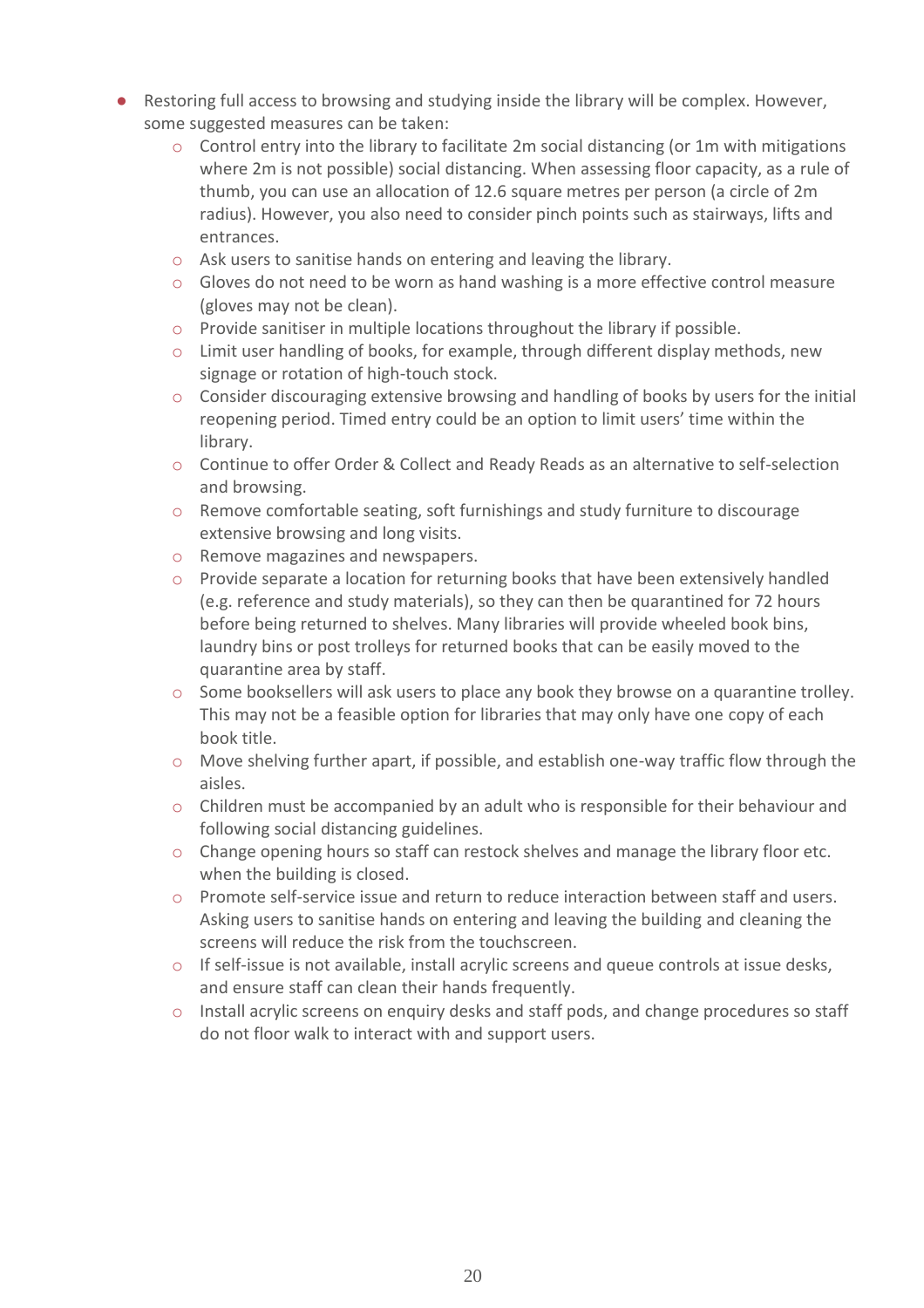- IT and computer access is a vital service that libraries provide, and demand may have grown with more people seeking work and applying for benefits. It will be a service that libraries will want to restore as soon as possible:
	- $\circ$  Control access by a booking or queuing system, with timed slots. This will allow cleaning of workstations before and after use using alcohol containing wipes suitable for this purpose.
	- o Users should be encouraged to sanitise hands when entering and leaving the library.
	- o Move workstations apart or install screens to support social distancing.
	- $\circ$  Suspend face-to-face digital assistance. Replace with remote assistance, if possible, and help from staff at an enquiry desk behind an acrylic screen.
	- o Staff supporting services such as photocopying, scanning, printing should also be behind a screen.
	- o Self-service photocopiers, scanners and printers should have their touch-points cleaned between users with alcohol containing wipes suitable for this purpose.
	- $\circ$  Cashless payment is preferable for any charges for services such as photocopying, scanning and printing cashless payment is preferable.

# *See Appendix D for more detail on book circulation and browsing and Appendix C for more on IT services.*

#### **4.2 Providing and explaining available guidance**

In addition to the issues set out in the government workplace guidance, there are a few additional points for libraries to consider:

- The post COVID-19 library offer and experience will be very different to usual, so clear communication is vital to manage user expectations.
- Most libraries will deploy a phased recovery, so communication, signage, etc, will need to be refreshed to reflect the changes.
- Reviewing external messaging to users to make sure it does not provide information that may present a security risk, such as the location of queues or the number of people permitted in a queue.
- Library bye laws should be displayed so staff can refer to them if needed to manage disruptive behaviour.
- Consider presenting a 'User Charter' to set out how users can protect themselves and others.
- Information and notices will need to be designed to take account of the varied user base and their differing communication needs, including people with limited or no English, visual impairment and learning disabilities.

*See Appendix G for suggested wording for communications and notices and a draft User Charter*.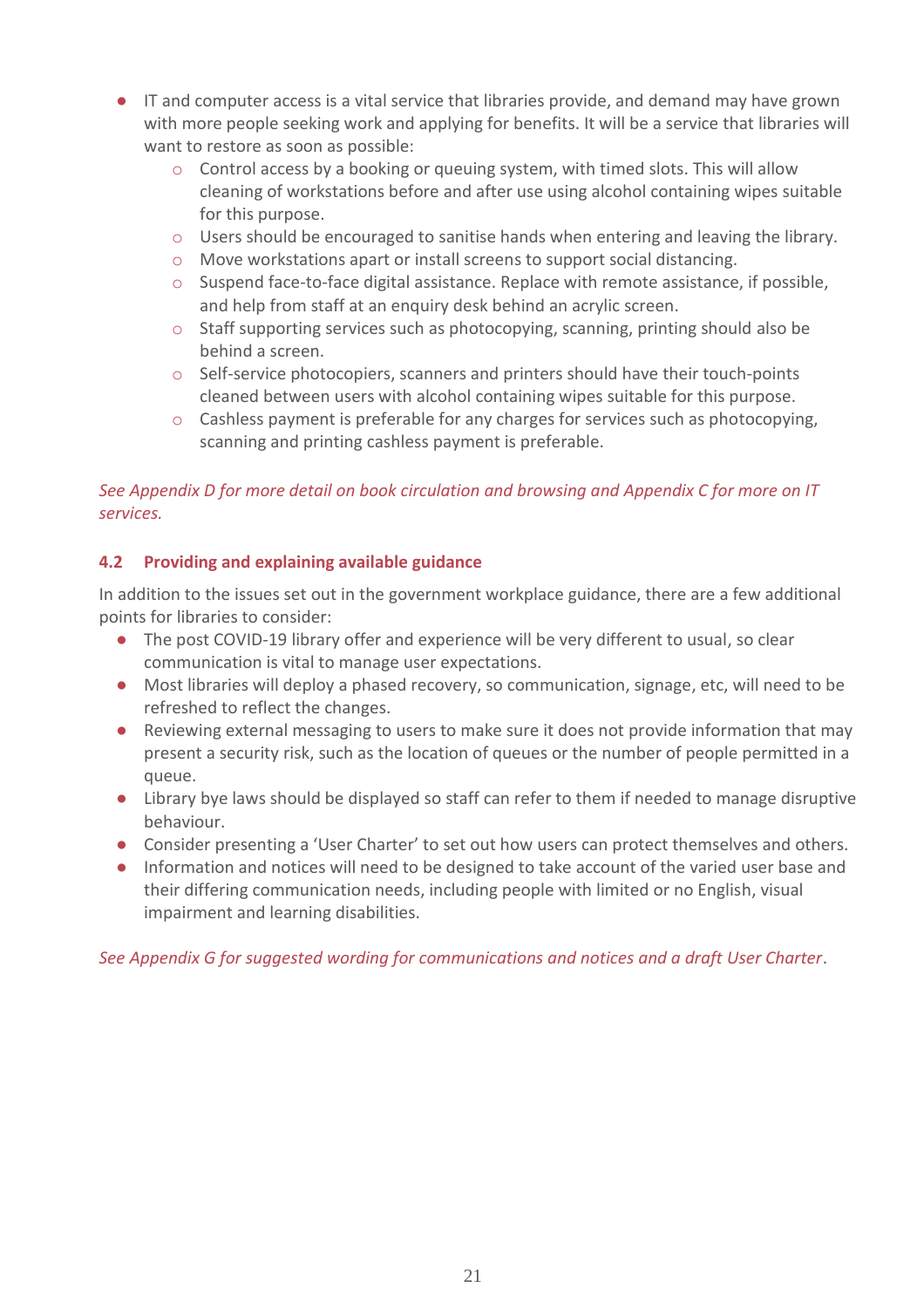# **5. Cleaning the workplace**

The relevant section of the government workplace guidance should be consulted [https://www.gov.uk/guidance/working-safely-during-coronavirus-covid-19,](https://www.gov.uk/guidance/working-safely-during-coronavirus-covid-19) as should the guidance on cleaning in non-healthcare settings

*[https://www.gov.uk/government/publications/covid-19-decontamination-in-non-healthcare](https://www.gov.uk/government/publications/covid-19-decontamination-in-non-healthcare-settings)[settings](https://www.gov.uk/government/publications/covid-19-decontamination-in-non-healthcare-settings)*.

There are a few additional points for libraries to consider.

# **5.1 Keeping the workplace clean**

Libraries are openly accessible places, so it may not be possible to identify known or suspected cases of COVID-19 among library users.

Care should therefore be taken with the regular cleaning routine and provision of hand sanitiser for users at entrances and social distancing procedures.

Standard cleaning, as set out in the government guidance is sufficient and fogging (where a sanitising chemical is sprayed in a room) should not be needed. Fogging should not be used where there are rare or special collections in the library space.

Libraries should maintain good ventilation in the work environment. For example, opening windows and doors frequently, where possible.

# **5.2 Hygiene, handwashing and sanitation facilities**

- If toilet facilities are shared by staff and users, risk assessments need to consider how they can be provided safely.
- Use of accessible toilets and Changing Places should be maintained.
- Consideration needs to be given to alternative hand cleaning facilities including sanitiser, if toilets are closed to public use.
- Where toilets can be kept open you should ensure/promote good hygiene, social distancing, and cleanliness in toilet facilities and carefully manage them to reduce the risk of transmission of COVID-19. Steps that will usually be needed:
	- o Using signs and posters to build awareness of good handwashing technique, the need to increase handwashing frequency and to avoid touching your face, and to cough or sneeze into a tissue which is binned safely, or into your arm if a tissue is not available.
	- $\circ$  Consider the use of social distancing marking in areas where queues normally form, and the adoption of a limited entry approach, with one in, one out (whilst avoiding the creation of additional bottlenecks).
	- $\circ$  To enable good hand hygiene consider making hand sanitiser available on entry to toilets where safe and practical, and ensure suitable handwashing facilities including running water and liquid soap and suitable options for drying (either paper towels or hand driers) are available.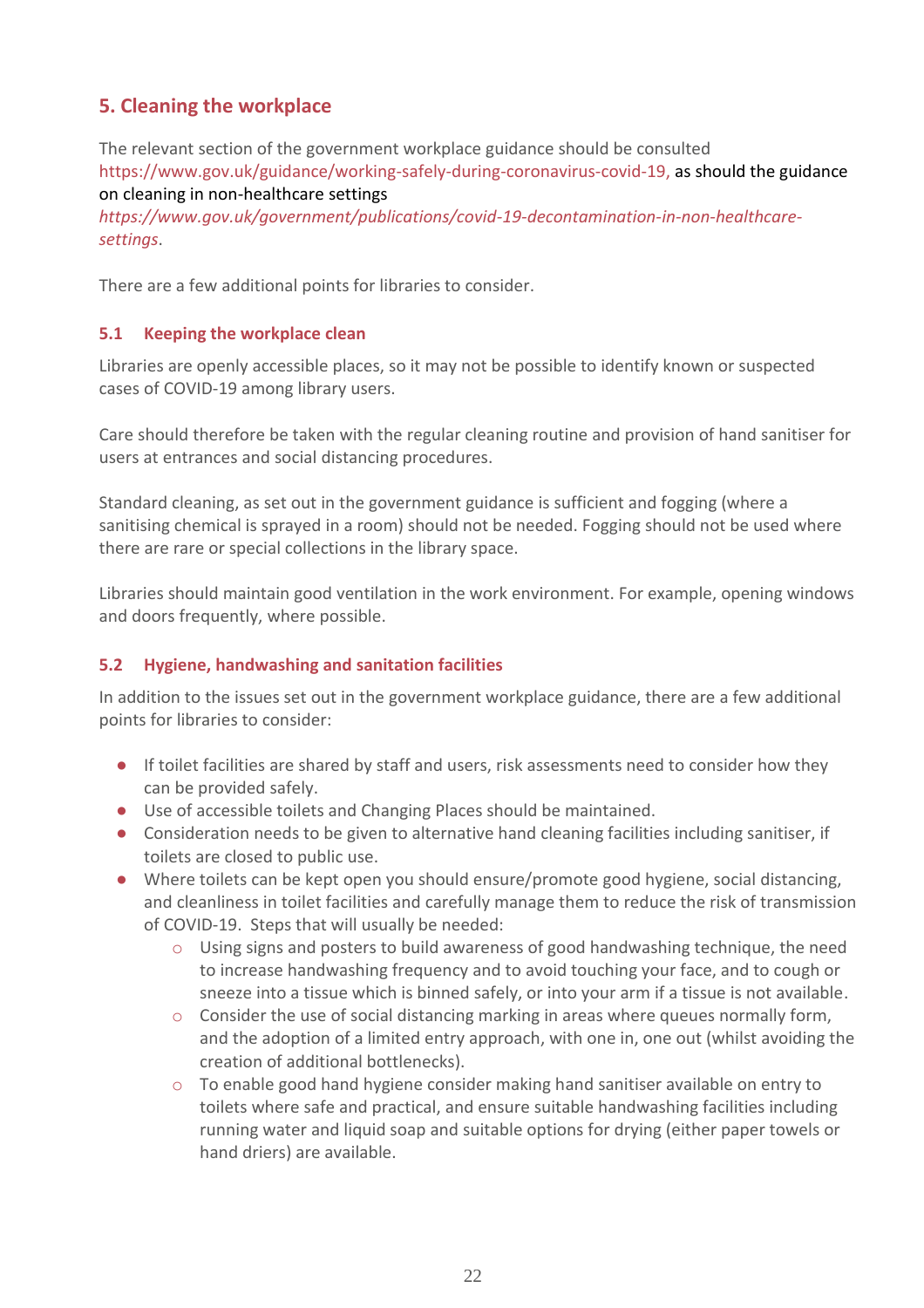- $\circ$  Setting clear use and cleaning guidance for toilets, with increased frequency of cleaning in line with usage. Use normal cleaning products, paying attention to frequently hand touched surfaces, and consider use of disposable cloths or paper roll to clean all hard surfaces.
- o Keep the facilities well ventilated, for example by fixing doors open where appropriate.
- o Special care should be taken for cleaning of portable toilets and larger toilet blocks.
- o Putting up a visible cleaning schedule can keep it up to date and visible.
- o Providing more waste facilities and more frequent rubbish collection.

#### **5.3 Changing rooms and showers**

Follow the government workplace guidance.

#### **5.4 Handling goods and objects**

In addition to the issues set out in the government workplace guidance, there are a few additional points for libraries to consider:

- Advice from Public Health England is that the virus risk on plastic covers is negligible after 72 hours, and on paper and card after 24 hours. Libraries should develop procedures to quarantine returned and extensively handled books (e.g. reference and study materials) for 72 hours.
- Suspend book donations or develop quarantine procedures.
- Introduce cashless payment for any fees and charges.
- Pack books for Home Library Service, Order & Collect and Ready Reads in bags or crates. Some libraries may choose to quarantine for 72 hours before issue but this is not necessary if staff have clean hands.
- Encourage staff handling books and objects to wash or sanitise their hands frequently.
- Self-service machines have touchscreens, so users should be encouraged to sanitise hands on entering and leaving the building, and screens should be cleaned throughout the day.

See also section 4.1 for advice on book browsing and loans, use of IT and management of Home Library Services.

See Appendix D for further detail on handling books and resources.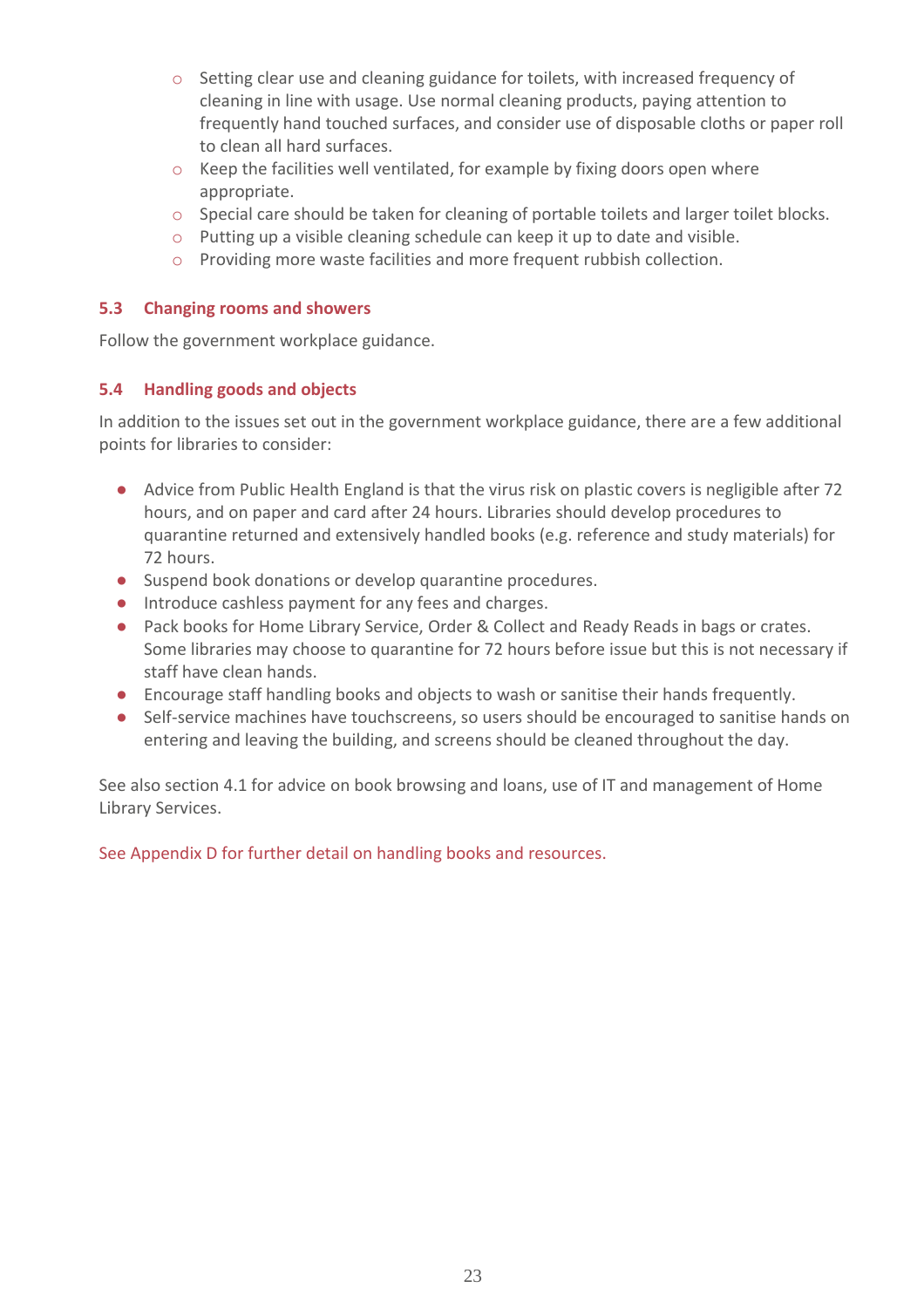# **6. Personal protective equipment and face coverings**

It is important to follow closely the relevant section of the government workplace guidance, which covers PPE in detail [https://www.gov.uk/guidance/working-safely-during-coronavirus-covid-19.](https://www.gov.uk/guidance/working-safely-during-coronavirus-covid-19)

Public health guidance on PPE, and the use of face coverings in particular, may evolve and so we will be reviewing this section of the toolkit regularly. Please be mindful that the wearing of a face covering may inhibit communication with people who rely on lip reading, facial expressions and clear sound. This includes hearing or visual impairments, learning disability and/or autism as well as other health conditions.

- Libraries provide a very personalised service with a high level of interaction with users. However, every effort must be made to revise procedures to sustain social distancing as set out in the government guidance.
- This may mean suspending some of the core services, such as digital assistance, if they cannot be carried out with social distancing.
- You may need to revise your normal ways of delivering services, for example:
	- $\circ$  When assisting users to access stock items. This happens more often in a library than in a shop setting. Alternative ways of help should be considered, e.g. asking the user to return later when the item will be available for them to collect.
	- $\circ$  Dealing with enquiries in sites without enquiry desks (many libraries have removed enquiry desks in recent years) and dealing with enquiries that occur on the library floor. Consideration should be given to installing temporary screened desks or pods.
	- o Providing IT assistance. People using library computers for essential tasks such as applying for Universal Credit may also have low levels of IT skills, and digital assistance is a key role library staff provide. Consideration should be given to providing remote assistance, e.g. by control of PC terminals.
	- o Managing queues and triaging users to different service points and managing pinch points such as stairways and lifts. Floor markings, signage and swim lanes etc can be installed to ensure staff can maintain a two metre (or one metre with mitigations) distance from the queues.
	- o Cleaning IT kit, study areas etc between users. Appointment systems should be established to allow a space between users for cleaning to take place.
- Risk assessments must consider how to:
	- o Manage disruptive users
	- o Administer first aid.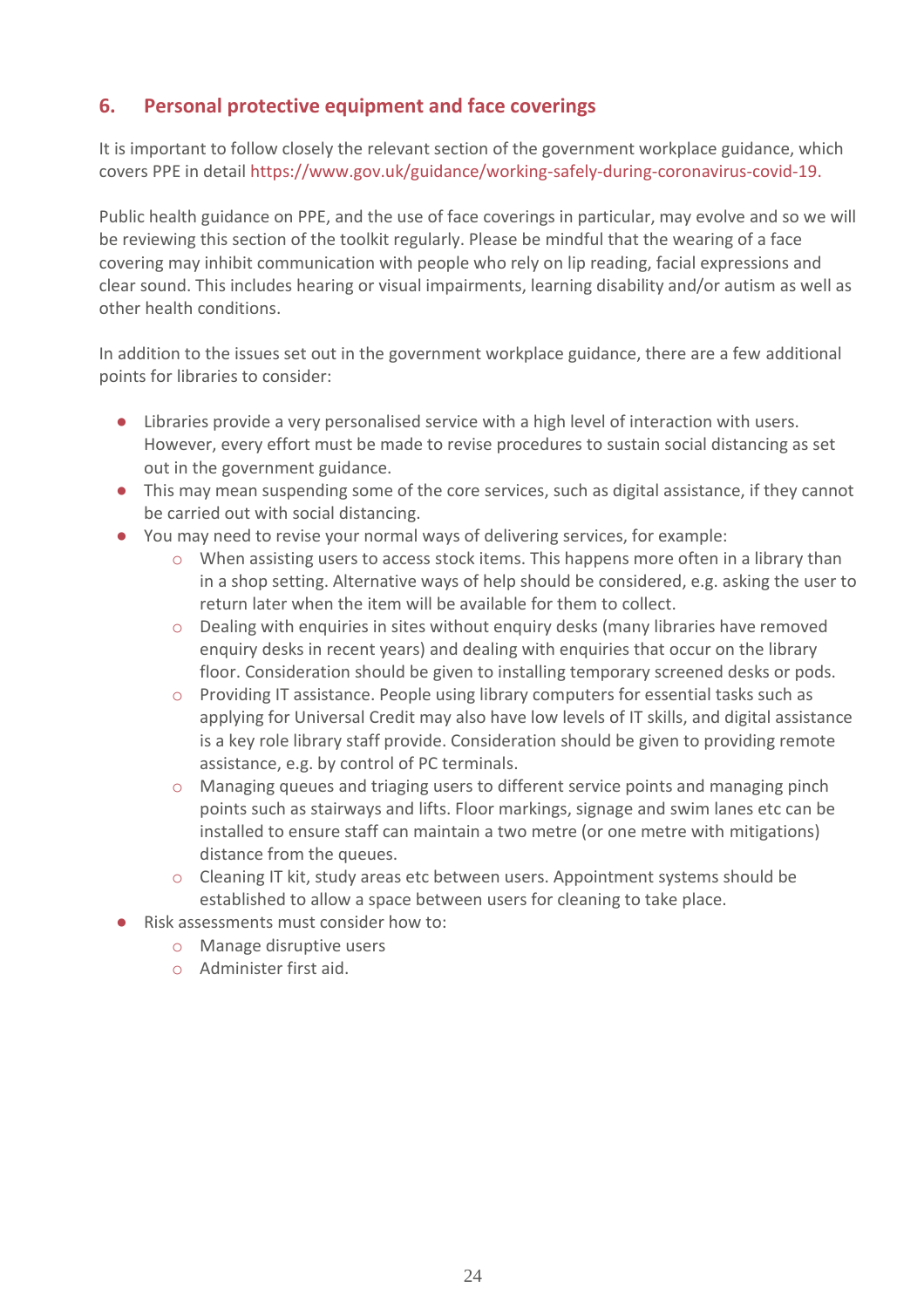# **7. Workforce management**

The relevant section of the government workplace guidance should be consulted [https://www.gov.uk/guidance/working-safely-during-coronavirus-covid-19.](https://www.gov.uk/guidance/working-safely-during-coronavirus-covid-19)

# **7.1 Shift patterns and working groups**

In addition to the issues set out in the government workplace guidance, there are a few additional points for libraries to consider:

- Library staff and volunteers often work across many branches, and personnel shortages mean that movement of staff between branches may need to increase rather than decrease.
- 'Bubbling' of staff may be considered, when possible. This is where staff work in the same location and with the same colleagues rather than mixing with all staff and several locations each day.
- Consideration should be given to lone workers and whether there is a need to draft in additional staff to support social distancing and the new more labour-intensive work procedures. This may mean limiting the opening times of specific branches.

# **7.2 Cars, accommodation and visits, and work-related deliveries**

In addition to the issues set out in the government workplace guidance, there are a few additional points for libraries to consider:

- If the private cars of staff and volunteers are used for library work, e.g. home library service, the insurance must be adequate.
- Car drivers can be issued with plastic sheeting to line their boots when collecting returned books and provided with appropriate cleaning materials.
- Returned books should be collected separately from delivery of new books, to avoid crosscontamination.

# **7.3 Communications and training**

#### **7.3.1 Returning to work**

- Ensure staff and volunteers are provided with effective training including awareness of risks and how to control them.
- Adequate time needs to be provided before services reopen for staff and volunteer training, to ensure they understand and can implement the new procedures as they will be significantly different to standard library operations.
- Attention needs to be paid to people's emotional wellbeing. Many staff have been redeployed to emergency roles, while others may not have left the house very much during lockdown, and some will have had distressing experiences including illness and bereavement. People may be anxious about the return to work. Mental health support services for staff should be signposted.
- Delivery of a library service in this new environment will be very different to the normal service, and staff may need additional support to ensure they maintain social distancing and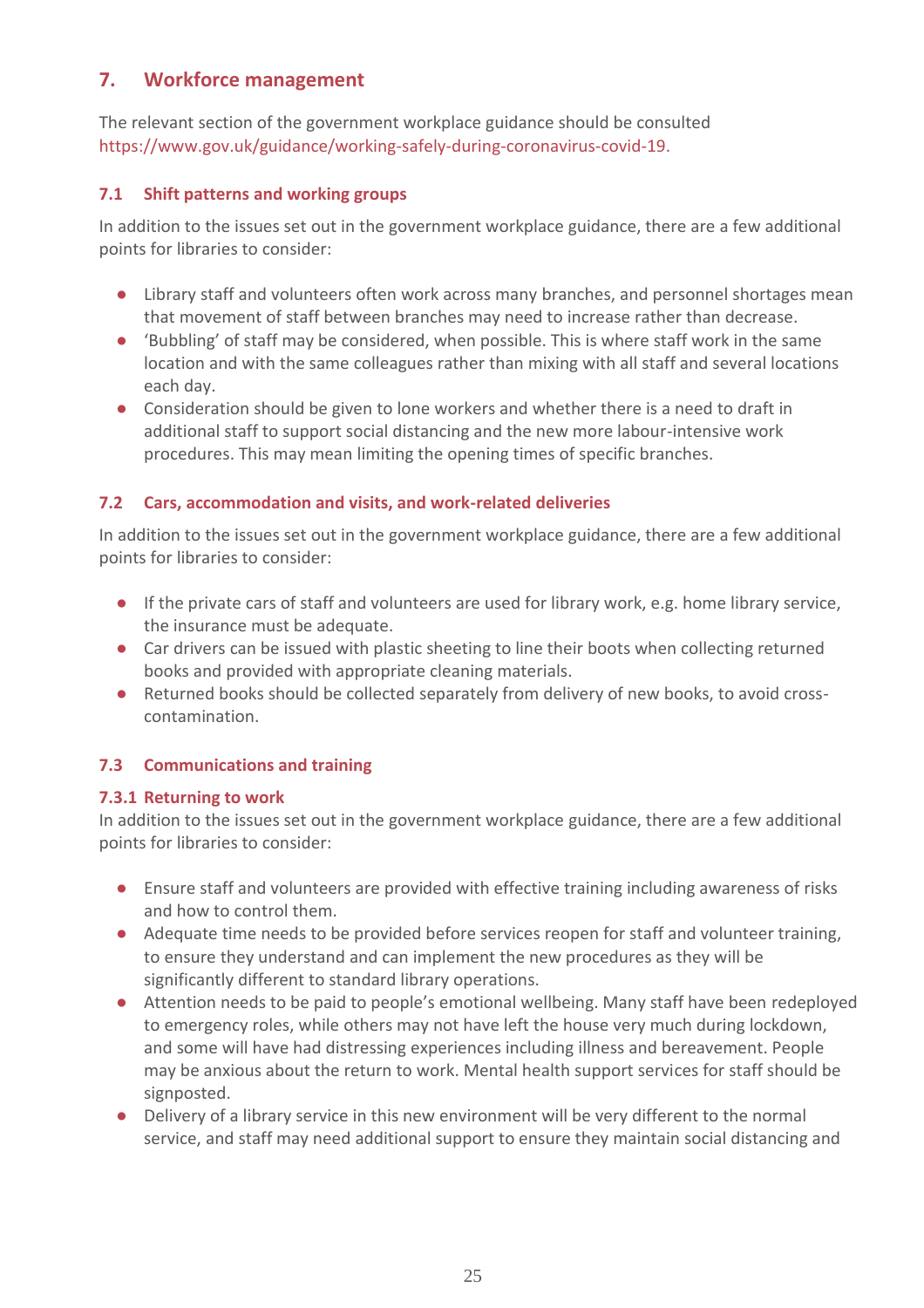other measures, as they may be motivated to transgress them as they want to provide their usual level of helpful and friendly service.

- Walk-throughs and dry runs can help staff become familiar with and confident about new procedures before the service reopens to the public.
- Many libraries have had staff return to buildings weeks in advance of opening, to help design the new ways of working and safety processes, with adequate time for adjustments as plans evolve.
- Particular attention needs to be paid to training staff in how to respond to behaviour that does not abide by the rules, including disruptive people and those who may be displaying symptoms. Knowledge of the library bye laws should be refreshed and clear training given on processes for managing user behaviour and the back-up available.
- As service recovery will be phased, staff need ongoing training and support to support this.

# **7.3.2 Ongoing communications and signage**

In addition to the issues set out in the government workplace guidance, there are a few additional points for libraries to consider:

- Feedback systems need to be in place so that staff can report incidents and suggest ways processes can be revised and improved.
- Mental health support for staff should be signposted.
- Consideration needs to be given to communicating and training of part-time staff and those moving between sites.

*See Appendix G for further suggestions on communications with staff and employees.*

# **8. Inbound and outbound goods**

The relevant section of the government workplace guidance should be consulted [https://www.gov.uk/guidance/working-safely-during-coronavirus-covid-19.](https://www.gov.uk/guidance/working-safely-during-coronavirus-covid-19)

- Books and resources should be quarantined for 72 hours after return.
- Books selected for home library service, Order & Collect and Ready Reads should be packed in bags or crates
- Some libraries may choose to quarantine for 72 hours after selection, but this is not necessary if staff have clean hands.
- When transporting books for Home Library Service and between libraries, separate returned books from clean books to minimise any cross-contamination risks or deliver these in separate journeys.
- Label containers to avoid mixing quarantined and returned books.
- Plastic sheeting can be used to cover car seats and boots, and appropriate cleaning materials should be provided to private car users.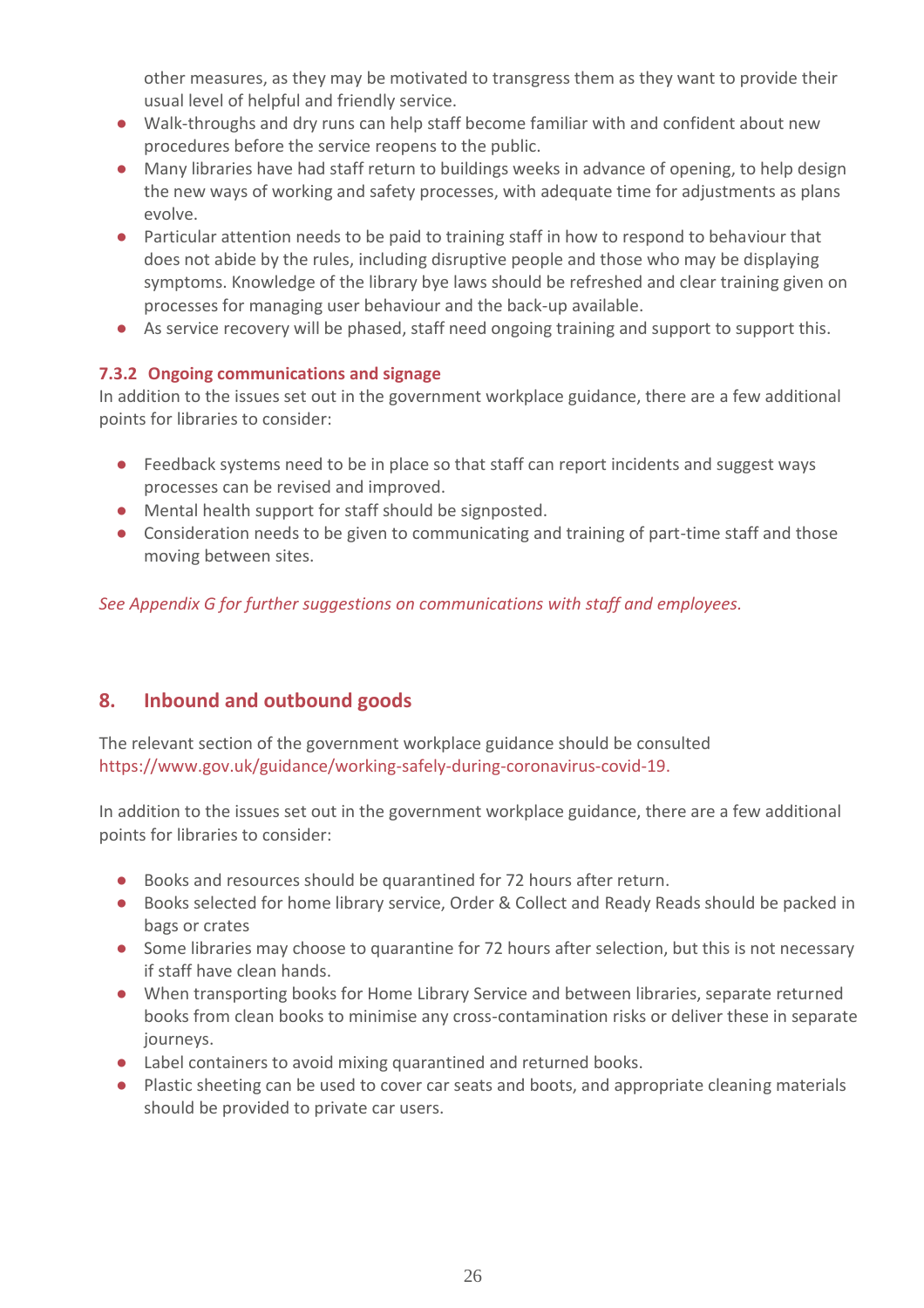#### **Where to obtain further guidance**

[Coronavirus \(COVID-19\): government guidance](https://societyofchieflibrarians.sharepoint.com/Shared%20Documents/coronavirus/Service%20Recovery%20Planning/Guidance%20draft%20docs/Coronavirus%20(COVID-19):%20government%20guidance) *<https://www.gov.uk/coronavirus>*

Cleaning of non-healthcare settings *[https://www.gov.uk/government/publications/covid-19](https://www.gov.uk/government/publications/covid-19-decontamination-in-non-healthcare-settings) [decontamination-in-non-healthcare-settings](https://www.gov.uk/government/publications/covid-19-decontamination-in-non-healthcare-settings)*

[Coronavirus \(COVID-19\): guidance for employers and businesses](https://www.gov.uk/coronavirus/business-support) *<https://www.gov.uk/guidance/working-safely-during-coronavirus-covid-19>*

Health and Safety Executive: working safely during the Coronavirus outbreak *<https://www.hse.gov.uk/news/working-safely-during-coronavirus-outbreak.htm>*

# **APPENDICES**

The appendices provide detailed suggestions and check lists for specific aspects of library operations.

- A. Managing buildings and public spaces
- B. Staff, volunteer and user safety and welfare
- C. Prioritizing services and user groups
- D. Book lending and browsing
- E. Restoring events and activities
- F. Sustaining the digital offer
- G. Communications with the public and advocacy with stakeholders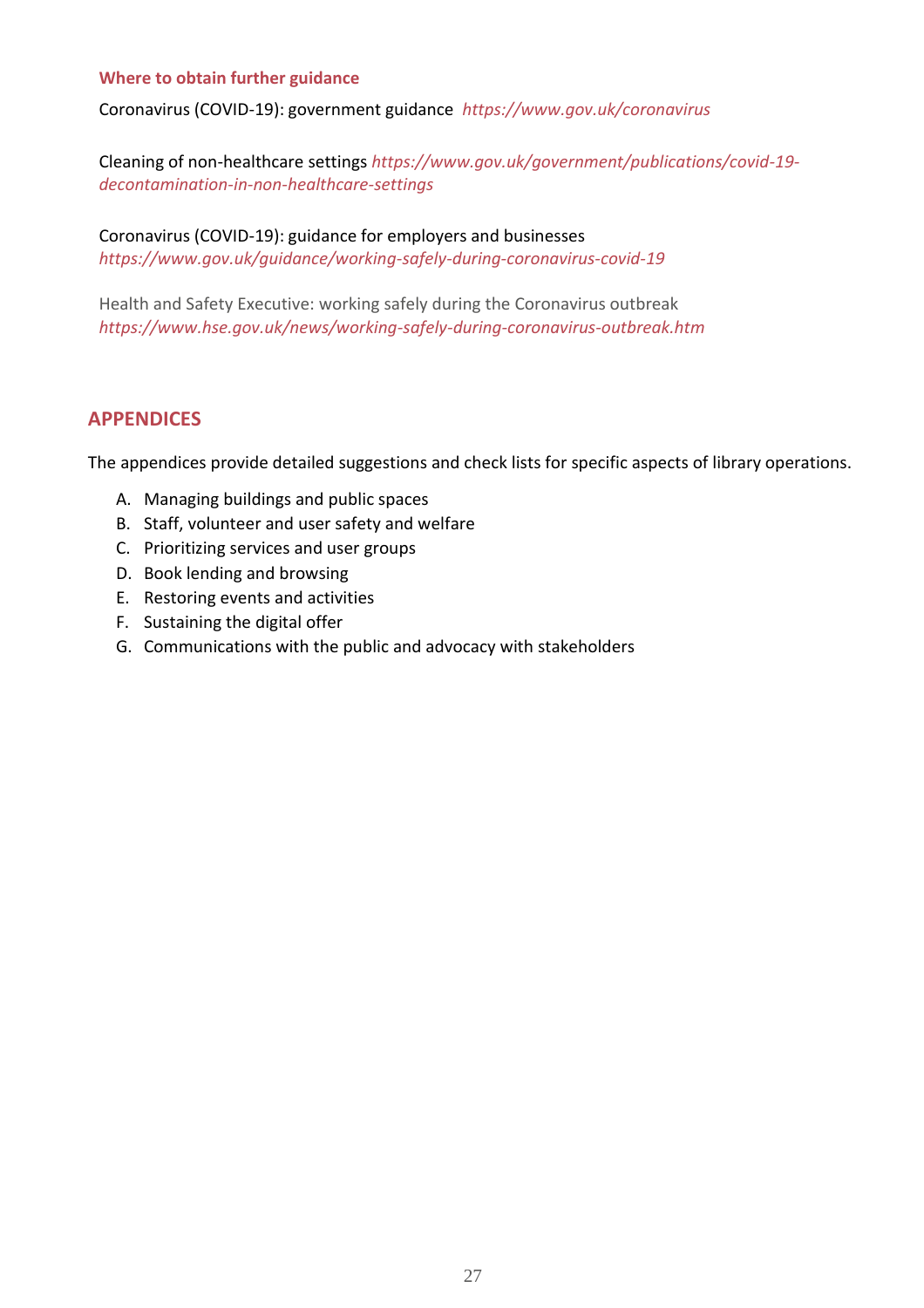# **APPENDIX A: MANAGING BUILDINGS AND PHYSICAL SPACES**

The table below provides a checklist of some of the key risks that need to be considered and suggested control and mitigation measures.

| <b>Question</b><br>considered                                    | <b>Identified risks</b>                                                                                                                                                                                                       | <b>Suggestions for mitigation</b>                                                                                                                                                                                                                                                                                                                                                                                                                                                                                                                                                                                                                                                                                                                        | <b>Actions needed to be</b><br>support mitigation                                                                                                                                                                                                                                                                                                                                                                                                                                                                                                | <b>Opportunities</b><br>for service | <b>Dependencies</b>                                                                                                                                                                                                                                                                                                                                                                                |
|------------------------------------------------------------------|-------------------------------------------------------------------------------------------------------------------------------------------------------------------------------------------------------------------------------|----------------------------------------------------------------------------------------------------------------------------------------------------------------------------------------------------------------------------------------------------------------------------------------------------------------------------------------------------------------------------------------------------------------------------------------------------------------------------------------------------------------------------------------------------------------------------------------------------------------------------------------------------------------------------------------------------------------------------------------------------------|--------------------------------------------------------------------------------------------------------------------------------------------------------------------------------------------------------------------------------------------------------------------------------------------------------------------------------------------------------------------------------------------------------------------------------------------------------------------------------------------------------------------------------------------------|-------------------------------------|----------------------------------------------------------------------------------------------------------------------------------------------------------------------------------------------------------------------------------------------------------------------------------------------------------------------------------------------------------------------------------------------------|
|                                                                  |                                                                                                                                                                                                                               |                                                                                                                                                                                                                                                                                                                                                                                                                                                                                                                                                                                                                                                                                                                                                          |                                                                                                                                                                                                                                                                                                                                                                                                                                                                                                                                                  | development                         |                                                                                                                                                                                                                                                                                                                                                                                                    |
| <b>General social</b><br>distancing to<br>avoid<br>contamination | Need to manage<br>$\bullet$<br>user numbers within<br>building at any one<br>time<br>Need to manage<br>user proximity to<br>support social<br>distancing<br>Need to manage<br>dwell times to<br>ensure throughput<br>of users | Building capacity - limits to be<br>identified as part of Risk<br>assessment process- building<br>by building.<br>Queuing system outside $-1$<br>$\bullet$<br>in, 1 out. Different queues for<br>different service offers where<br>possible<br>Assessment of capacity<br>$\bullet$<br>outside building for queues &<br>liaison with neighbouring<br>premises<br>Staff to facilitate social<br>$\bullet$<br>distancing or, as identified,<br>security on doors to manage<br>entry<br>One way system and separate<br>entrances/exits where<br>possible<br>One way system in branches<br>Remove or reduce seating<br>and tables<br>Phased reopening (e.g. 'ready<br>reads' and or 'order and<br>collect' service first alongside<br>social distanced public | Clear advice and<br>$\bullet$<br>guidance advertised<br>throughout buildings<br>as per government<br>templates e.g.<br>advertise that risk<br>assessment<br>completed, and<br>request users adhere<br>to social distancing<br>Fire safety risk and<br>security assessment<br>to ensure changes<br>are compliant<br>Demarcation of floor<br>$\bullet$<br>space at service<br>points<br>E.g. numbered raffle<br>$\bullet$<br>tickets or equivalent<br>issued to users to<br>support management<br>of dwell times<br>Regular review of<br>$\bullet$ |                                     | Communication<br>s to users in<br>advance of visit<br>$-$ manage<br>expectations<br>(e.g. opening<br>hours, dwell<br>time etc)<br>Staff training to<br>what degree are<br>staff required to<br>champion/<br>police social<br>distancing<br>Back up<br>available e.g.<br>management,<br>security, police<br>depending on<br>situation<br>Involve unions<br>and H&S in risk<br>assessment<br>process |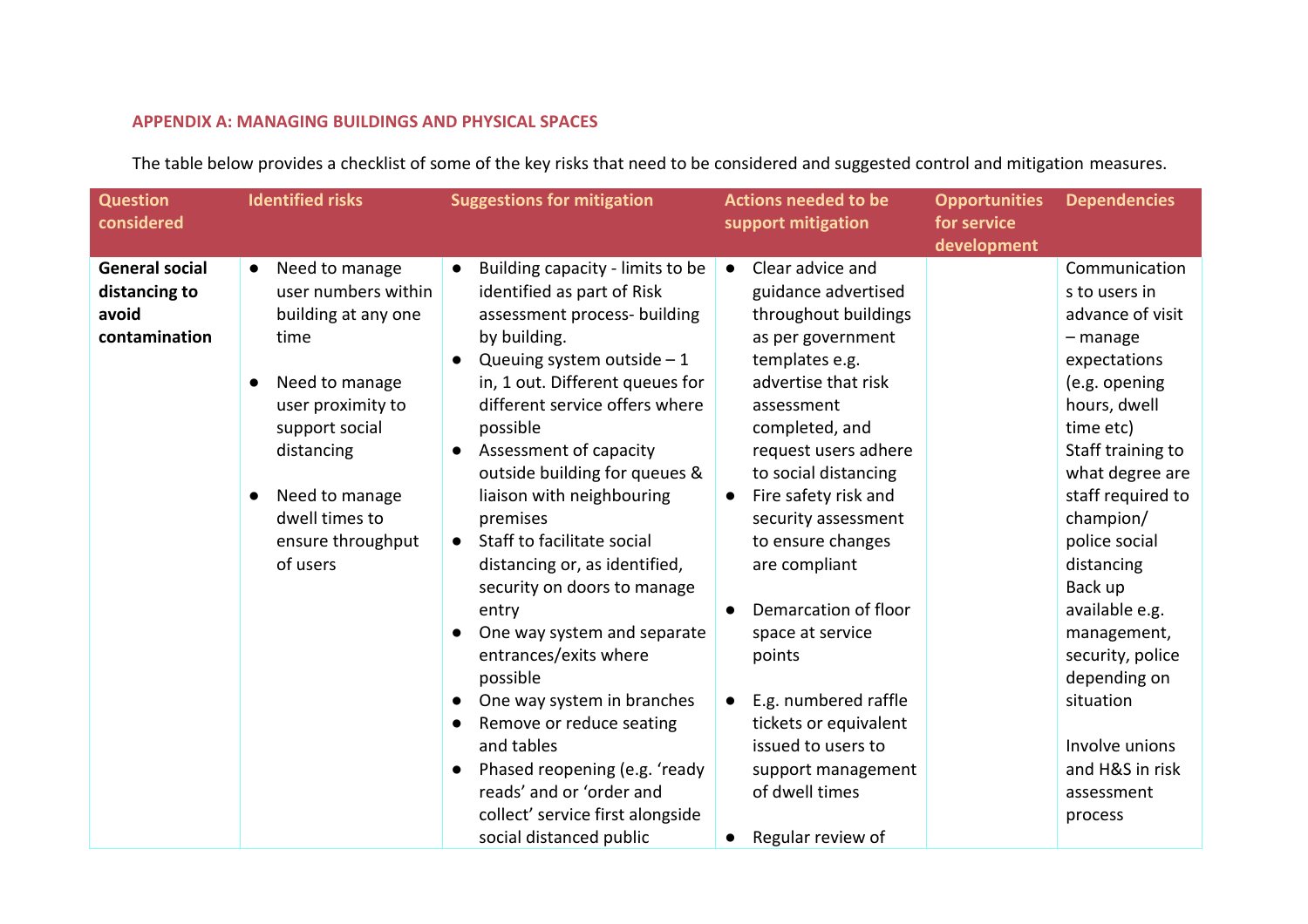| <b>Question</b><br>considered | <b>Identified risks</b><br><b>Suggestions for mitigation</b>                   |                                                                                                                                                                                                                                                                                                                                                                                                                                                                                                                                                                                                                                                                                      | <b>Actions needed to be</b><br>support mitigation                                                                       | <b>Opportunities</b><br>for service<br>development | <b>Dependencies</b>                                                        |
|-------------------------------|--------------------------------------------------------------------------------|--------------------------------------------------------------------------------------------------------------------------------------------------------------------------------------------------------------------------------------------------------------------------------------------------------------------------------------------------------------------------------------------------------------------------------------------------------------------------------------------------------------------------------------------------------------------------------------------------------------------------------------------------------------------------------------|-------------------------------------------------------------------------------------------------------------------------|----------------------------------------------------|----------------------------------------------------------------------------|
|                               |                                                                                | computer offer<br>Limit browsing time (e.g. half<br>an hour)<br>Limit public computer use by<br>$\bullet$<br>time and consider whether<br>for essential activity only<br>Enable staff to remote into<br>public computers to provide<br>remote digital assistance<br>Remove<br>$\bullet$<br>newspapers/magazines<br>Study tables - booked in<br>advance if/when available<br>Appointment system for<br>$\bullet$<br>access to specialist collections<br>for research<br>Specific opening hours for<br>$\bullet$<br>recovery phase with time<br>closed for staff job time e.g.<br>9-1 for staff 10-12 public,<br>changeover of staff shift then<br>1-4 open with 4-5 for<br>closedown. | measures and<br>adaptation<br>/additional where<br>needed                                                               |                                                    |                                                                            |
| Protecting staff              | Staff to staff<br>$\bullet$<br>transmission<br>User to staff (and<br>$\bullet$ | Reduction of hot-desking<br>$\bullet$<br>where possible<br>Clear desk policy<br>$\bullet$<br>Limit staff to one location<br>and/or a specific group of                                                                                                                                                                                                                                                                                                                                                                                                                                                                                                                               | Follow government<br>$\bullet$<br>guidance on social<br>distancing, and hand<br>sanitisation (section<br>6 of workplace |                                                    | Early<br>communications<br>plan will be<br>required for<br>staff to ensure |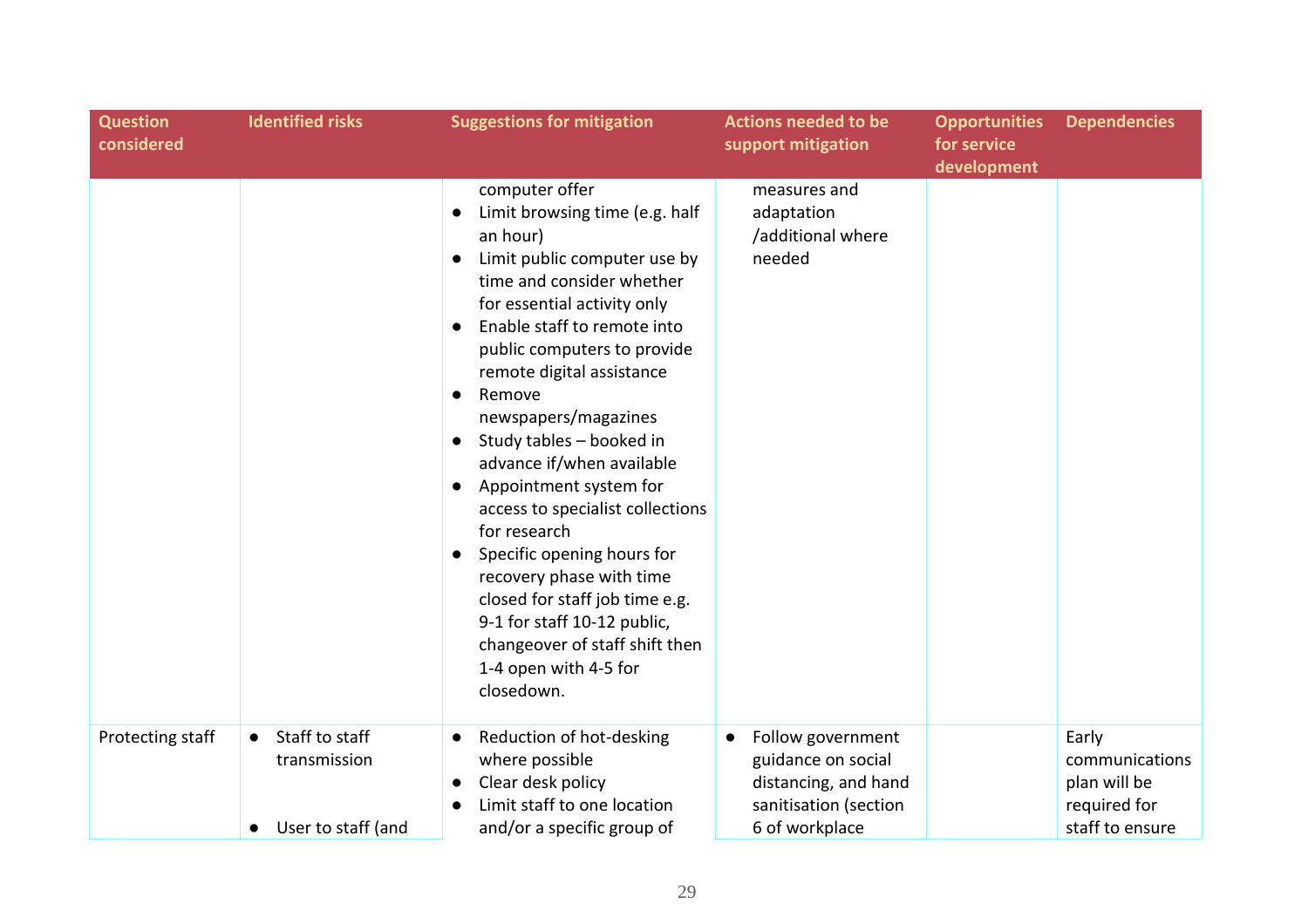| <b>Question</b><br><b>Identified risks</b><br>considered                             | <b>Suggestions for mitigation</b>                                                                                                                                                                                                                                                                                                                                                                                                                                                                                                                                                                                                                                                                                                                                                                                                                        | <b>Actions needed to be</b><br>support mitigation                                                                                                                                                                                                                                                       | <b>Opportunities</b><br>for service<br>development | <b>Dependencies</b>                                                                                                                                          |
|--------------------------------------------------------------------------------------|----------------------------------------------------------------------------------------------------------------------------------------------------------------------------------------------------------------------------------------------------------------------------------------------------------------------------------------------------------------------------------------------------------------------------------------------------------------------------------------------------------------------------------------------------------------------------------------------------------------------------------------------------------------------------------------------------------------------------------------------------------------------------------------------------------------------------------------------------------|---------------------------------------------------------------------------------------------------------------------------------------------------------------------------------------------------------------------------------------------------------------------------------------------------------|----------------------------------------------------|--------------------------------------------------------------------------------------------------------------------------------------------------------------|
| vice versa)<br>transmission<br>Staff confidence<br>Liability of staff and<br>manager | colleagues<br>Wipes used at beginning and<br>end of day<br>Staff issued with own<br>$\bullet$<br>keyboard and mice<br>Shift working with gap at<br>handover to avoid contact<br>Staggered use of staff areas e.g.<br>kitchens & staffrooms<br>Acrylic screens at help desks<br>if advised and where they are<br>able to be fitted<br>Reduced opening hours (e.g.<br>10-4) to allow staff to work<br>on shop floor when building<br>is closed to users<br>Limiting staff on the shop<br>floor at all other times (self-<br>service approach)<br>Use of signage, help screens,<br>online facilities etc to<br>minimise need for<br>staff/public interventions<br>Phased reopening of services<br>(e.g. Order & Collect first to<br>get staff comfortable with<br>people in the building first)<br>Adequate control measures<br>in place in advance in line | guidance) - and PPE<br>where required<br>following individual<br>risk assessments<br>Supply chain and<br>prioritisation issues<br>for sanitiser and<br>other protective<br>measures will dictate<br>pace of reopening<br>Regular review of<br>measures and<br>adaptation<br>/additional where<br>needed |                                                    | that they are<br>confident in the<br>role they are<br>being asked to<br>take<br>Liaison with<br><b>Trades Unions</b><br>to ensure<br>consistent<br>messaging |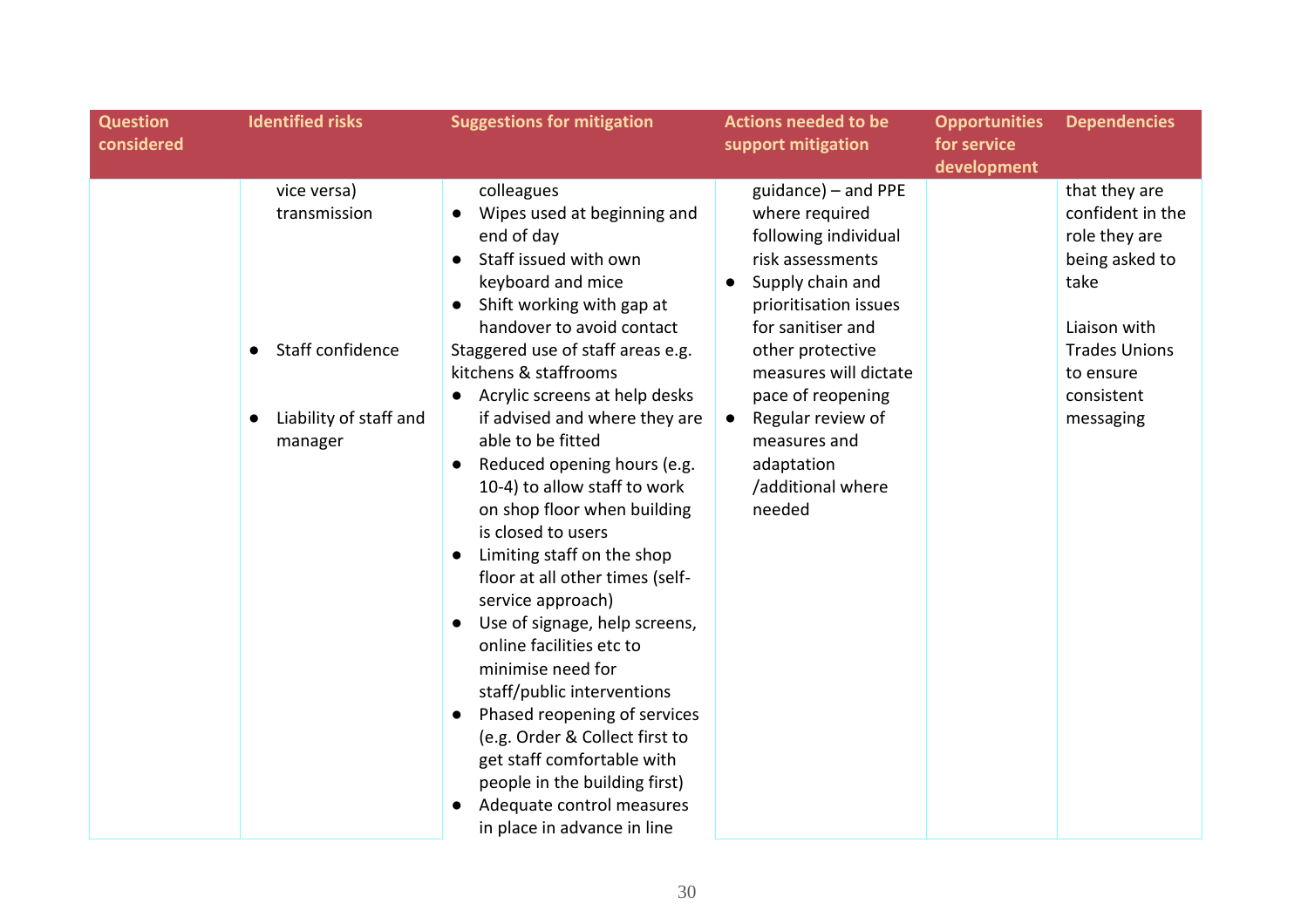|                                                                                                                                                                                                          |                                                                                                                                                                                                                                                                                                                                                                                                      | support mitigation                                                                                                                                                 | for service<br>development                               |                                                                                                                           |
|----------------------------------------------------------------------------------------------------------------------------------------------------------------------------------------------------------|------------------------------------------------------------------------------------------------------------------------------------------------------------------------------------------------------------------------------------------------------------------------------------------------------------------------------------------------------------------------------------------------------|--------------------------------------------------------------------------------------------------------------------------------------------------------------------|----------------------------------------------------------|---------------------------------------------------------------------------------------------------------------------------|
|                                                                                                                                                                                                          | with government guidance<br>Assessment of travel to work<br>safe options for staff.<br>Relocate staff if needed to<br>other branches                                                                                                                                                                                                                                                                 |                                                                                                                                                                    |                                                          |                                                                                                                           |
| Range of different<br>age groups and<br>vulnerabilities<br>coming together in<br>one space                                                                                                               | Separate sessions (e.g.<br>specific times for vulnerable<br>groups - potentially after<br>weekend decontamination<br>and clean)<br>Child friendly session<br>(recognising that concept of<br>social distancing may be<br>more difficult in these age<br>groups and this this is only<br>likely to be offered at a later<br>stage in the process)<br>Encouraging single user<br>access where possible | Clear signage and<br>advertising within<br>building; extensive<br>communications to local<br>communities                                                           | Targeted<br>service offer<br>to different<br>user groups | Able to identify<br>and<br>communicate<br>with targeted<br>groups                                                         |
| General hygiene and<br>$\bullet$<br>cleanliness<br>Stock handling while<br>$\bullet$<br>browsing<br>Stock quarantine<br>$\bullet$<br>RFID/Touch screen<br><b>Public access</b><br>$\bullet$<br>computers | Sanitisation stations at entry<br>points, with adequate<br>provision of hand sanitiser<br>No cash payments.<br>Contactless payments if<br>possible. Consider removing<br>fines and payments if<br>cashless system not possible.                                                                                                                                                                      | PHE<br>$\bullet$<br>guidance/COVID-19<br>guidance<br>PPE requirements - if<br>identified following<br>individual risk<br>assessments, supply<br>chain availability |                                                          | Book and<br>resource<br>handling<br>Staff training in<br>procedures.<br>Contractual<br>obligations by<br>internal/externa |
|                                                                                                                                                                                                          | <b>Toilets (Changing</b>                                                                                                                                                                                                                                                                                                                                                                             | <b>Enhanced cleaning regimes</b>                                                                                                                                   | identified                                               |                                                                                                                           |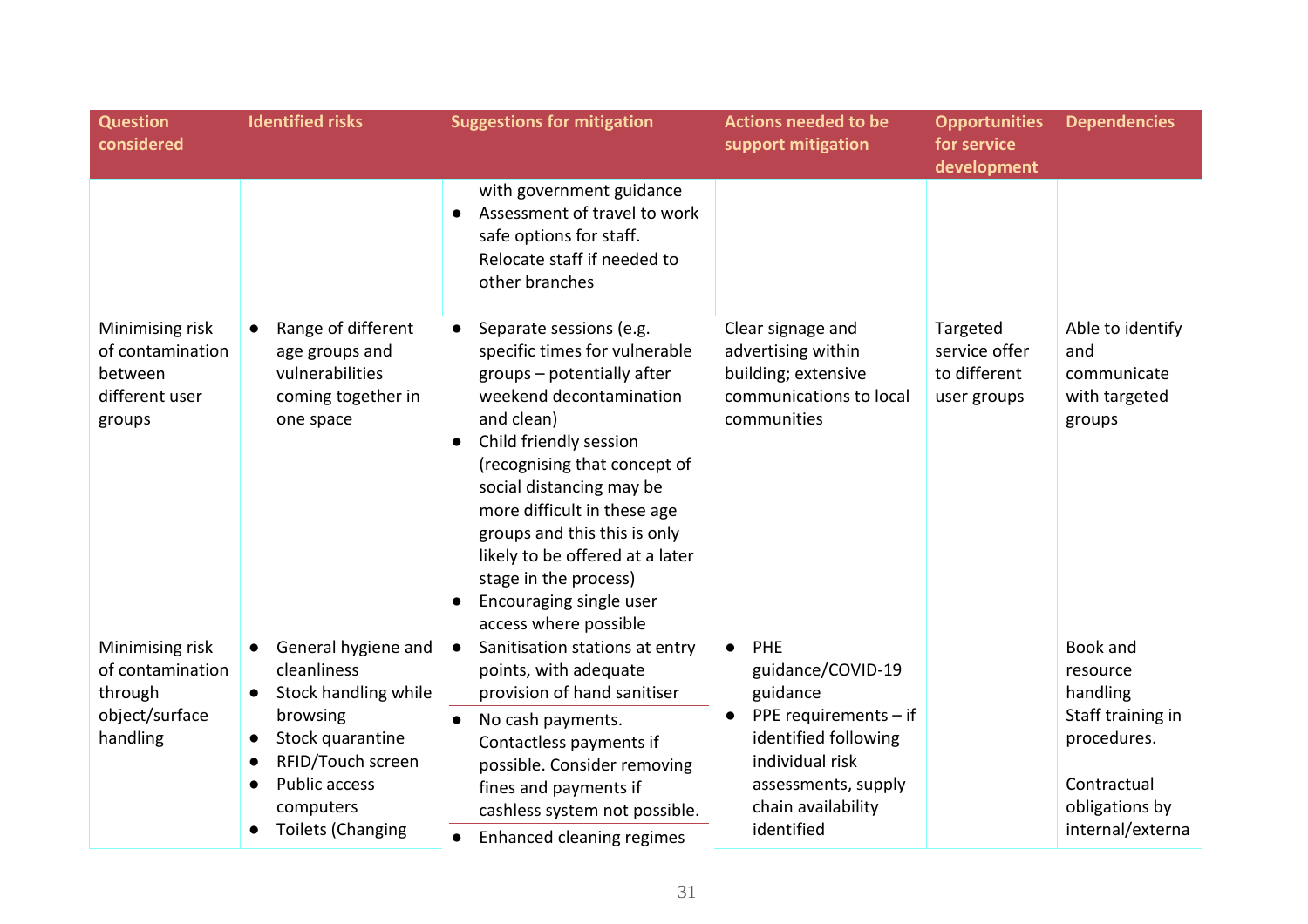| <b>Question</b><br>considered                                                                                                                   | <b>Identified risks</b>                                                                                                                                                     | <b>Suggestions for mitigation</b>                                                                                                                                    | <b>Actions needed to be</b><br>support mitigation                                                                  | <b>Opportunities</b><br>for service<br>development                                                                                             | <b>Dependencies</b>     |
|-------------------------------------------------------------------------------------------------------------------------------------------------|-----------------------------------------------------------------------------------------------------------------------------------------------------------------------------|----------------------------------------------------------------------------------------------------------------------------------------------------------------------|--------------------------------------------------------------------------------------------------------------------|------------------------------------------------------------------------------------------------------------------------------------------------|-------------------------|
|                                                                                                                                                 | Place & other)                                                                                                                                                              | (toilets/ touch screens/public<br>access network)<br>Closure to the public or limits<br>on use of toilets (need to be<br>balanced with the need for<br>hand washing) | Advice and guidance<br>on browsing/book<br>handling<br>Availability/access to<br>enhanced and<br>frequent cleaning |                                                                                                                                                | I cleaning<br>companies |
|                                                                                                                                                 |                                                                                                                                                                             | Drop-boxes for returned<br>stock, labelled with date to<br>support quarantine period                                                                                 |                                                                                                                    |                                                                                                                                                |                         |
| Maintaining<br>required levels of<br>statutory service<br>while balancing<br>with public<br>health<br>requirements<br>and equalities<br>impacts | <b>Book lending</b><br>$\bullet$<br>enabled<br>Research and study<br>space limited in<br>initial phase<br>Community/group<br>$\bullet$<br>activity difficult to<br>maintain | Continuation of enhanced<br>digital services                                                                                                                         | DCMS support for<br>phased approach                                                                                | Expanding<br>online<br>activities using<br>skills staff<br>have<br>developed e.g.<br>making<br>videos,<br>running virtual<br>groups/<br>events |                         |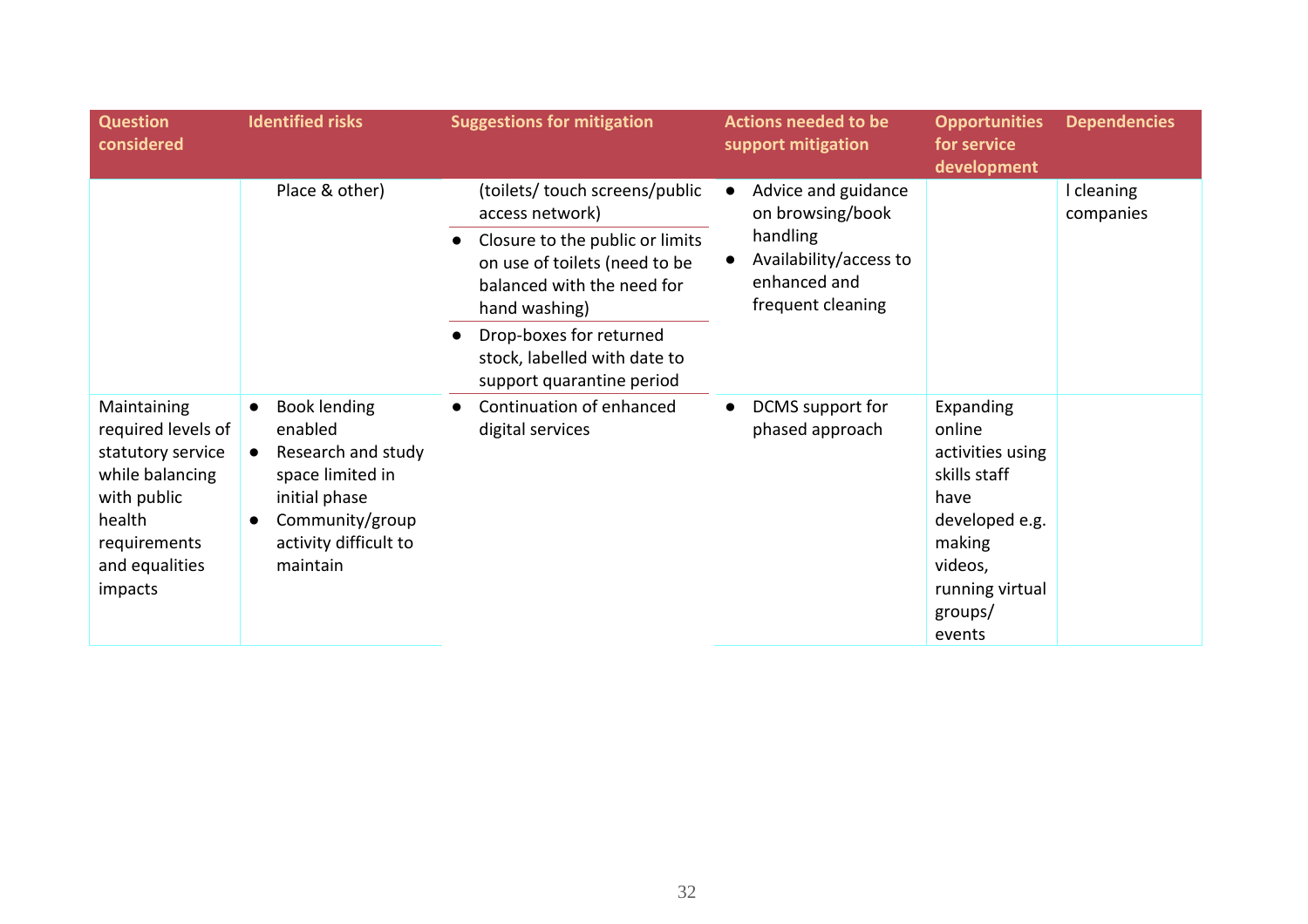#### **Checklist**

- ✓ COVID-19 risk assessment completed
- $\checkmark$  Library layouts assessed/changed for social distancing
- $\checkmark$  Cleaning/disinfection regimes in place
- $\checkmark$  Bookings system in place where needed
- $\checkmark$  User flow considered
- $\checkmark$  Control and protective measures for staff and users identified and in place
- $\checkmark$  Changes to opening hours and nature of offer clearly communicated to users in advance
- $\checkmark$  Appropriate staff support and training in place
- $\checkmark$  Equalities Impacts of changes adequately considered

#### Equalities considerations

Toilets – for users with disabilities and families with young children

Masks – not helpful for the deaf and hard of hearing. Social distancing is the main control measure

Space changes – need to be adequately communicated to blind or visually impaired

Time limits – may adversely affect users with disabilities, the elderly

Changed procedures & staff distancing – may confuse & distress users with mental health and learning difficulties

Reduced access to public PCs – may adversely affect users without own digital access

#### **Mixed use premises**

Where a premises delivers a mix of services, only those services that are permitted to be open should be available. For example, libraries should not host fitness classes.

Where a library service operates a shop, café or restaurant within its buildings it should follow government guidance on safe operation of these facilities

- *[https://www.gov.uk/guidance/working-safely-during-coronavirus-covid-19/restaurants](https://www.gov.uk/guidance/working-safely-during-coronavirus-covid-19/restaurants-offering-takeaway-or-delivery)[offering-takeaway-or-delivery](https://www.gov.uk/guidance/working-safely-during-coronavirus-covid-19/restaurants-offering-takeaway-or-delivery)*
- *[https://www.gov.uk/guidance/working-safely-during-coronavirus-covid-19/shops-and](https://www.gov.uk/guidance/working-safely-during-coronavirus-covid-19/shops-and-branches)[branches](https://www.gov.uk/guidance/working-safely-during-coronavirus-covid-19/shops-and-branches)*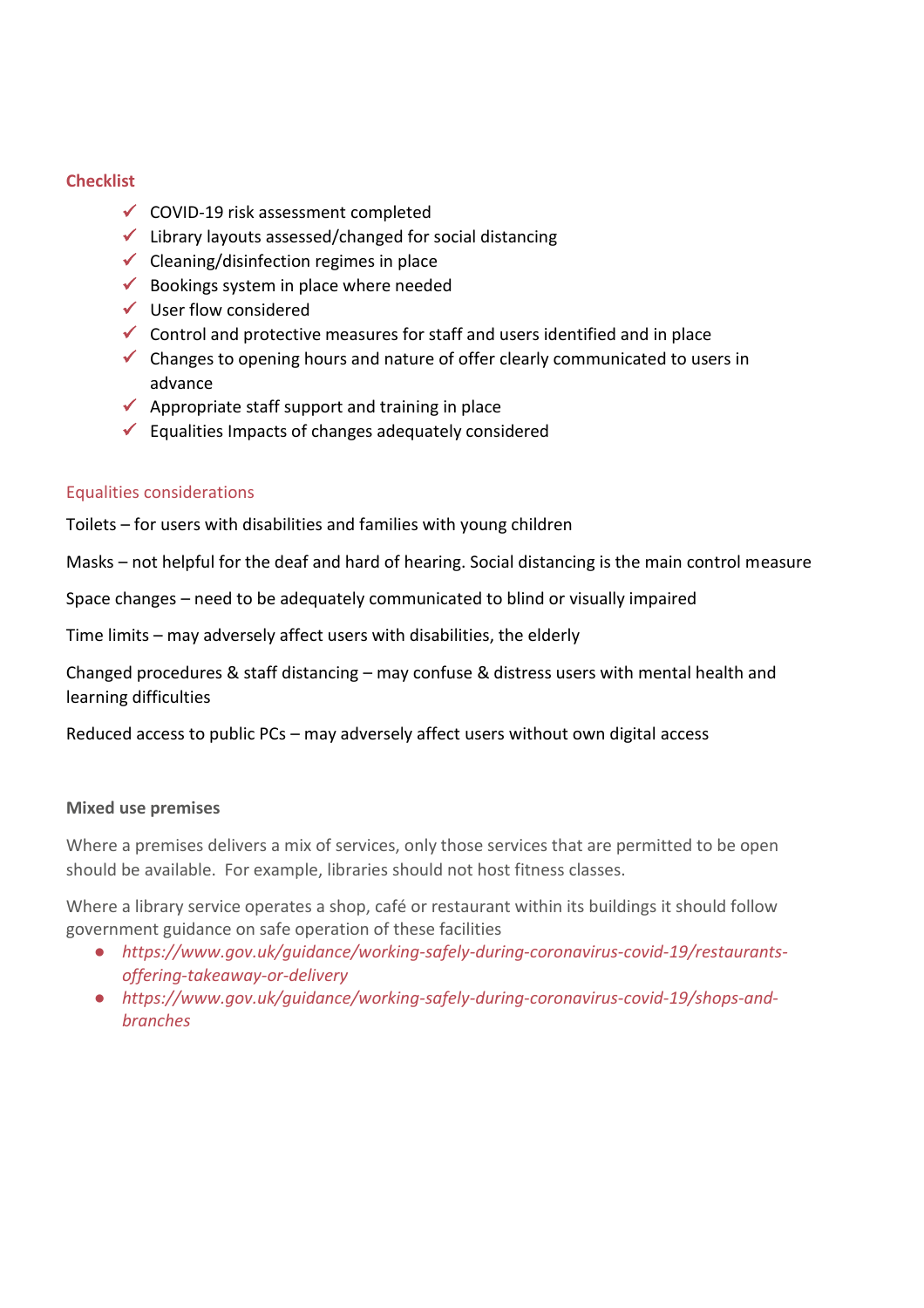# **APPENDIX B: STAFF, VOLUNTEER AND USER SAFETY AND WELFARE**

| <b>Question considered</b> | <b>Identified risks</b>                                                                                                                                                                | Proposed mitigation                                                                                                                                                                                                                                                                                                                                                                              | Actions needed to be                                                                                                                                                                                                                                                                                                                                                 | Any opportunities for                                                                         |
|----------------------------|----------------------------------------------------------------------------------------------------------------------------------------------------------------------------------------|--------------------------------------------------------------------------------------------------------------------------------------------------------------------------------------------------------------------------------------------------------------------------------------------------------------------------------------------------------------------------------------------------|----------------------------------------------------------------------------------------------------------------------------------------------------------------------------------------------------------------------------------------------------------------------------------------------------------------------------------------------------------------------|-----------------------------------------------------------------------------------------------|
|                            |                                                                                                                                                                                        |                                                                                                                                                                                                                                                                                                                                                                                                  | support mitigation                                                                                                                                                                                                                                                                                                                                                   | service development?                                                                          |
| Managing user behaviour    | Users failure to<br>$\bullet$<br>understand service<br>framework and social<br>distancing<br>User reactions due to<br>$\bullet$<br>inability to deliver<br>certain service<br>elements | Library byelaws<br>Union request -<br>improve banning<br>processes (we could<br>have printed notices<br>on display for staff to<br>refer users to when<br>they do not behave in<br>a considerate and<br>orderly manner)<br>Clear comms prior to<br>opening to state<br>expectations/policy<br>and consequences<br>Staff confident in<br>$\bullet$<br>explaining policy and<br>procedures to user | Review of internal<br>$\bullet$<br>processes to manage<br>user behaviour<br>Staff training<br>$\bullet$<br>Management<br>$\bullet$<br>presence and<br>support- while the<br>presence may be<br>helpful to staff it<br>could also<br>compromise the<br>numbers of people<br>allowed into the<br>branch - we should<br>look at other ways we<br>can support our staff. | Opportunity to raise<br>$\bullet$<br>awareness of<br>online/self-service<br>options for users |
| Framework to assess risk   | For sites and activities<br>$\bullet$<br>$-$ needs to be site<br>specific<br>Support from internal<br>$\bullet$<br>depts. i.e. facilities.<br>These may have other<br>priorities.      | Worked through with<br>$\bullet$<br>union reps<br><b>H&amp;S and Facilities</b><br>$\bullet$<br>support and sign off<br>needed<br>Dynamic risk<br>$\bullet$<br>assessments need to<br>be made as well as<br>daily assessments to<br>adapt to change or                                                                                                                                           | Union(s) collective<br>$\bullet$<br>endorsement of<br>Toolkit<br>Support from internal<br>$\bullet$<br>depts. - we can't<br>afford to go ahead<br>without their support<br>but also need to be<br>assertive and hold<br>them to account.                                                                                                                             |                                                                                               |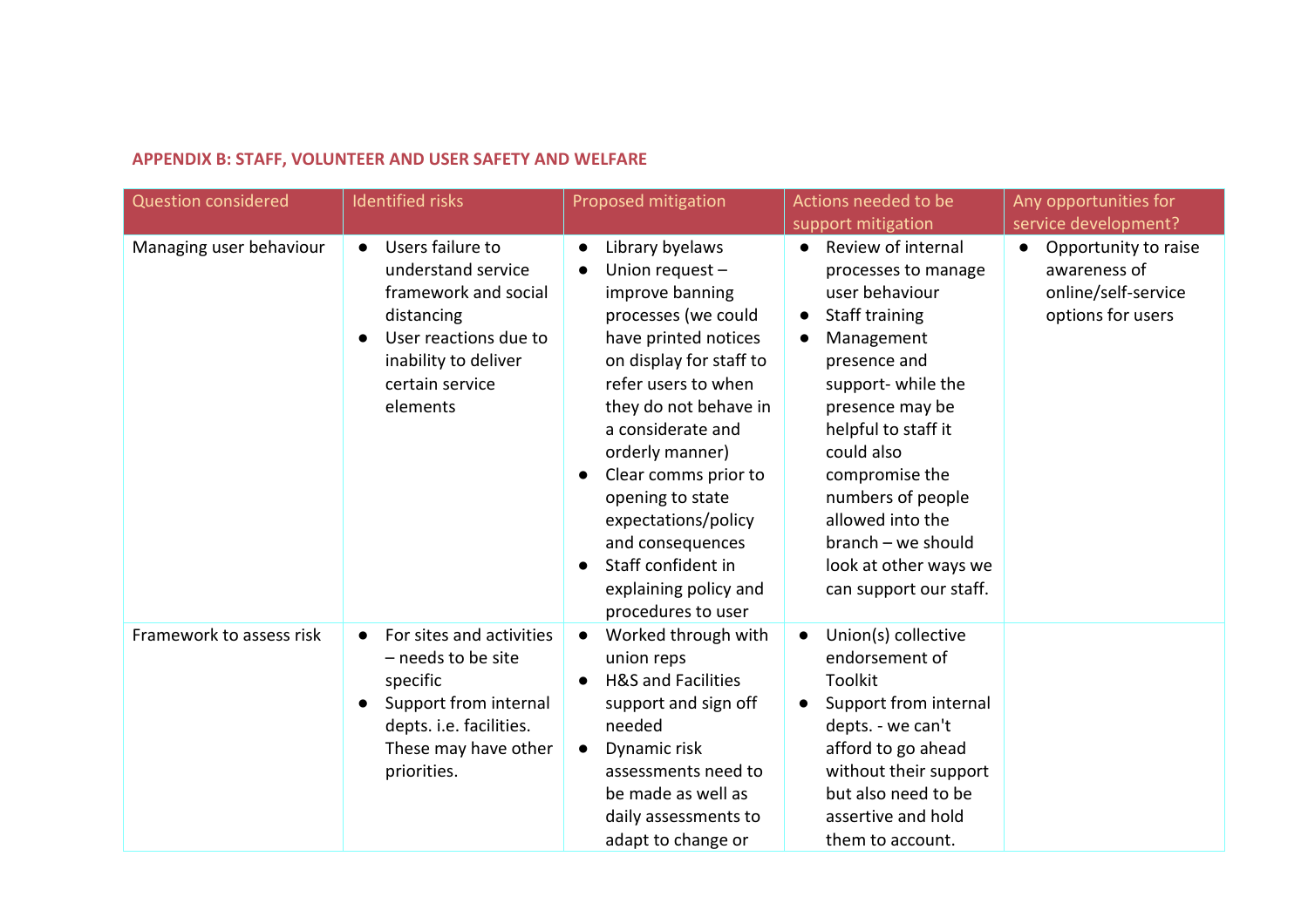| Question considered                     | <b>Identified risks</b>                                                                                                                                                                                                         | Proposed mitigation                                                                                                                                                                                                                                                                                                                                                                                                                         | Actions needed to be<br>support mitigation                                                                                                                                                                                                                                                                            | Any opportunities for<br>service development?                                                            |
|-----------------------------------------|---------------------------------------------------------------------------------------------------------------------------------------------------------------------------------------------------------------------------------|---------------------------------------------------------------------------------------------------------------------------------------------------------------------------------------------------------------------------------------------------------------------------------------------------------------------------------------------------------------------------------------------------------------------------------------------|-----------------------------------------------------------------------------------------------------------------------------------------------------------------------------------------------------------------------------------------------------------------------------------------------------------------------|----------------------------------------------------------------------------------------------------------|
|                                         |                                                                                                                                                                                                                                 | new issues                                                                                                                                                                                                                                                                                                                                                                                                                                  |                                                                                                                                                                                                                                                                                                                       |                                                                                                          |
| How to manage social<br>distancing      | Limited user<br>$\bullet$<br>understanding<br>Increase spread of the<br>$\bullet$<br>virus through staff<br>and users<br>Staff inability to<br>$\bullet$<br>manage the new<br>service models<br>Lack of protective<br>equipment | <b>Staff induction back</b><br>$\bullet$<br>into the workplace.<br>Video of each site in<br>$\bullet$<br>the new layout with<br>social distance<br>measures<br>PPE for staff- where<br>$\bullet$<br>identified by risk<br>assessments<br>Regular staff<br>meetings (not<br>necessarily face to<br>face) and<br>management<br>presence (as long as<br>this doesn't<br>compromise social<br>distancing and<br>numbers allowed on<br>premises) | <b>Staff Charter</b><br>$\bullet$<br>Clear visible guidance<br>on site showing the<br>numbers allowed on<br>site along with a crib<br>sheet for staff to<br>check at regular<br>intervals, i.e. is the<br>signage still visible, is<br>there enough PPE (if<br>applicable), are<br>users/staff behaving<br>correctly? | Opportunity to raise<br>awareness of<br>online/self-service<br>options for users                         |
| Building staff morale and<br>motivation | Concerns over being<br>$\bullet$<br>off work sometime<br>and limited<br>understanding of<br>social distancing<br>Loss of skills or lack<br>$\bullet$                                                                            | Send out clear<br>$\bullet$<br>guidance to staff<br>identifying the steps<br>put in place to<br>reassure them and<br>allow them to                                                                                                                                                                                                                                                                                                          | Return to work<br>$\bullet$<br>briefings and re-<br>immersions<br>Clear and visible<br>guidance on the<br>procedures to follow                                                                                                                                                                                        | If managed<br>correctly, could<br>lead to staff feeling<br>empowered and<br>more confident<br>/competent |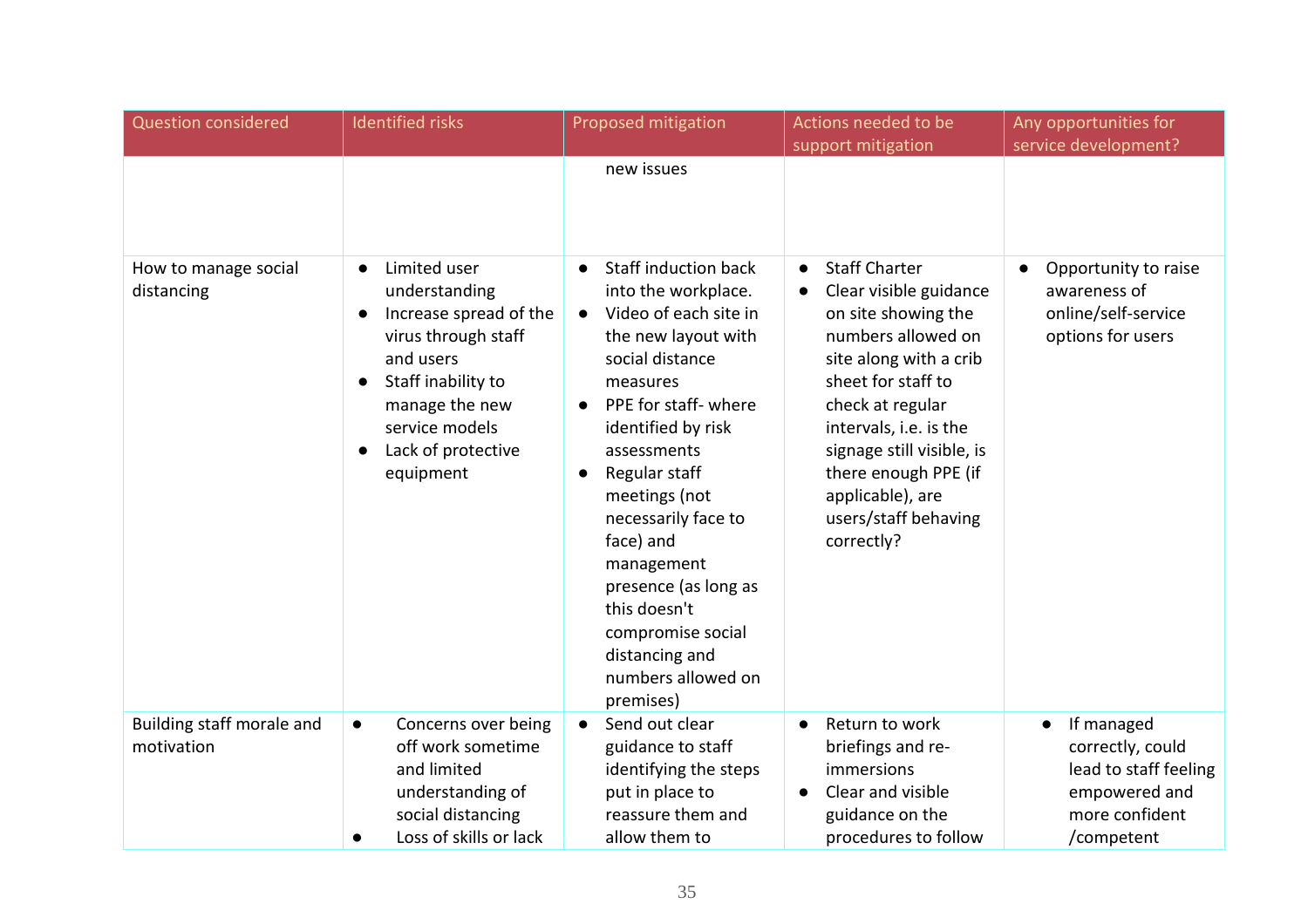| <b>Question considered</b>         | <b>Identified risks</b>                                                                                                                       | Proposed mitigation                                                                                                                                                                                                                                                                                                                                                                       | Actions needed to be                                                                                                                                                                                                                | Any opportunities for                                                                                                                 |
|------------------------------------|-----------------------------------------------------------------------------------------------------------------------------------------------|-------------------------------------------------------------------------------------------------------------------------------------------------------------------------------------------------------------------------------------------------------------------------------------------------------------------------------------------------------------------------------------------|-------------------------------------------------------------------------------------------------------------------------------------------------------------------------------------------------------------------------------------|---------------------------------------------------------------------------------------------------------------------------------------|
|                                    |                                                                                                                                               |                                                                                                                                                                                                                                                                                                                                                                                           | support mitigation                                                                                                                                                                                                                  | service development?                                                                                                                  |
|                                    | of motivation<br>Divisions between<br>staff-those who<br>have played a<br>significant role<br>during the lockdown<br>and those who<br>haven't | comment<br>Re-emphasizing how<br>valued they all are $-$<br><b>Ensure Members and</b><br>Senior Leadership all<br>saying the same thing                                                                                                                                                                                                                                                   | at each site, must be<br>easily accessible<br>Regular briefings to<br>$\bullet$<br>staff to update them<br>Identify roles and<br>$\bullet$<br>ensure staff all know<br>they play a critical<br>role in the team                     |                                                                                                                                       |
| Cleaning/toilets/staff<br>cleaning | Difficult to manage<br>$\bullet$<br>these spaces and<br>keep clean<br>Lack of equipment<br>$\bullet$<br>and supplies                          | Ensure frequent<br>$\bullet$<br>cleaning of toilets<br>Need support from<br>Unions to clarify<br>whether library staff<br>or cleaning staff<br>should undertake<br>cleaning<br>Ensure that sufficient<br>supplies are on site<br>and guidance given to<br>staff<br>Remove furniture<br>(tables and chairs,<br>soft furnishings) to<br>minimise risk and<br>prevent additional<br>cleaning | Agreement from<br>$\bullet$<br>facilities teams or<br>Ensure that there are<br>$\bullet$<br>adequate staff<br>available to carry out<br>the cleaning and<br>guidance given to<br>staff which is site<br>specific where<br>necessary | Temporary<br>$\bullet$<br>rearrangement of the<br>library space may<br>highlight new ways of<br>working or a better<br>library layout |
| Staff confidence/re-<br>assurance/ | Reduced confidence<br>$\bullet$<br>in being in a work<br>environment<br>Concerns about virus                                                  |                                                                                                                                                                                                                                                                                                                                                                                           | <b>Budgets to purchase</b><br>required and<br>additional protective<br>equipment needed.                                                                                                                                            |                                                                                                                                       |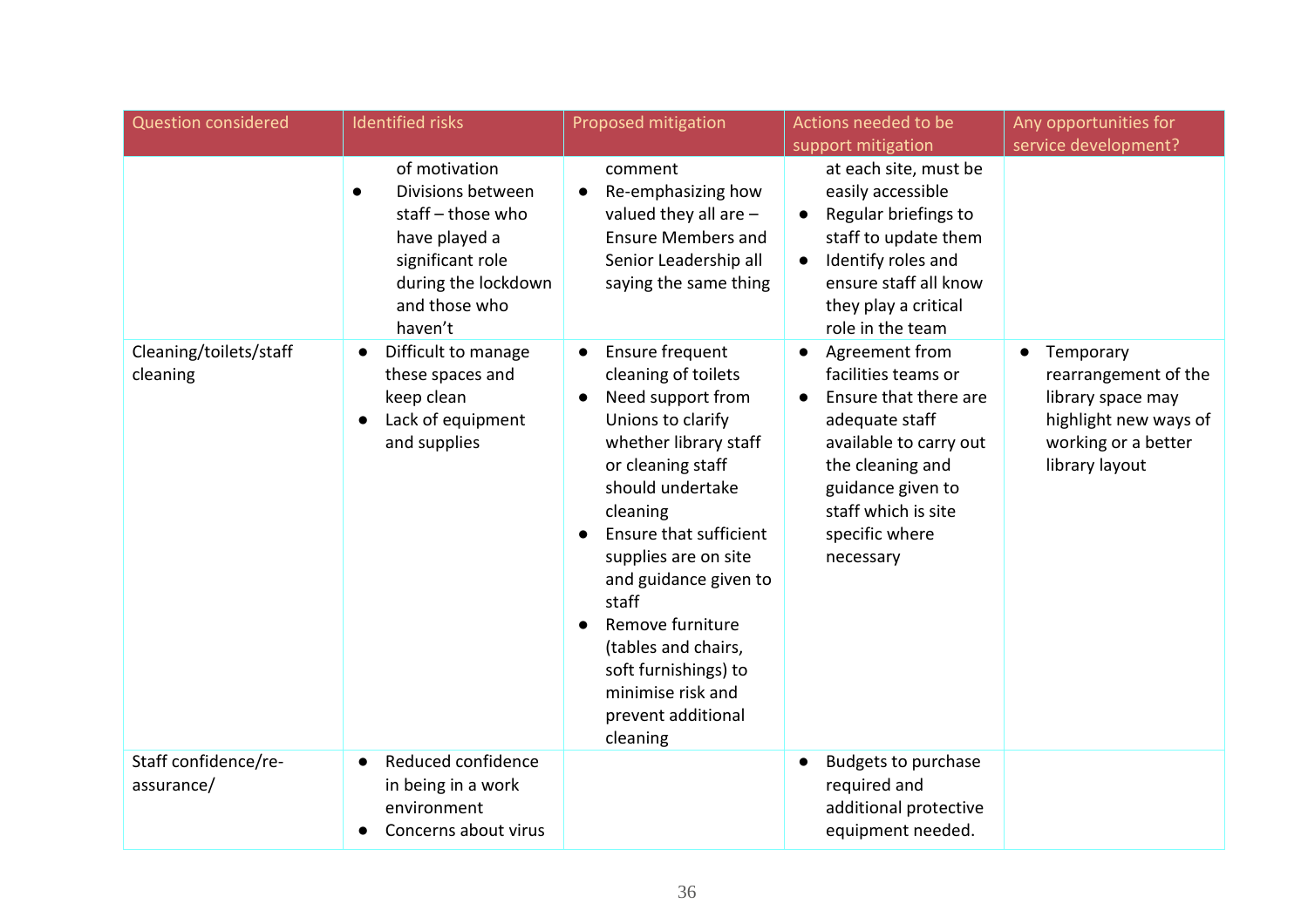| <b>Question considered</b> | Identified risks | Proposed mitigation | Actions needed to be<br>support mitigation                                                                                                                                                                                                                   | Any opportunities for<br>service development? |
|----------------------------|------------------|---------------------|--------------------------------------------------------------------------------------------------------------------------------------------------------------------------------------------------------------------------------------------------------------|-----------------------------------------------|
|                            | transmission     |                     | Ensure that this is<br>place and there is an<br>easy procedure to<br>follow to ensure we<br>don't run out of<br>supplies (local or<br>corporate budget)<br>Consider new office<br>$\bullet$<br>and work place<br>layouts in line with<br>government guidance |                                               |

### **Further reading**

Mind offers useful resources and tools for employers and employees to support mental health and wellbeing in the workplace:

- Mental Health at Work *<https://www.mind.org.uk/workplace/mental-health-at-work/>*
- Transitioning back to work after lockdown *<https://www.mentalhealthatwork.org.uk/toolkit/transitioning-back-to-work-after-lockdown/>*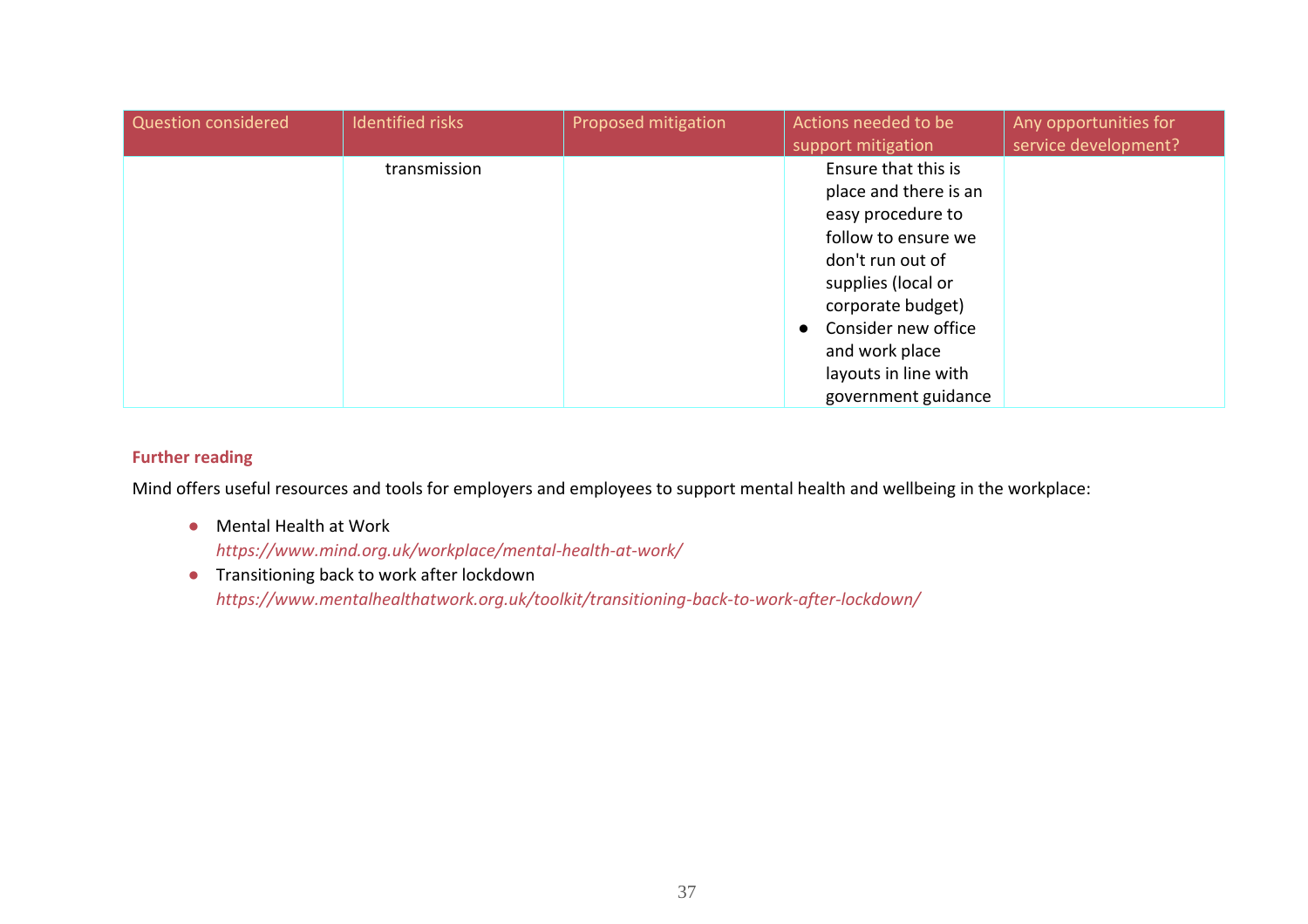## APPENDIX C: PRIORITISING SERVICE AREAS AND USER GROUPS

## **Introduction**

Libraries deliver a wide range of services to an incredibly broad swathe of the community. Many of these are delivered in an openly accessible manner, and others have been developed to meet specific needs of priority user groups. However, this inclusive and focused approach of library service delivery will not be possible during the initial recovery phase, and services will have to make choices of which service areas to recover first.

The ability to prioritise which service areas will re-open first and which user groups have access, has a critical dependency on the ability to implement the necessary physical measures required to keep the workforce and users safe, and the availability of staff. Furthermore, it is likely that the pandemic has increased and created new areas of need in communities – for example, there will be increased unemployment and very high levels of isolation and mental health issues. So libraries will need to reassess need and reprioritise.

Some authorities have already re-opened Home Delivery Library Services, providing books and other reading materials to those shielding and/or over 70. Access to IT remains a priority for most services for those who don't have facilities at home. A phased approach, in line with corporate requirements will result in different Library Services prioritising according to need.

A key consideration for Library Service managers is that corporate conversations may be taking place around which services will **not** re-open again, be that buildings and/or service provision. Appendix G of the Toolkit addresses advocacy, and the steps libraries can take to protect themselves from closure by stealth and to secure any additional investment needed to meet the new community pressures.

A clear communication process should be in place to inform users exactly what will be on offer once the library doors re-open and when each of the defined user groups can access the library. The problems with anti-social behaviour will escalate if communication is weak, ambiguous or lacking in detail. The way the retail sector has dealt with this is useful to consider for Library Services.

# **Priority community needs**

The pandemic has been an unprecedented global event, and its impact on society is now becoming evident. It is likely that there will be increased needs in local communities. Libraries should consider how they impact on their priorities, as libraries are well placed to respond to many of these challenges. These include:

- Rebuilding the local economy and high street
- Supporting people back into work and to secure appropriate benefits
- Tackling isolation and mental health issues, including among older and shielded people
- Supporting the bereaved
- Supporting students and children who have not had access to schools and university teaching and resources
- Tackling the digital divide to get more people online and build their digital confidence
- Rebuilding connectivity and trust between people and across communities
- Harnessing new volunteers into longer term volunteer programmes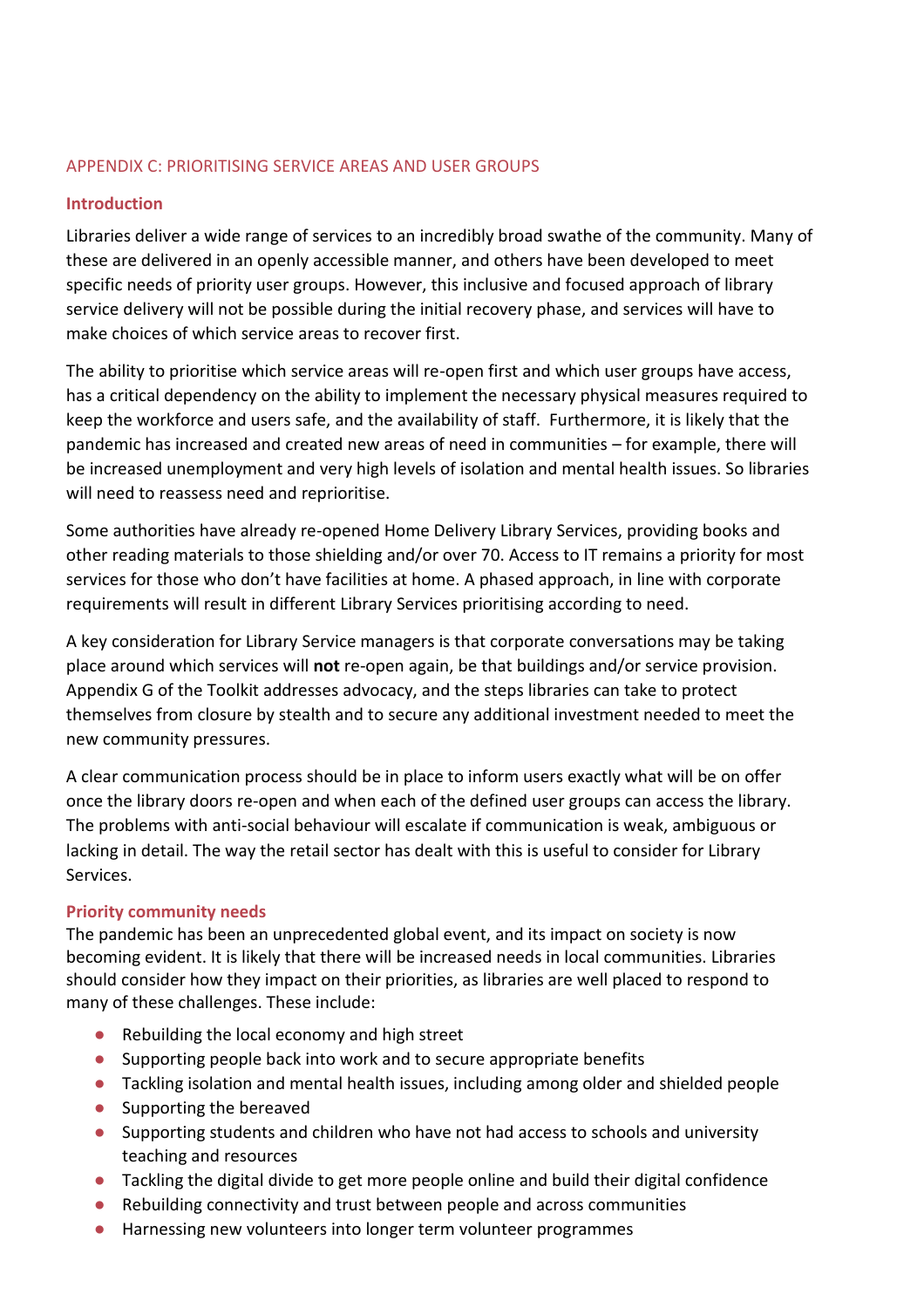#### **Key user groups**

One of the key values of libraries is that they are a universal service, equally accessible to all in the community. However, to ensure everyone's safety, there will need to be careful thought about different categories of user and what level of service can be delivered to them.

The following user groups have been identified:

### **Children and young people:**

- $\circ$  It is likely that restrictions will need to be placed on access to libraries by this group for some time following re-opening and while social distancing measures are still in place.
- $\circ$  Adhering to social distancing will be difficult for young children and most Library Services sometimes have to manage anti-social behaviour from young people in library spaces.
- o Unaccompanied children should not be permitted entry into libraries unless a responsible adult is with them, and adults should be informed that they are responsible for children's behaviour (e.g. by a notice displayed at the entrance). Libraries can decide what their age bracket is, and in practice many libraries use under 12 as their definition.
- $\circ$  Events and activities for this group are unlikely to take place in the physical sense for some time, however online sessions are developing and will continue to grow in popularity. Many libraries are running enormously popular rhyme times and story times for small children, and some are now offering online events for young people which as homework support, writing clubs and creative sessions.

#### ● **Adults with mental health problems:**

- $\circ$  Social isolation and the effect on mental health is likely to be an ongoing issue postpandemic, and health services are reporting increased levels of stress and depression – including among those who have had previously good mental health.
- $\circ$  Library services have worked well on tackling this issue prior to the outbreak with targeted initiatives such as Reading Well, and importantly a wide range of activities to support people to connect, share, learn and enjoy.
- $\circ$  Re-opening services on a phased approach will begin to impact positively on those users who view the library as lifeline; however, access to group activities that help tackle mental illness will be restricted in the first phase after re-opening.
- $\circ$  The effect of the pandemic on mental health of library service key partners should not be overlooked and consideration should be given to how libraries can support partners who are key workers such as school staff.
- $\circ$  Frustratingly, in the reopening period and whilst current social distancing rules and restrictions on gatherings and events are in place libraries will probably not be able to offer the types of events and services they often provide to support mental health and wellbeing. However, some libraries have moved some of these online – like Knit and Natter Groups; and have established remote services like Keep in Touch phone calls.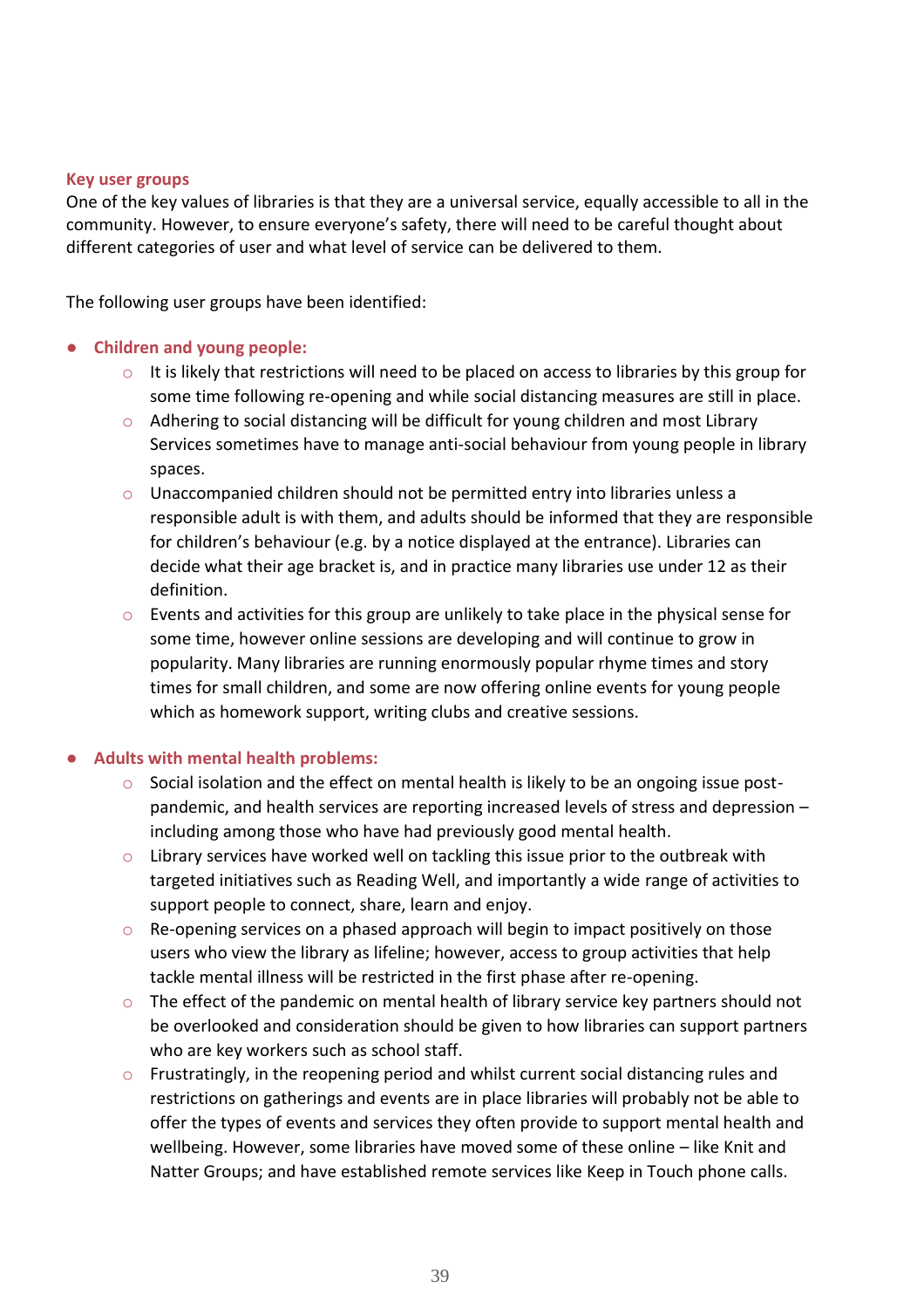## ● **Older people:**

- $\circ$  People over 70 may not be able to visit libraries for some time if the government continues to advise shielding and self-isolation for clinically vulnerable and extremely vulnerable people.
- $\circ$  The expansion of Home Library Services is helping to mitigate the lack of the public library in some cases. However not all library services will have the capacity to take new people onto the service. There will be issues with access to volunteers to run some of those services, particularly if the volunteers fall into this group themselves.
- o Library services could consider providing sessions reserved for older people sessions for older people to visit the library. Those library services who have offered autism/SEN hours will be familiar with providing sessions for one group only, this process could be expanded across the board and be offered for different user groups.

# ● **Businesses, job and benefit seekers**

- $\circ$  Job seekers and benefit applicants will also be at higher levels, and many may need access to library computers, Wi-Fi and IT facilities to apply for jobs and benefits.
- $\circ$  This will be a priority for many libraries, and new procedures may be needed to allow social distancing and cleaning of equipment between use. For example, a booking system and timed access slots.
- o Local businesses may have been hard hit by the lockdown. Libraries that provide support to SMEs, including via a Business Information and IP Centre will have a valuable role to play in supporting businesses to recover and for new ones to set themselves on firm foundations.
- $\circ$  It may not be possible to run the usual breadth of support for businesses, including events and coaching sessions. But consideration should be given to prioritising recovery of some elements of this service and developing an online programme

### **Prioritising services**

The Universal Library Offers shape the way library services are offered and in normal times, ensure libraries deliver across a broad programme of services and activities. However, a phased approach will be needed to reinstate activity under each Universal Offer, with an initial focus on how they can be delivered digitally.

The following specific service areas were identified:

• Books

*See Appendix D and section 4.1 for information about book and resource lending and browsing.*

• Archive Services: Likely to be appointment only and numbers in search rooms restricted as social distancing is applied. However, attention needs to be paid to the safe preservation of collections and legal responsibilities for access to documents including under the Public Records Act. The National Archive has released guidance which will be useful to consider *[https://www.nationalarchives.gov.uk/archives-sector/our-archives-sector](https://www.nationalarchives.gov.uk/archives-sector/our-archives-sector-role/coronavirus-update/our-coronavirus-response-and-guidance/)[role/coronavirus-update/our-coronavirus-response-and-guidance/](https://www.nationalarchives.gov.uk/archives-sector/our-archives-sector-role/coronavirus-update/our-coronavirus-response-and-guidance/)*[.](https://www.nationalarchives.gov.uk/archives-sector/our-archives-sector-role/coronavirus-update/our-coronavirus-response-and-guidance/)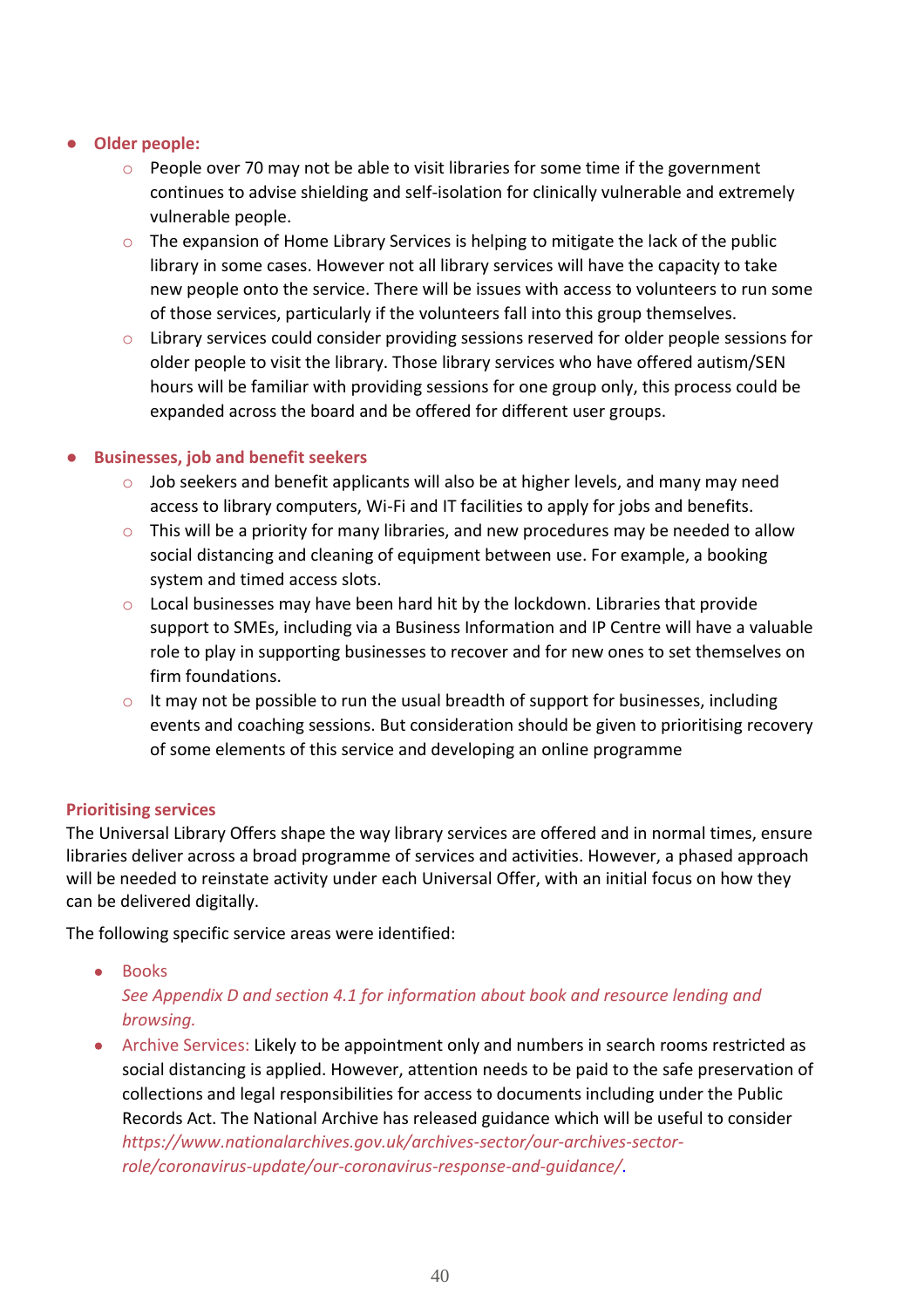• Buildings: A recognition that the library building will be used in different ways. Community/meeting rooms will need a booking system and numbers restricted to allow social distancing. In some cases, meeting rooms may need to be used to quarantine stock and be taken out of use. This will impact not just on revenue but also on a library's community programmes.

*See Appendix A for more detail on managing buildings and spaces.* 

• Culture: Arts Council England has provided extensive advice and support: *<https://www.artscouncil.org.uk/covid19>*. This includes advice for NPO Library Services, and more information on this will be available via the Relationship Manager. Most library cultural activity has moved online with artists and performers adapting well to the situation and this is likely to continue for some time.

*See Appendix G: Sustaining the Digital Offer for more detail on this.* 

In the recovery period, libraries could support the local arts and culture economy by employing artists and providing paces for performance where the public will feel safe to attend.

- Digital assistance: The size of the digital divide has been brought into sharp relief by the crisis, and libraries have a key role to play in supporting more people to get online and develop digital confidence.
	- $\circ$  Supported by DCMS, DevicesDotNow (from FutureDotNow and Good Things Foundation) is targeting the 1.9 million households who don't have access to the internet, by campaigning for donations of tablets, smartphones, laptops, sim cards and other connectivity. Library staff can play a role in supporting, training and helping people to get online through this.
	- $\circ$  Access to IT will continue to be crucial and library services should be able to offer a booking system for PC use in libraries once consideration has been given to social distancing and layout.

# **Case study: Bridging the digital divide**

# Lancashire Library Service and digital inclusion

During lockdown Lancashire libraries have been working with colleagues to provide digital equipment and support in partnership with colleagues in the Education and Children's Directorate and the Vulnerable people cell. The first project, funded through the Department of Education, has been to support the purchase and allocation of thousands of laptops to vulnerable young people and year 10 students.

The second project aligns to the long-term Digital strategy for Lancashire County Council which sets out to ensure all of the people of Lancashire have the digital skills to access all the information and services they require. The project during lockdown is a pan-Lancashire Libraries one to provide digital devices and connectivity to those people aged 60+ initially and then to 18-30 year olds. One element of the project will be with The Good Things Foundation who will provide tablets that are data enabled through the DevicesDotNow campaign. A pilot will begin in June with library staff remotely supporting 50 people to utilise their free device and enabling them to be less socially isolated.

*<https://futuredotnow.uk/devicesdotnow/>*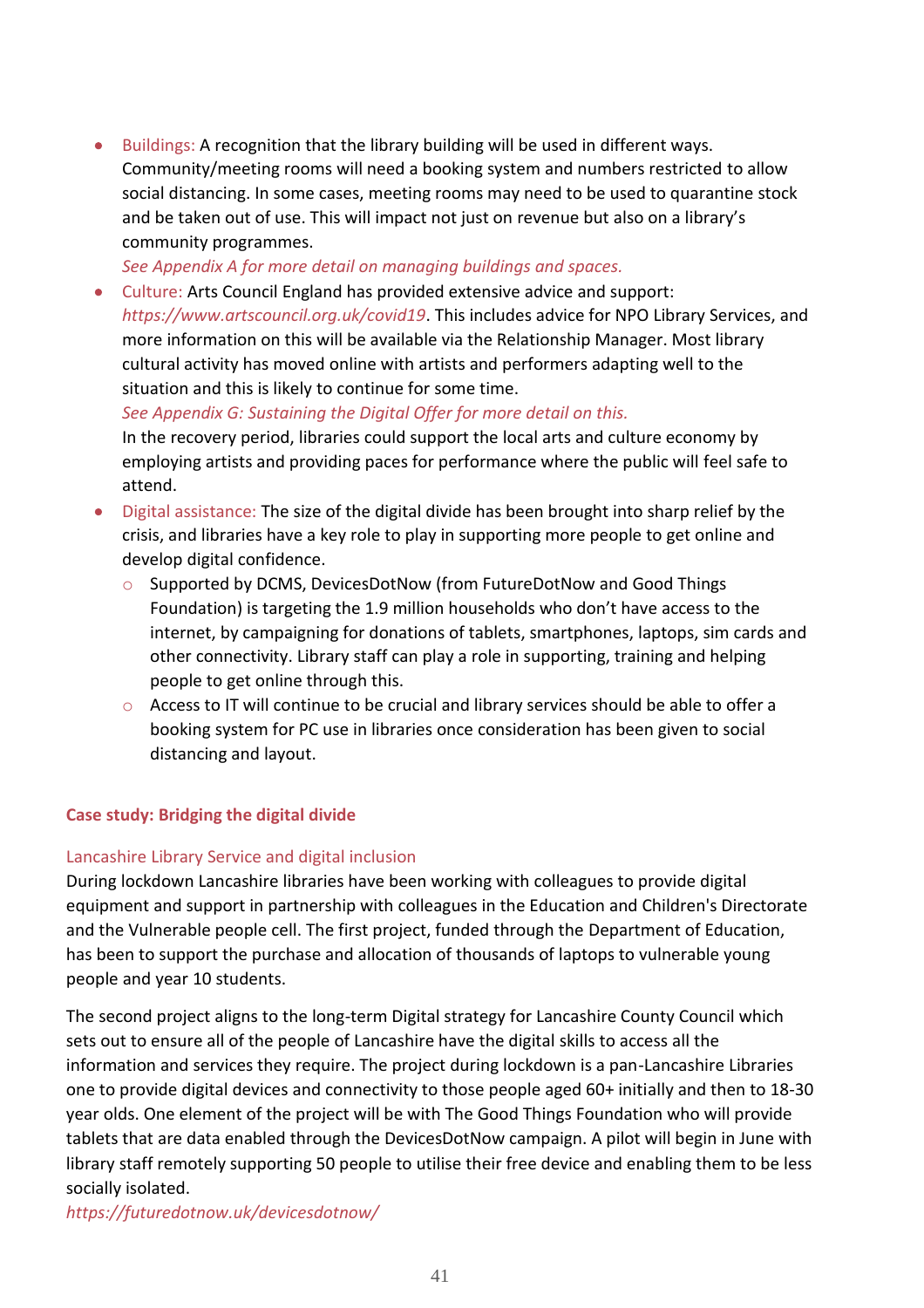## **Case study: Providing managed IT access in Westminster**

### The situation

Many residents regularly use library PCs as they do not have access to home PCs or Wi-Fi connections (25% of RBKC residents). Some will be particularly disadvantaged or at risk by this due to their circumstances. Access to PCs could prove a lifeline for many during lockdown. A request was made to our Gold Board for approval to deliver a PC offer limited to complete essential tasks only and not for leisure activities. It was made clear that no access to any other library services would be on offer.

### Considerations

- The area identified would need to be cleared of books, shelving and unnecessary furniture.
- Access to other parts of the building would need to be closed.
- PCs should be cleaned in between each use.
- The service would be run/organised by library staff/volunteers giving support to users with support from IT for set up; security to maintain queueing and social distancing.
- PC bookings be to be limited to 45 minutes a day with no advance booking.
- A risk assessment has been carried out. By taking precautionary measures, the residual risk is low if staff distance themselves from users and the PCs are cleaned between each use.
- Laptops were prioritised for the service to avoid additional IT work.
- Clear guidance to staff managing the service is needed.
- A pool of staff were identified to support and to be called on at short notice.

### Requirements

The service would require the following to launch:

- Identify computer to be used (laptops recommended)
- IT staff required to support set-up of public access PCs
- Property support is needed to prepare the space
- Security staff to ensure social distancing when queuing for access and to control access to the PC area
- Cleaning equipment and hand sanitiser
- On site cleaner to clean computers in between user use and to carry out daily clean
- Communications to update website and include in other user channels

The operating hours are limited to Monday to Friday, 10am-4pm.

The service has been popular and the public are really grateful. The service has been used for applying for benefits, uploading documents, jobs searching, online shopping for items not available in supermarkets and communicating with close family and friends for those that have no other means of contacting them.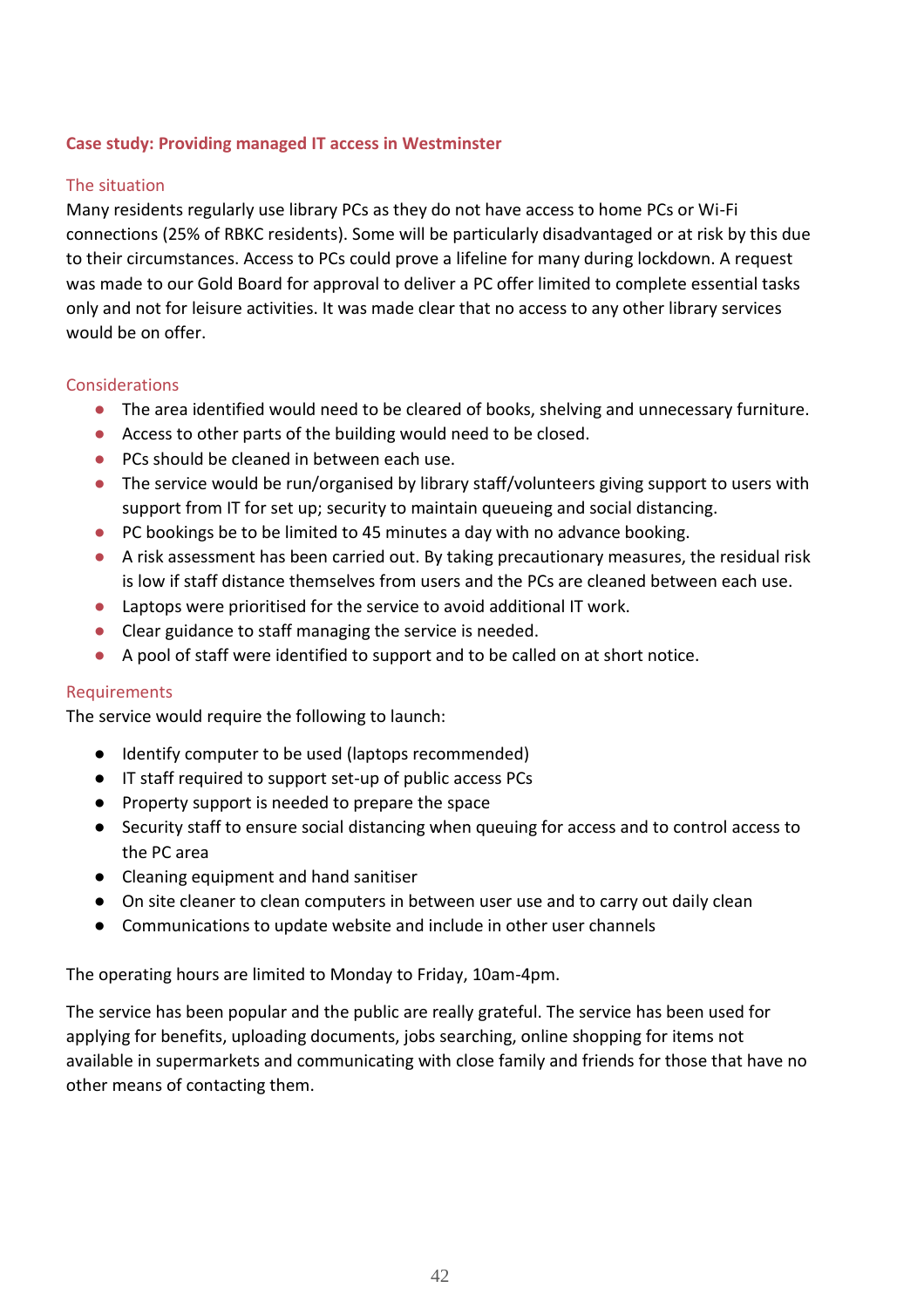### Further considerations

Up to now we have not provided printing, but there has been a request to do so, so we are currently risk assessing this can be managed. If this service is provided printing will need to be free of charge to avoid cash handling and the additional work of daily cash reconciliation. At present we are considering WIFI printing.

It is important to ensure that the space is clear of unnecessary furniture. This really helps staff to manage the space, keep it clean and alleviate social distancing concerns.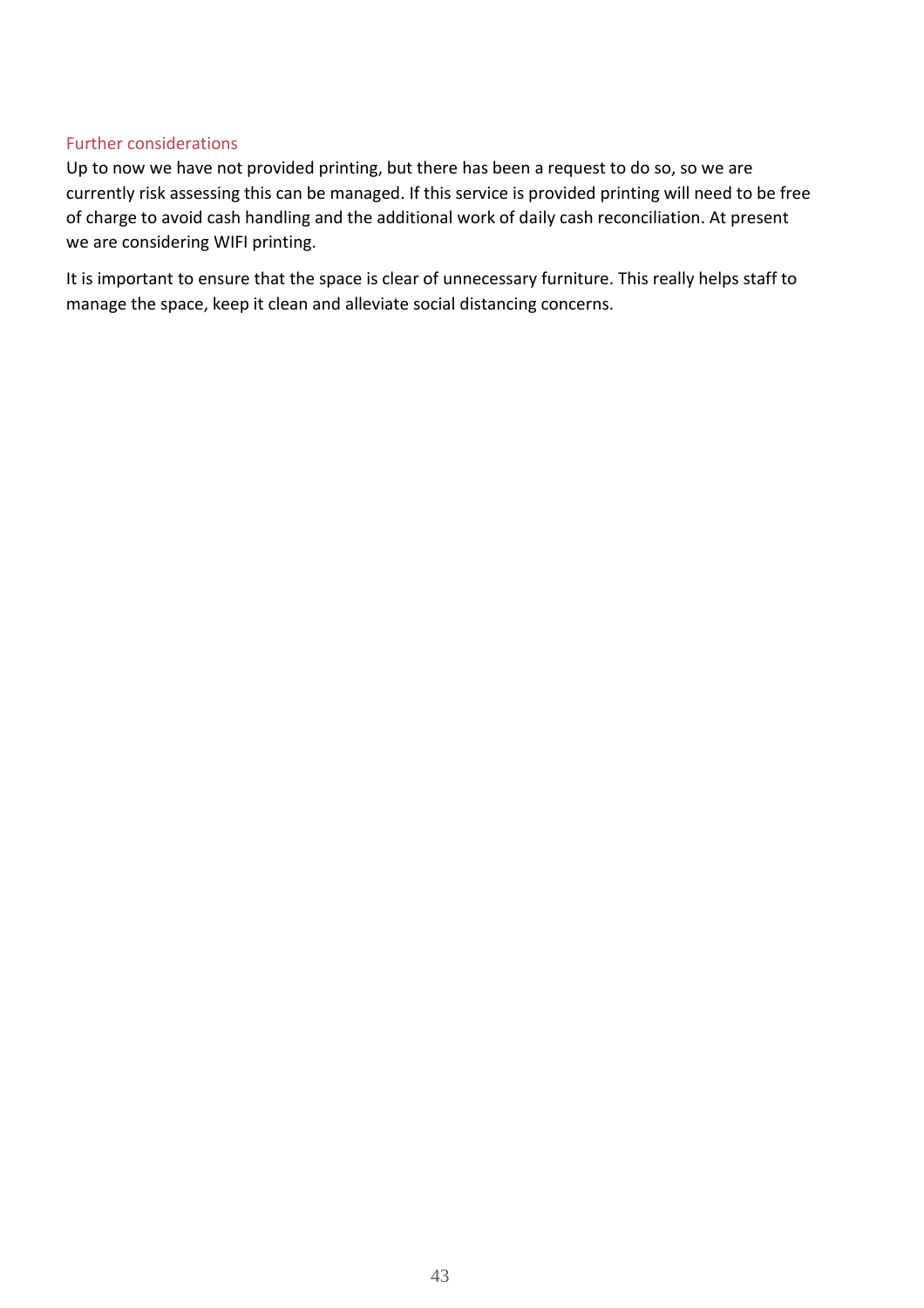# **APPENDIX D: BOOK LENDING AND BROWSING**

# **Introduction**

Providing a public lending function is at the heart of library services yet it provides a significant challenge to deliver in our new environment.

During the lockdown, library services pivoted online, and there was a massive uplift in digital library membership and borrowing. However, e-lending is only ever a partial substitute for the full library offer for a range of reasons:

- It does not reach the digitally excluded
- The selection and availability of eBooks and e-audio is much more limited than the physical offer, due to the complexities of e-licenses
- The physical library supports a much richer exploration process, with browsing, displays, recommendations, events, reference and study.

How can libraries return to a safe way of reading and browsing in their buildings? Service recovery must take into account the social distancing and hygiene measures which will be required to be maintain according to government guidelines; it will need to engage both staff and user confidence of its safety; it will need to reflect the physical differences in many buildings.

# **Phases of recovering book lending and circulation**

The library service risk assessment must include book lending, browsing and circulation as one of the key areas to consider.

Risk assessment must consider risks to staff, volunteers and library users. Particular attention should be paid to people in the clinically vulnerable and extremely clinically vulnerable groups, such as older residents and those with health problems.

In the early stages of service recovery, it is unlikely that libraries will be able to restore full access to all library buildings with open access to books, browsing and long 'dwell times' because:

- The risk of virus transmission may be too high in the current phase of the pandemic
- Staff shortages may not allow a full service, especially as new safety procedures may be more labour intensive
- Some library lay-outs will not lend themselves to physical access within social distancing rules.

Each library service will have its own phased recovery plan, but it is likely that most will follow a broad pathway that looks something like this:

- **1.** Digital and remote services, some home delivery, order & collect, ticketed IT access. Some staff still working from home. Extremely limited public access to buildings. Library opening hours limited, and number of branches open limited.
- **2.** Digital and remote services, home delivery, order & collect, ticketed IT access, browsing and self-service within libraries, controlled mobile libraries. Majority of staff working in libraries. Public access to buildings with key control measures. Increased number of libraries open and opening hours expanded.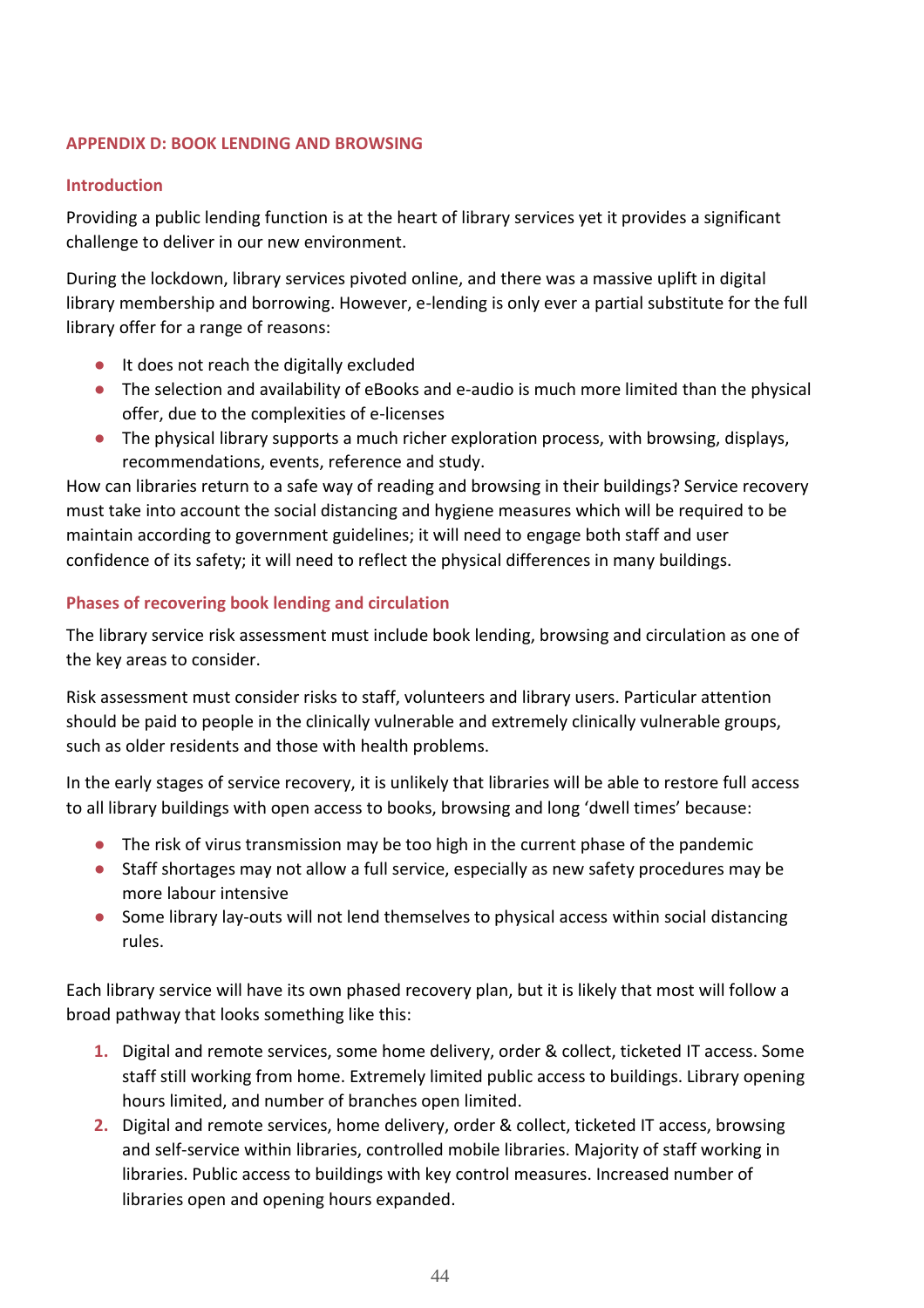- **3.** Digital and remote services, home delivery, IT access, browsing, mobile libraries, events and activities, staff support and interaction. Staff working within libraries. Public access to buildings. Control measures in place but slightly relaxed (e.g. no limit on time public can spend in library). All libraries open for standard hours.
- **4.** New services and offers developed in addition to the existing library offer; service transformation.

This appendix will explore in more detail how a Home Library Service and book collection service can be offered in this new environment, and then go on to explore steps that need to be taken in the next phase as browsing and access into library buildings is restored.

# **Home Library Service**

Home Library Service is a cornerstone for most libraries and is a valued service for recipients that brings measurable health and wellbeing impacts. The service is very personalised, where materials are selected to meet individuals' interests, and the social contact is as important as the books. However, Home Library Service will feel very different now, and clear communication with the service users and their families is essential.

# *See Appendix G on Communications with the public and advocacy with stakeholders for advice and key messages.*

Key points to consider are:

- May only be for limited priority users if resources are tight.
- Staff and volunteers must be fully trained in new handling procedures to ensure they are confident and competent.
- Consideration needs to be given to who will deliver the service. Many services use volunteers – but the usual volunteers may not be available so staff may need to be redeployed or new volunteers recruited. Conversely, some services may have to draft in volunteers to expand the work of the core staff. IN all cases, clear communication with staff and volunteers is essential to clarify the distinction between core staff roles and the additional work of volunteers.
- Social distancing, hand hygiene and frequent cleaning of frequently touched surfaces are the key risk control measures.
- Selection of books and resources may be more limited than usual, so it may not be possible to offer the standard personalised service, but to provide more generic packs of books and resources.
- Quarantine books and resources 72 hours before and after collection.
- There should be no or extremely limited contact with the users with books left on doorsteps and 2m social distancing observed at all times (or 1m with mitigations where 2m is not possible). There should be no entry into households.
- The inside of vehicles and any crates etc should be thoroughly cleaned after return of materials.
- If using staff or volunteers' cars, the boots can be lined with disposable plastic sheeting. You must ensure that individual's vehicles are covered by your workplace insurance.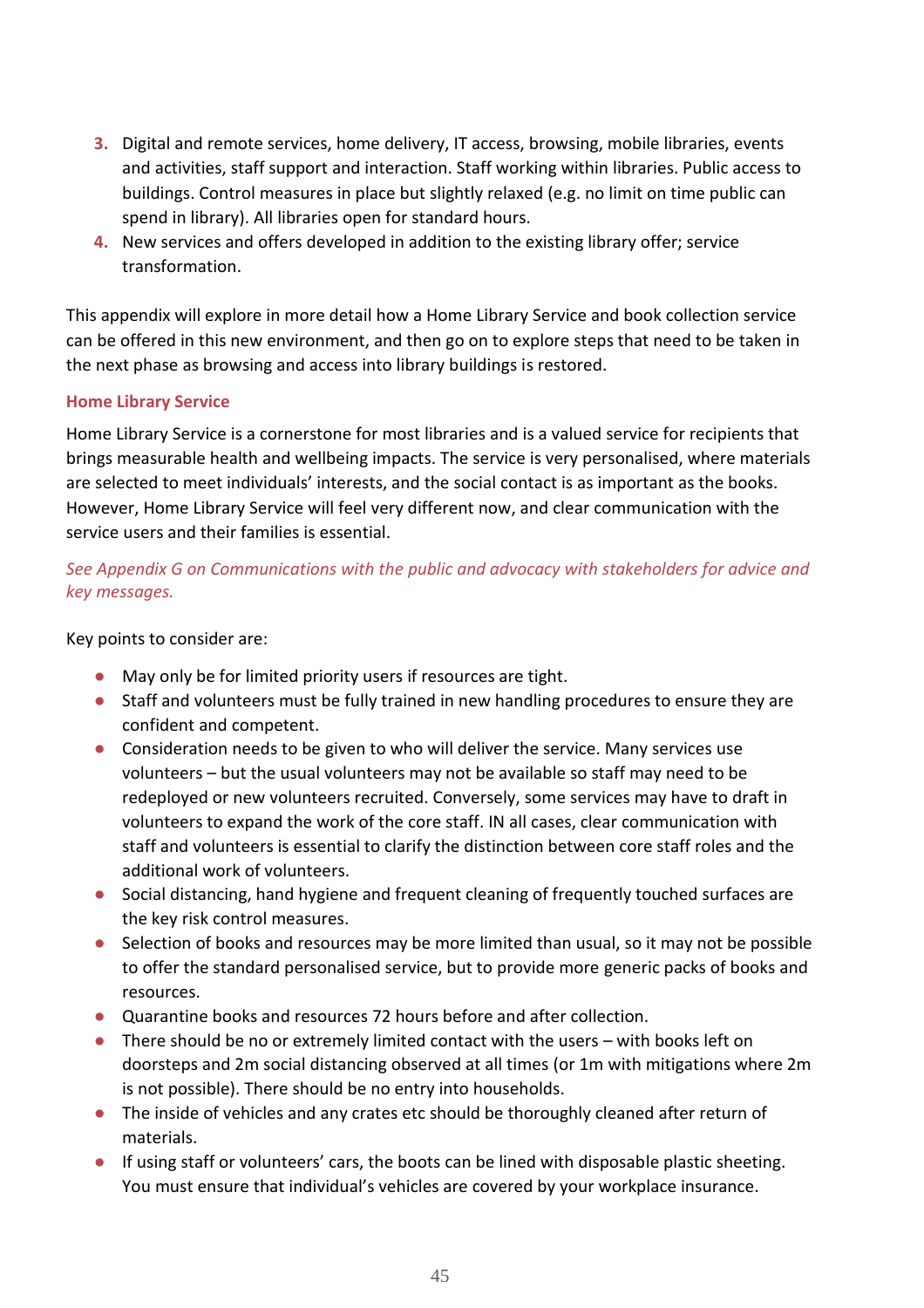● Can you deliver a service of 'keep in touch' phone calls to sustain social contact with Home Library Service users?

# **Order and Collect services**

There are a few ways libraries can offer a no-contact or limited contact lending service:

- Order & Collect: User places an order by phone, email, website and collects their books from the library
- Ready Reads: Library staff create packs of themed books for users to collect
- Grab & Go: Users allowed access to a limited selection of books in a managed time slot to select their own books.

There are a few considerations when offering these limited access services:

- Equality of access. Not everyone can access and confidently use the library catalogue to select and order their materials:
	- $\circ$  Can you provide alternative ways to select materials e.g. by telephone support, staff suggestions or review of users' borrowing history?
	- o Does a pre-selected Ready Reads system meet the needs of those not able to interrogate the catalogue?
	- o Will reservation fees apply, as these will impact disproportionately on many in your community and may be a barrier to borrowing?
- Availability of stock may be limited: buildings closed, vans redeployed, staff shortages and a lot of popular titles out on loan:
	- o Can your LMS filter the selection to stock available in specific branches?
	- o Offer pre-selected Ready Reads alongside or instead of user choice.
	- $\circ$  If possible, purchase additional stock before re-opening. Some libraries are considering buying a tranche of their most popular titles, especially those not available as eBooks.
	- $\circ$  Encourage users to return books that have been on loan during lockdown.
	- $\circ$  Do you need to limit the number of items each person can borrow and change the loan period?
- Fines and charges vary between library services and during lockdown most services suspended these:
	- o Clarify when and if overdue fines will be reinstated and ensure clear communication to users.
	- o Consider whether reservation fees will apply for the pre-ordering service, as this will impact disproportionately on the more disadvantaged in your community and may be a barrier to borrowing.
	- o Can you take payments by card or online to avoid cash handling?
- Staffing. Staff may still be redeployed to emergency roles, be shielding or isolating or on sick leave:
	- $\circ$  Running collection services will require a high level of staff experience, familiarity with library stock and reader habits. It's more complex than getting books off a shelf!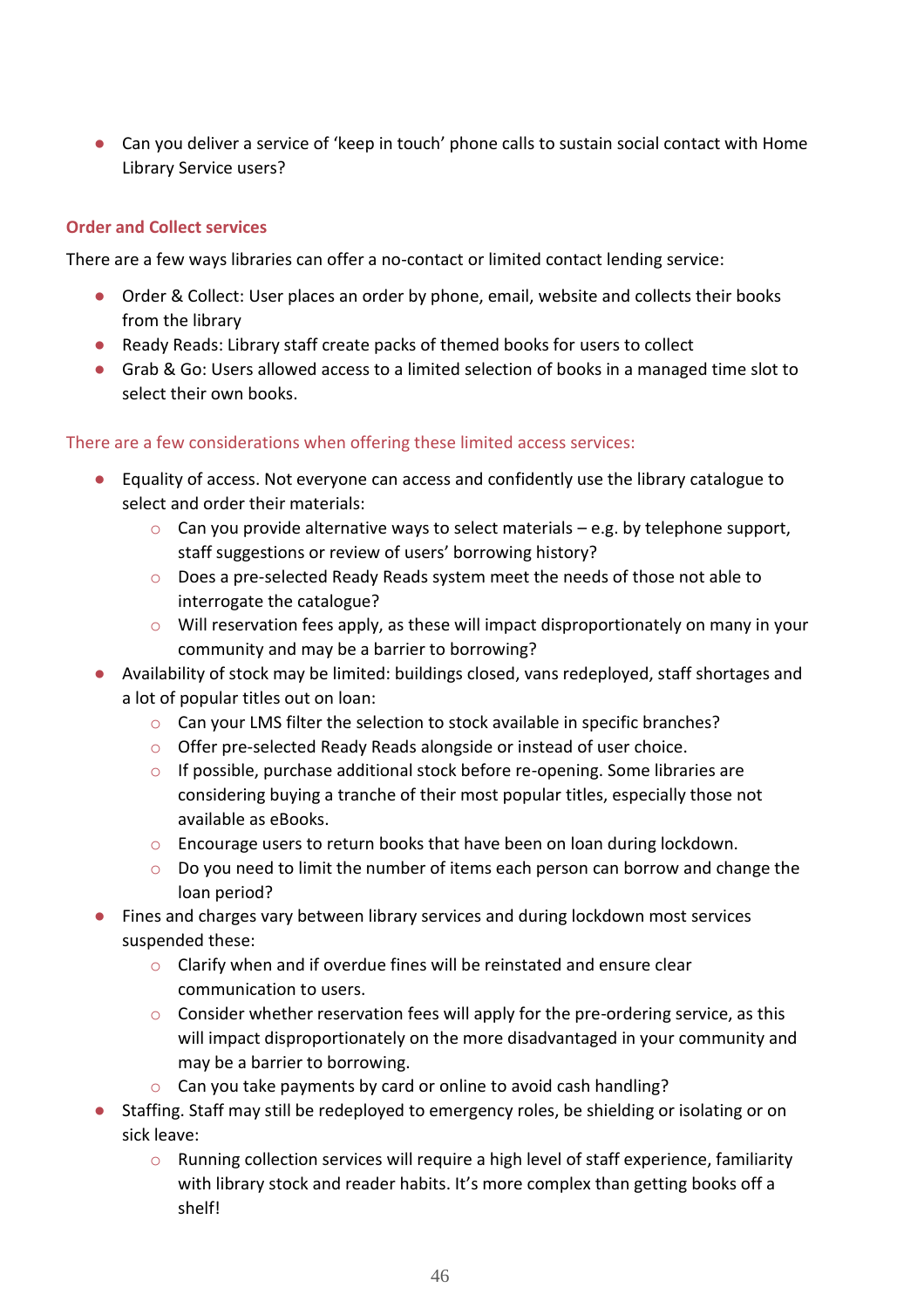### **New equipment**

To deliver these services safely, you may need to procure new equipment such as:

- Acrylic screens for reception areas and staff desks.
- Bins for the return and quarantining of books. Ideally, these will have wheels and be of a size that can be easily moved into a quarantine area and can be clearly labelled with the date. If book bins are not available from suppliers, explore alternatives such as laundry bins or post trolleys.
- Physical spaces for storing the bins of quarantined books and clear date/time labelling. It may be that areas of the library need to be used for safe storage and circulation of returned books
- Crates and plastic sheeting for vehicles in Home Delivery Service.
- Bags and labels for Order & Collect, Ready Reads and Home Delivery services.
- Tickets for timed entry for managed browsing services.
- Hand cleaning supplies for staff, PPE (if need is identified by risk assessments)
- Posters and signage to explain systems to your users.

NB the government has issued a policy to support urgent procurement by local authorities during the COVID-19 crisis, with an easement of some of the usual regulations: *[https://www.gov.uk/government/publications/procurement-policy-note-0120-responding-to](https://www.gov.uk/government/publications/procurement-policy-note-0120-responding-to-covid-19)[covid-19](https://www.gov.uk/government/publications/procurement-policy-note-0120-responding-to-covid-19)*

You should agree clear policies for suspending the service if any of the essential equipment is unavailable due to supply chain problems.

### **Browsing and access into the library**

Public Health England has advised that the virus risks on plastic book covers will be negligible after 72 hours, and on paper and card after 24 hours. Libraries will therefore institute a 72-hour quarantine period for returned books.

However, managing browsing is more complex than managing lending, as readers move around the library, picking up and putting down an unlimited number of books. It is different to browsing in other types of shop, where a shopper may only hold an item for a short time. A browser may hold a book for an extended period, even sitting down with it for half an hour, and small children may put books in their mouths. Furthermore, reference books may be in a user's hands for a considerable period as they are not able to take them out on loan.

In order to restore browsing, a range of control measures are needed and it may be a very different user experience.

Most libraries are not planning on restoring any form of user browsing in their first phase of recovery. Having a gradually phased recovery will:

- Build staff confidence and familiarity with new processes and safety procedures
- Help support users to become familiar with the new processes and safety procedures, and build their confidence in returning to the library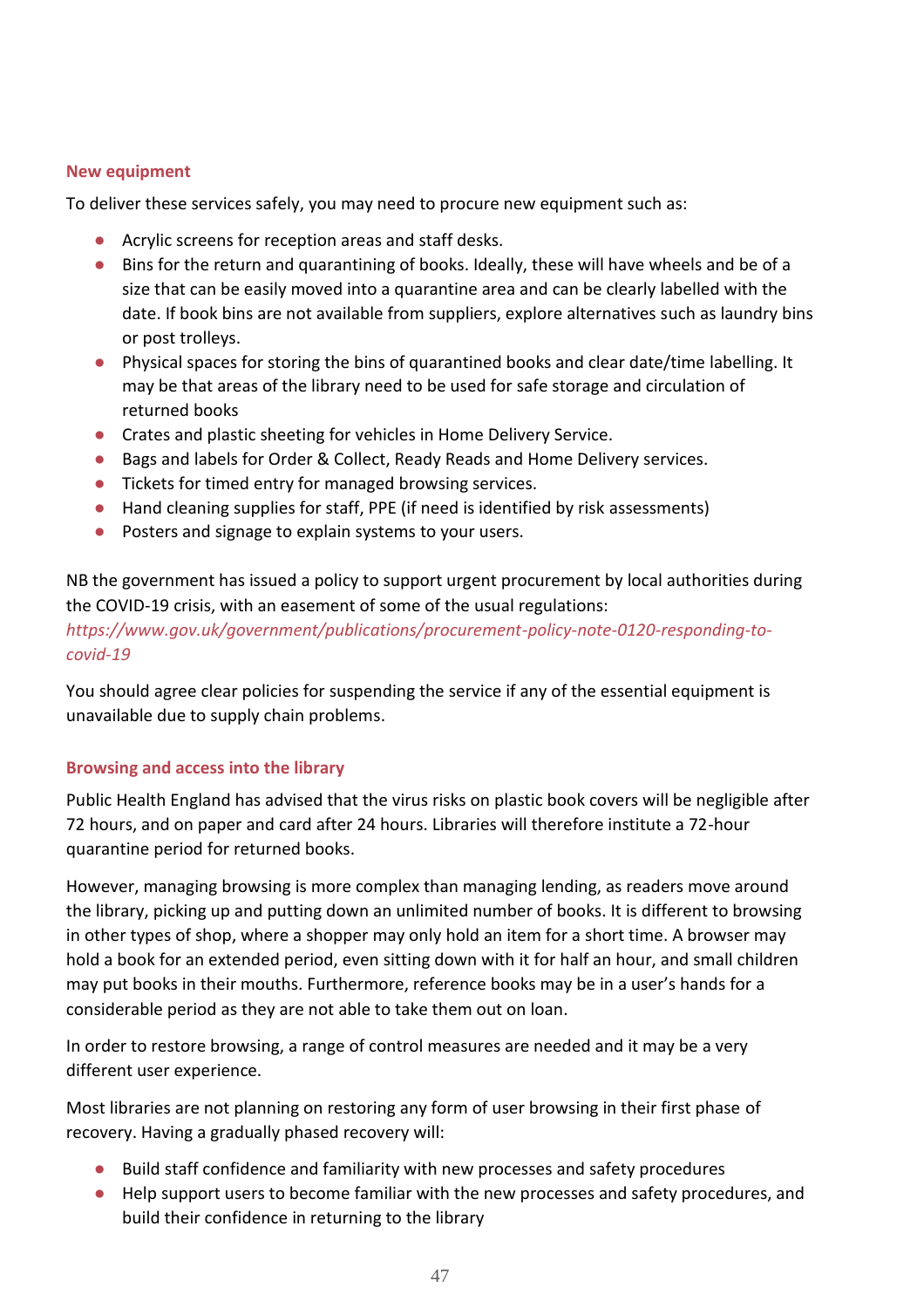- Allow more time for planning strategies to manage the buildings, including ploughing in any lessons learned from the initial recovery phase
- Allow more time for staff to be released from redeployment and shielding
- Allow more time for stocks to be replenished by returned loans, new purchases and consolidating stock from closed libraries
- Expand services as the government lowers the COVID-19 risk level.

The phases many libraries are planning in recovering their book browsing are:

- Grab & Go service:
	- $\circ$  Public access to a limited selection of stock e.g. a few shelves in the library lobby
	- o Controlled numbers are admitted within a timed slot
	- o Cleaning is possible throughout the day and shelves can be replenished or stock swapped over.
- Appointment service:
	- $\circ$  Public given access to books within the library with some form of appointment service to manage numbers within time-limited slots
	- o 'Dwell time' not encouraged, and seating removed.
- $\bullet$  Managed entry 'one in, one out' depending on size and layout of the library
- Reference service reopened, with spaced out desks and careful consideration about cleaning/quarantining of books after extended contact with readers
- Dwell time reintroduced, with spaced out seating.

# **Control measures**

Once access to the library book stock has been recovered, there are some control measure you may want to implement:

- Control entry into the library to facilitate two metre (or one metre with mitigations) social distancing. When assessing floor capacity, as a rule of thumb, you can use an allocation of 12.6 square metres per person (a circle of 2m radius). However, you also need to consider pinch points such as stairways, lifts and entrances.
- Ask users to sanitise hands on entering and leaving the library.
- Gloves do not need to be worn as hand washing is a more effective defence (gloves may not be clean).
- Provide sanitiser in multiple locations throughout the library if possible.
- Limit user handling of books, for example, through different display methods, new signage or rotation of high-touch stock.
- Consider discouraging extensive browsing and handling of books by users for the initial reopening period. Timed entry could be an option to limit users' time within the library.
- Continue to offer Order & Collect and Ready Reads as an alternative to self-selection and browsing
- Remove comfortable seating and study furniture to discourage extensive browsing and long visits.
- Remove magazines and newspapers.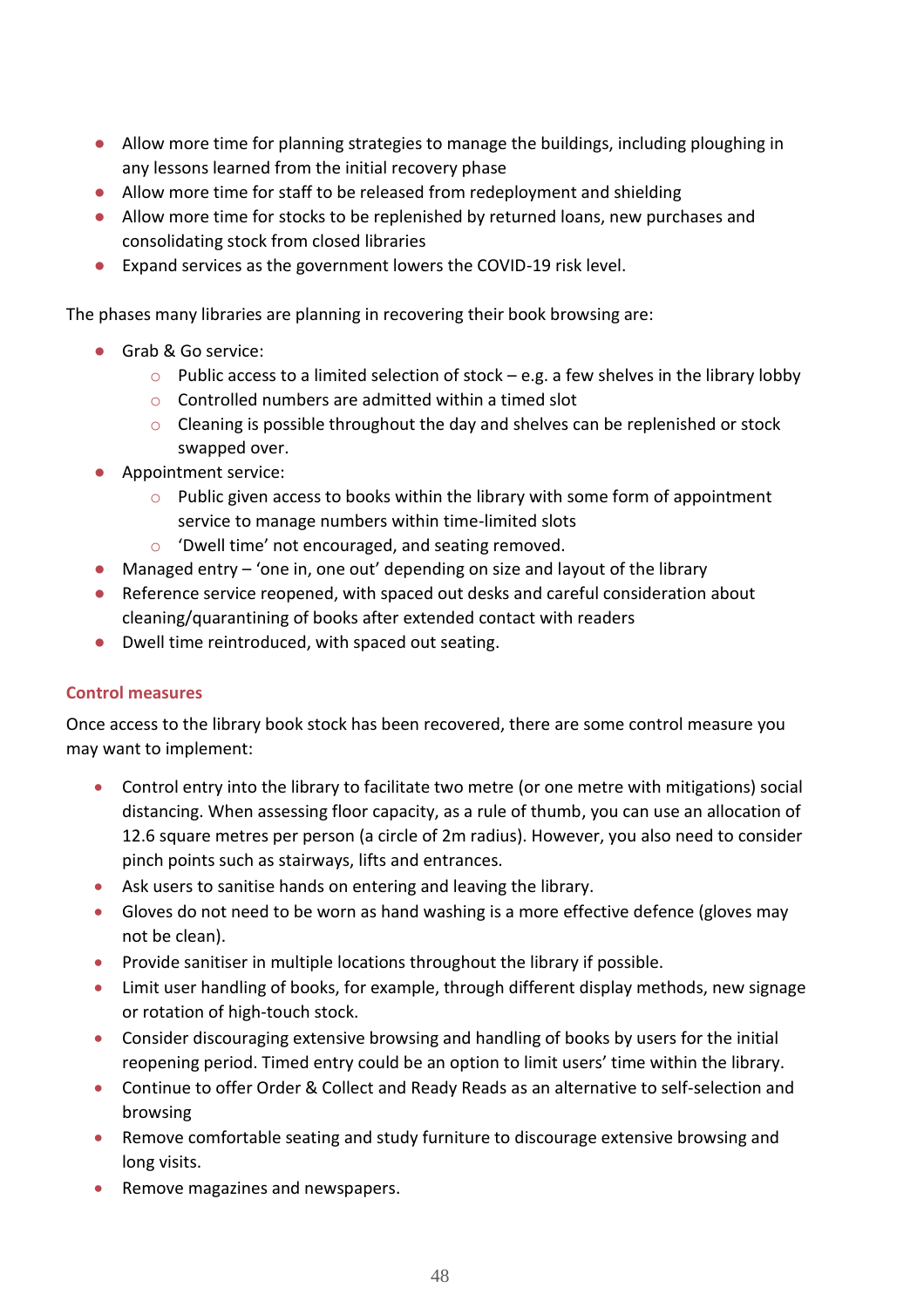- Provide separate a location for returning books that have been extensively handled (e.g. in reference and study collections), so they can then be quarantined for 72 hours before being returned to shelves. Many libraries will provide wheeled book bins, laundry bins or post trolleys for returned books that can be easily moved to the quarantine area by staff.
- Some booksellers will ask users to place any book they browse on a quarantine trolley. This may not be a feasible option for libraries that may only have one copy of each book title.
- Move shelving further apart, if possible, and establish one-way traffic flow through the aisles.
- Children must be accompanied by an adult who is responsible for their behaviour and following social distancing guidelines.
- Change opening hours so staff can restock shelves and manage the library floor etc when the building is closed.
- Promote self-service issue and return to reduce interaction between staff and users. Asking users to sanitise hands on entering and leaving the building and cleaning the screens will reduce the risk from the touchscreen.
- Install acrylic screens on enquiry desks and staff pods, and change procedures so staff do not floor walk to interact with and support users.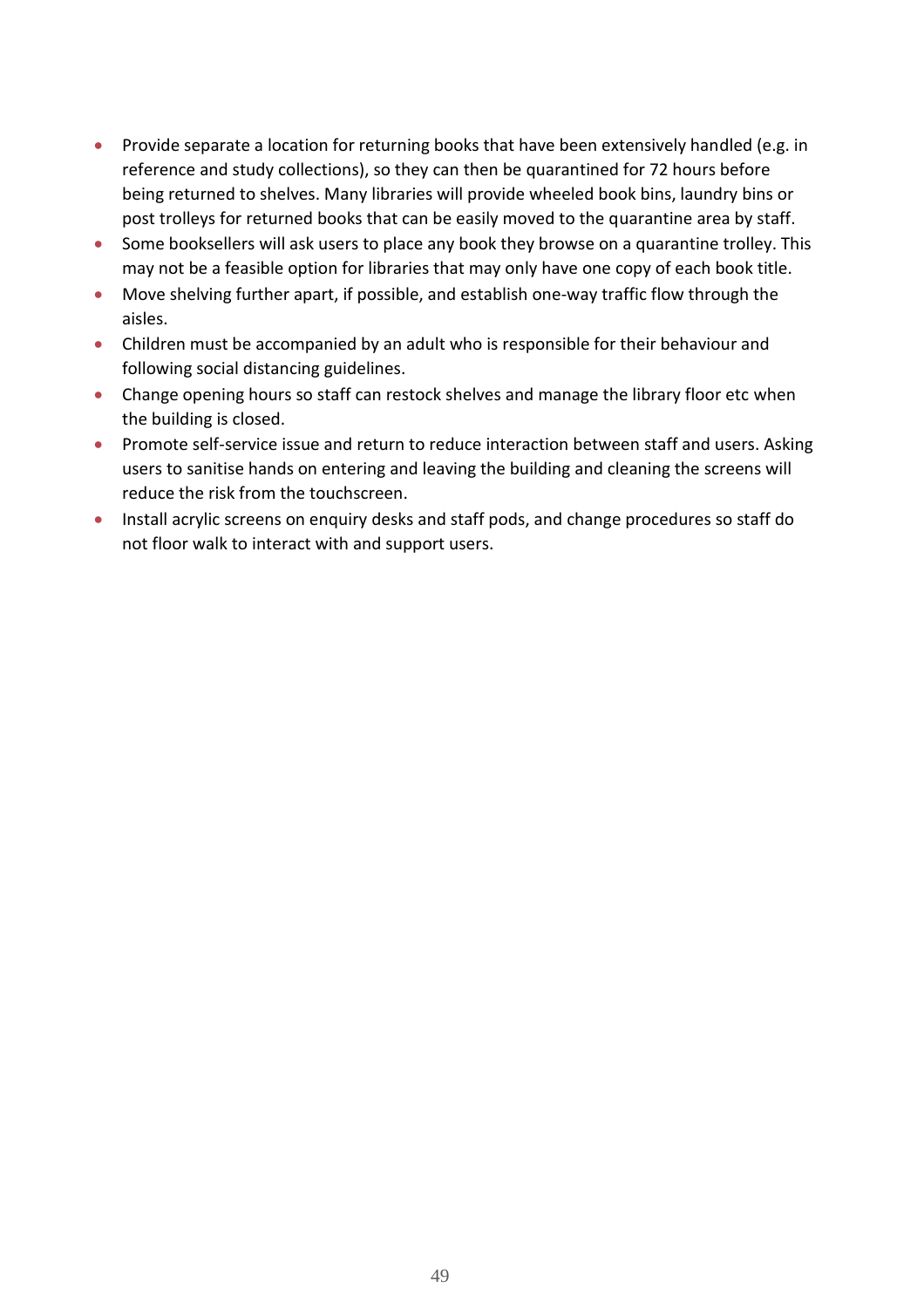# **Risks/operational issues**

This table sets out some of the key risks you will need to address and some suggested mitigations and actions.

| <b>Question considered</b>                | <b>Identified risks</b>                                                                                                                                                                                                                                 | <b>Proposed mitigation</b>                                                                                                                                                                                                                                                                                                                                                                                                                                                                                                                                                                                                                     | <b>Actions needed to be</b><br>support mitigation                                                                                                                                                    | Any opportunities for<br>service development?                                                   |
|-------------------------------------------|---------------------------------------------------------------------------------------------------------------------------------------------------------------------------------------------------------------------------------------------------------|------------------------------------------------------------------------------------------------------------------------------------------------------------------------------------------------------------------------------------------------------------------------------------------------------------------------------------------------------------------------------------------------------------------------------------------------------------------------------------------------------------------------------------------------------------------------------------------------------------------------------------------------|------------------------------------------------------------------------------------------------------------------------------------------------------------------------------------------------------|-------------------------------------------------------------------------------------------------|
| Is browsing possible<br>in the new world? | Cross contamination<br>Challenge of<br>$\bullet$<br>maintaining social<br>distancing<br>Physical space in<br>libraries - lack of<br>capacity due to<br>restrictions in size<br>User perception<br>$\bullet$<br>Reduction in stock<br>available to users | • Survey users to see what<br>services they would like<br>restored? Tailor recovery<br>based on this?<br>Stock one side of shelves<br>only in order to help direct<br>flow and keep social<br>distancing.<br>Change layout to enable<br>flow<br>Set a time limit people can<br>$\bullet$<br>browse for<br>All stock face on?<br>Use of PPE (only if required<br>$\bullet$<br>following individual risk<br>assessments)<br>Volunteers to assist<br>Not all areas of stock<br>$\bullet$<br>available?<br>Some form of order &<br>$\bullet$<br>collect or 'staff selection<br>based on users reading<br>preference' as a first step-<br>see below | Need to test out on<br>$\bullet$<br>users whether they<br>actually want to<br>browse.<br>Liaise with<br>$\bullet$<br>supermarkets - how<br>are they handling<br>users browsing and<br>handling stock | Changed stock and<br>furniture layout.<br>Development of new<br>services such as Ready<br>Reads |
| Would we offer an<br>Order & Collect or   | User and political<br>expectation                                                                                                                                                                                                                       | Use of booking system to<br>manage collection.                                                                                                                                                                                                                                                                                                                                                                                                                                                                                                                                                                                                 | Investment but could<br>be shared across more                                                                                                                                                        | <b>Question - How is this</b><br>$m$ anaged $-$ only                                            |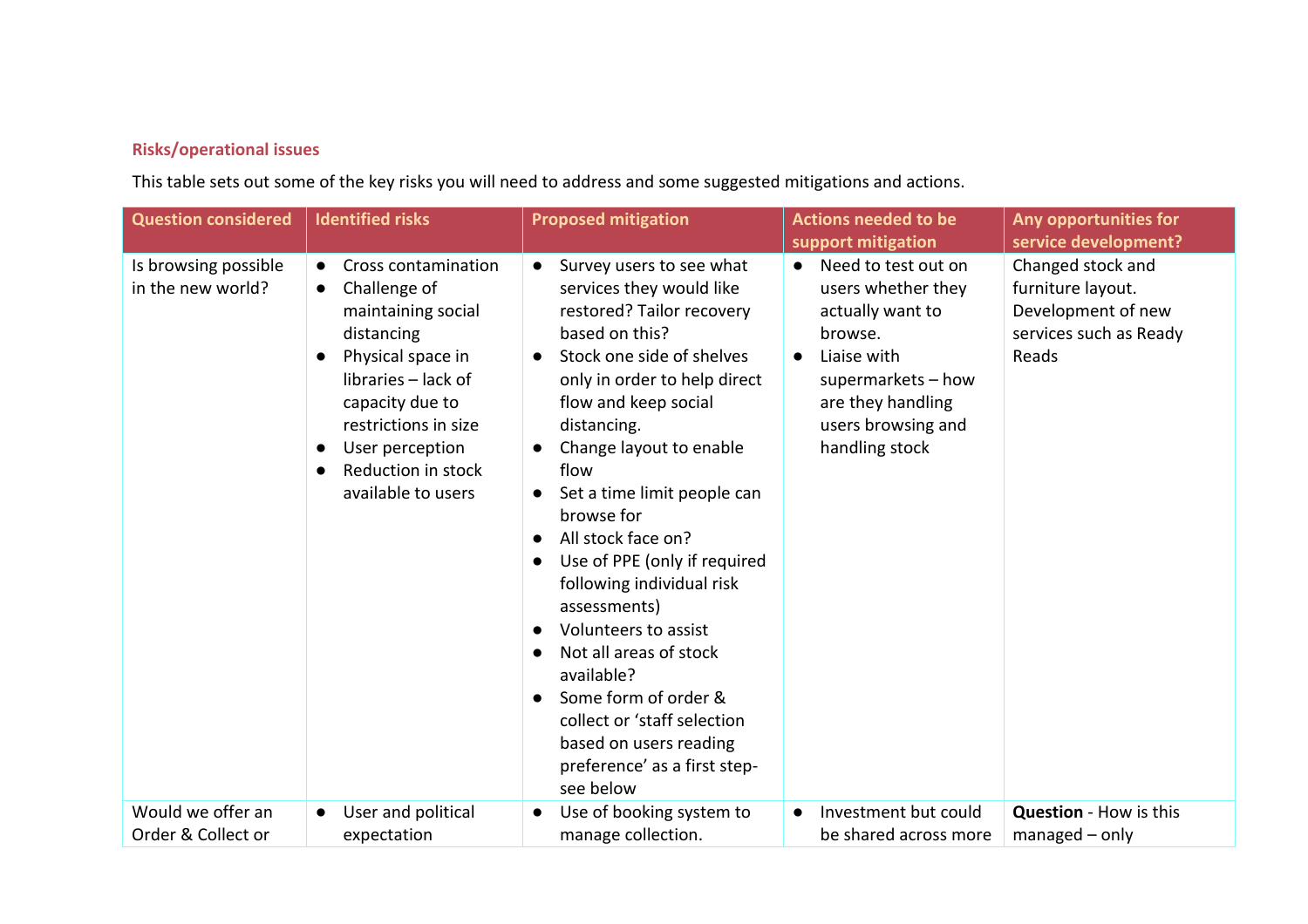| <b>Question considered</b>                                                                | <b>Identified risks</b>                                                                                                                                                                                | <b>Proposed mitigation</b>                                                                                                                                                                                                                          | <b>Actions needed to be</b> | Any opportunities for                               |
|-------------------------------------------------------------------------------------------|--------------------------------------------------------------------------------------------------------------------------------------------------------------------------------------------------------|-----------------------------------------------------------------------------------------------------------------------------------------------------------------------------------------------------------------------------------------------------|-----------------------------|-----------------------------------------------------|
|                                                                                           |                                                                                                                                                                                                        |                                                                                                                                                                                                                                                     | support mitigation          | service development?                                |
| Ready Reads service?                                                                      | Staff capacity<br>$\bullet$<br>Managing method of<br>delivery<br>Reduction in breadth<br>of stock available to<br>users                                                                                | Volunteers to assist<br>Collection point outside the<br>$\bullet$<br>building or in the lobby<br>where possible? If outside<br>the building, other<br>considerations may need to<br>be taken into account e.g.<br>licences for Highway use,<br>etc. | than one authority.         | reservations collected or<br>genres and staff pick? |
| How do we manage<br>handling of stock?                                                    | Cross contamination<br>$\bullet$<br>Back office storage<br>Staff capacity<br>$\bullet$<br>Continual circulation<br>of stock<br>Donated stock<br>$\bullet$<br>Reduction in stock<br>available to users. | Books being left for 72<br>hours before using or<br>putting back on shelves<br>Suspend accepting book<br>donations<br>May need to use areas of<br>libraries to house surplus or<br>quarantined stock<br>Volunteers to assist<br>$\bullet$           |                             |                                                     |
| How do we deal with<br>non-book materials -<br>e.g. Newspapers,<br>magazines etc          |                                                                                                                                                                                                        | Remove magazines and<br>$\bullet$<br>newspapers<br>Develop careful strategy for<br>managing access to and use<br>of Reference Collections                                                                                                           |                             |                                                     |
| Can we maintain<br>request services and<br>Inter Library<br>Loans/Music &<br>Drama Loans? | Movement of stock<br>$\bullet$<br>between different<br>areas of country<br>Staff capacity<br>Transport<br>Fees and cash<br>handling                                                                    | Suspend fees and charges<br>$\bullet$<br>Accept only card and online<br>payments to avoid cash<br>handling<br>Offer limited services in<br>these areas, as staff and<br>other resources allow                                                       |                             |                                                     |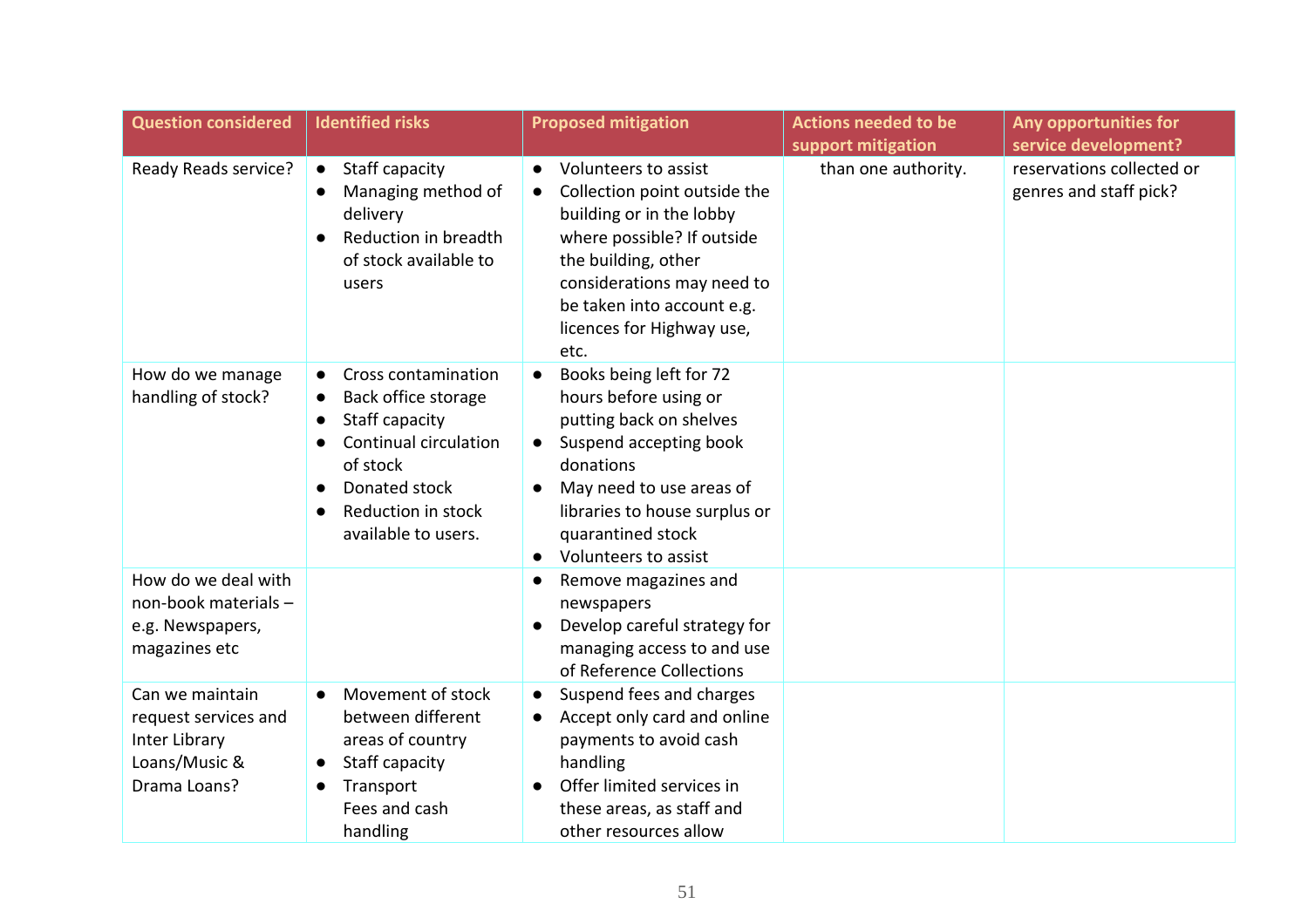| <b>Question considered</b>                       | <b>Identified risks</b>                                                                                                                                                                | <b>Proposed mitigation</b>                                                                                                                                                                                                                                                                                                                                                                                                                                                                                                                                                                                                                                                              | <b>Actions needed to be</b><br>support mitigation                                                                                                      | Any opportunities for<br>service development? |
|--------------------------------------------------|----------------------------------------------------------------------------------------------------------------------------------------------------------------------------------------|-----------------------------------------------------------------------------------------------------------------------------------------------------------------------------------------------------------------------------------------------------------------------------------------------------------------------------------------------------------------------------------------------------------------------------------------------------------------------------------------------------------------------------------------------------------------------------------------------------------------------------------------------------------------------------------------|--------------------------------------------------------------------------------------------------------------------------------------------------------|-----------------------------------------------|
| How can we provide<br>a safe lending<br>service? | Size of family groups<br>$\bullet$<br>How family group<br>$\bullet$<br>browsing is managed<br>Shorter periods of<br>opening hours<br>How to manage time<br>users spend in<br>libraries | Consider offering different<br>times for different user<br>groups.<br>Keeping separation<br>between different areas of<br>library.<br>Some areas not available if<br>not suitable for social<br>distancing<br>Ensure parents understand<br>their responsibility for social<br>distancing and behaviour of<br>their children<br>Implement time limits on<br>browsing $-$ e.g. 30 mins?<br>Manage numbers entering<br>$\bullet$<br>library with systems like<br>Queuematic, use of<br>coloured bands, or paper<br>tickets<br>Possible use of a booking<br>$\bullet$<br>system to manage numbers<br>(e.g. Registration system)<br>Direction arrows on the<br>floor<br>Volunteers to assist | Expenditure on<br>$\bullet$<br>systems or physical<br>barriers to keep social<br>distancing<br>Management of any<br>queuing time<br>management system. |                                               |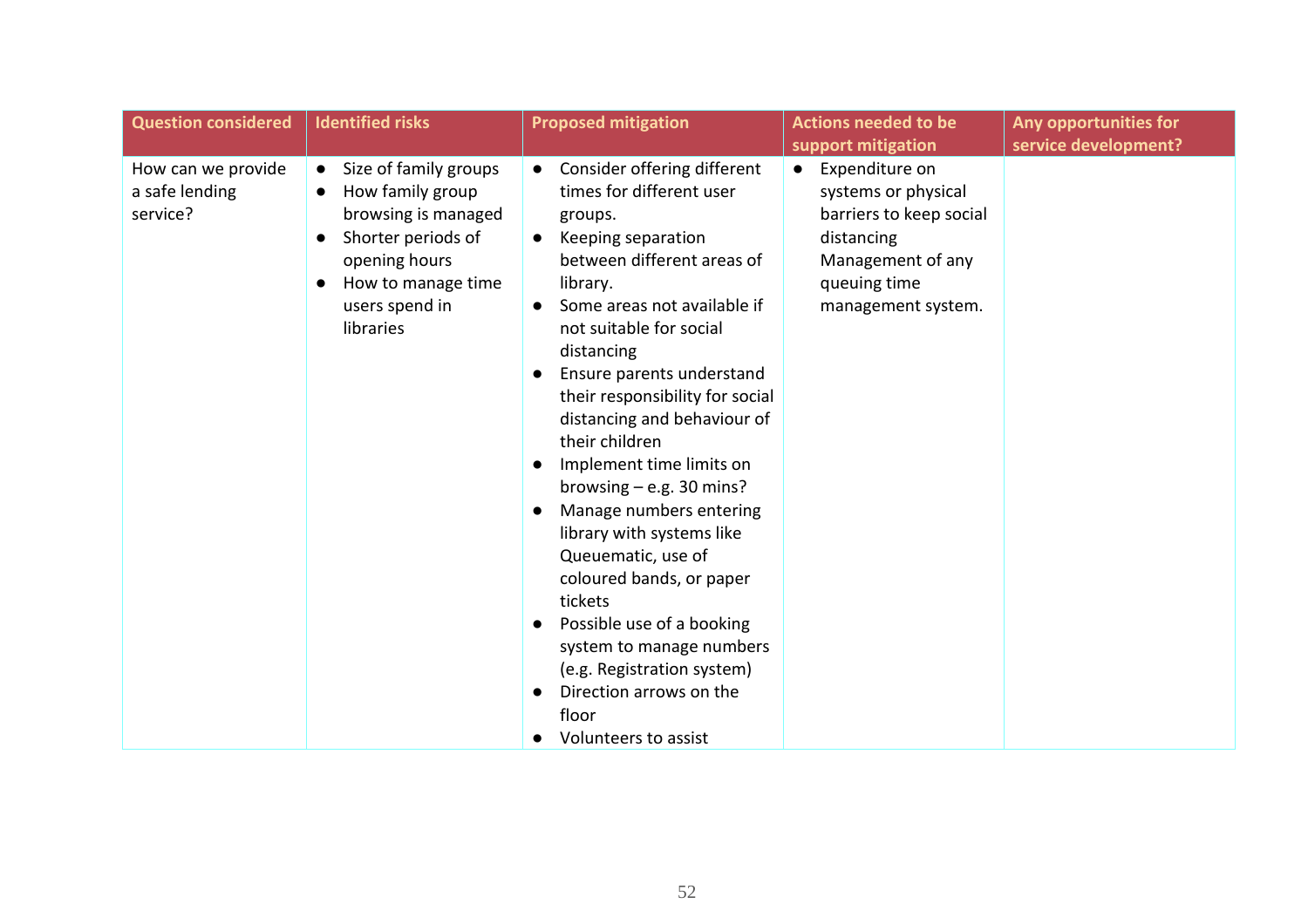## **Checklist**

- $\checkmark$  Phased strategy agreed for the gradual reintroduction of lending, browsing and reference services
- ✓ Protective measures/screens in place where needed
- $\checkmark$  Library layouts assessed/changed for social distancing
- ✓ Assessment of level and types of stock to be made available, and number of loans per user
- ✓ Identification of areas for stock rotation/quarantine
- $\checkmark$  Cleaning/disinfection regimes in place
- $\checkmark$  Bookings system in place where needed
- $\checkmark$  Time limiting considered
- $\checkmark$  Needs of different age and user groups considered, with due regard to equalities
- $\checkmark$  Clear communications and signage to manager user expectations
- $\checkmark$  Provision of additional equipment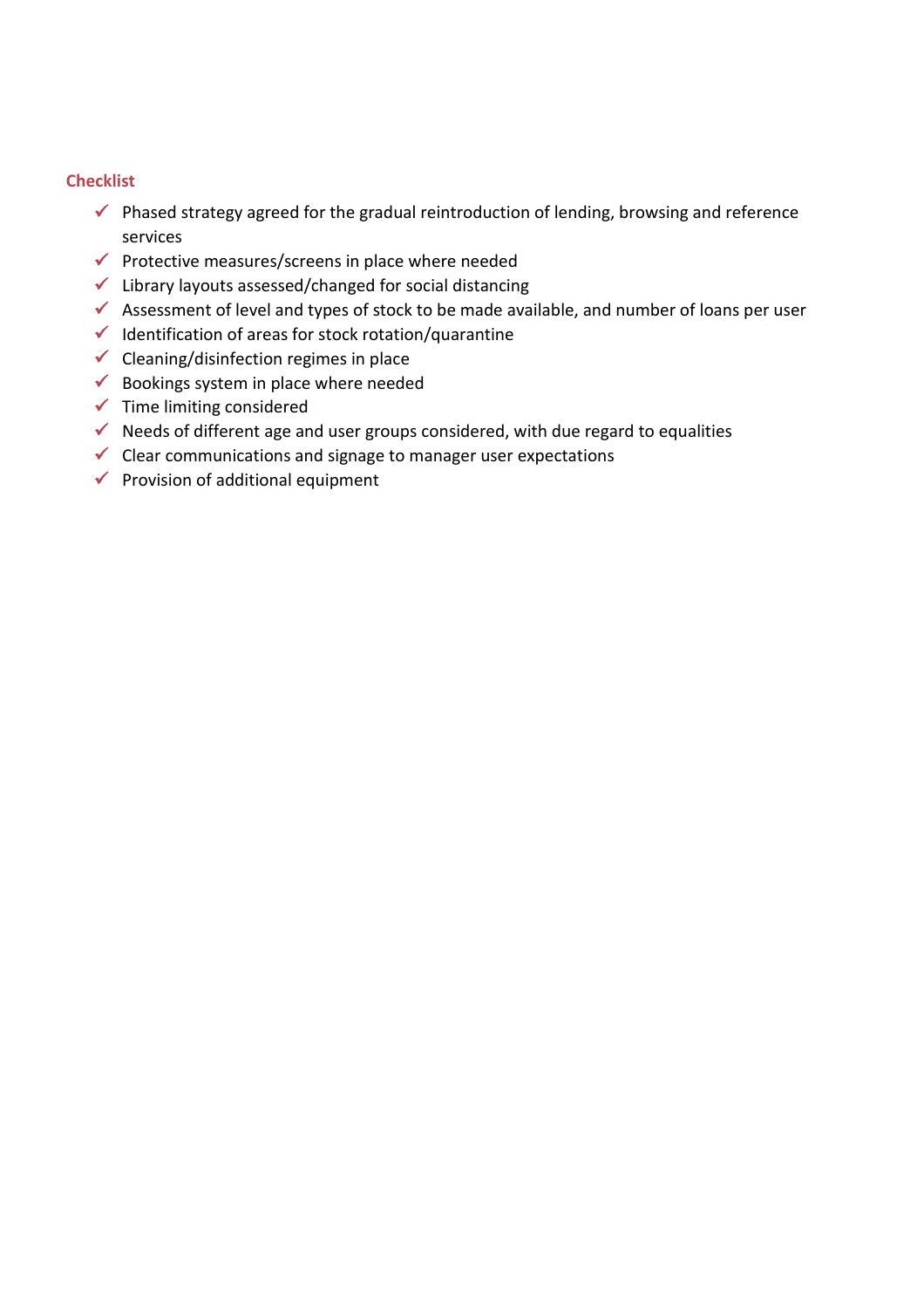### **Further reading**

NB regulations and recommendations in different countries vary. In the UK, libraries must comply with the guidance of the relevant national government and health bodies.

EBLIDA newsletter with round up of library recovery strategies in Germany, Ireland, Italy, Netherlands *<http://www.eblida.org/news/april-newsletter-special-issue3.html>*

European public libraries: spreadsheet of approaches to reopening and book circulation: *[https://docs.google.com/spreadsheets/d/1qWCVvKA237aL0sql1H7c6yard1DjXL-](https://docs.google.com/spreadsheets/d/1qWCVvKA237aL0sql1H7c6yard1DjXL-KoamGmsBPNqE/edit#gid=2004666357)[KoamGmsBPNqE/edit#gid=2004666357](https://docs.google.com/spreadsheets/d/1qWCVvKA237aL0sql1H7c6yard1DjXL-KoamGmsBPNqE/edit#gid=2004666357)*

IFLA Public Libraries Section international round-up *<https://www.ifla.org/covid-19-and-libraries#reopening>*

Australian Libraries re-opening checklist *<https://read.alia.org.au/australian-libraries-responding-covid-19-checklist-reopening-libraries>*

Guide to Social Distancing on Re-opening: Guide for Bookshops *<https://booksellers.org.uk/Special-Pages/Guide-to-Re-opening-Bookshops.aspx>*

States of Jersey draft advice to retailers *<https://jerseychamber.com/storage/app/media/pdf/draft%20retail%20guidance.pdf>*

'We don't have plexi-glass with little frost!': blog on reopening a library in Finland *[https://akepike.fi/ei-meilla-pleksit-ihan-pienest-huurru-eli-noutopalvelua-pika-asiointia-ja-take](https://akepike.fi/ei-meilla-pleksit-ihan-pienest-huurru-eli-noutopalvelua-pika-asiointia-ja-take-awayta-pike-kirjastoissa/?fbclid=IwAR0fQN0RnybtCMrgrevLTEcjCmRFBYA5XobTCl0OIviawShqQuSY69QFzFM)[awayta-pike-](https://akepike.fi/ei-meilla-pleksit-ihan-pienest-huurru-eli-noutopalvelua-pika-asiointia-ja-take-awayta-pike-kirjastoissa/?fbclid=IwAR0fQN0RnybtCMrgrevLTEcjCmRFBYA5XobTCl0OIviawShqQuSY69QFzFM)*

*[kirjastoissa/?fbclid=IwAR0fQN0RnybtCMrgrevLTEcjCmRFBYA5XobTCl0OIviawShqQuSY69QFzFM](https://akepike.fi/ei-meilla-pleksit-ihan-pienest-huurru-eli-noutopalvelua-pika-asiointia-ja-take-awayta-pike-kirjastoissa/?fbclid=IwAR0fQN0RnybtCMrgrevLTEcjCmRFBYA5XobTCl0OIviawShqQuSY69QFzFM)*

Running a pick-up service in Belgium: blog on the practicalities of a collection service in a small library *[https://www.naplesisterlibraries.org/libraries-in-times-of-coronavirus-the-case-of-public](https://www.naplesisterlibraries.org/libraries-in-times-of-coronavirus-the-case-of-public-library-of-pittem-belgium/)[library-of-pittem-belgium/](https://www.naplesisterlibraries.org/libraries-in-times-of-coronavirus-the-case-of-public-library-of-pittem-belgium/)*

There is a crack in everything – that's how the light gets in: blog on reopening libraries in Denmark *[https://christianlauersen.net/2020/05/10/experiences-with-reopening-libraries-in-the-age-of](https://christianlauersen.net/2020/05/10/experiences-with-reopening-libraries-in-the-age-of-corona/)[corona/](https://christianlauersen.net/2020/05/10/experiences-with-reopening-libraries-in-the-age-of-corona/)*

Curbside pickup service at Madison Public Library, USA: webpage with information and order forms for the public *<https://www.madisonpubliclibrary.org/library-cards/curbside-pickup-service>*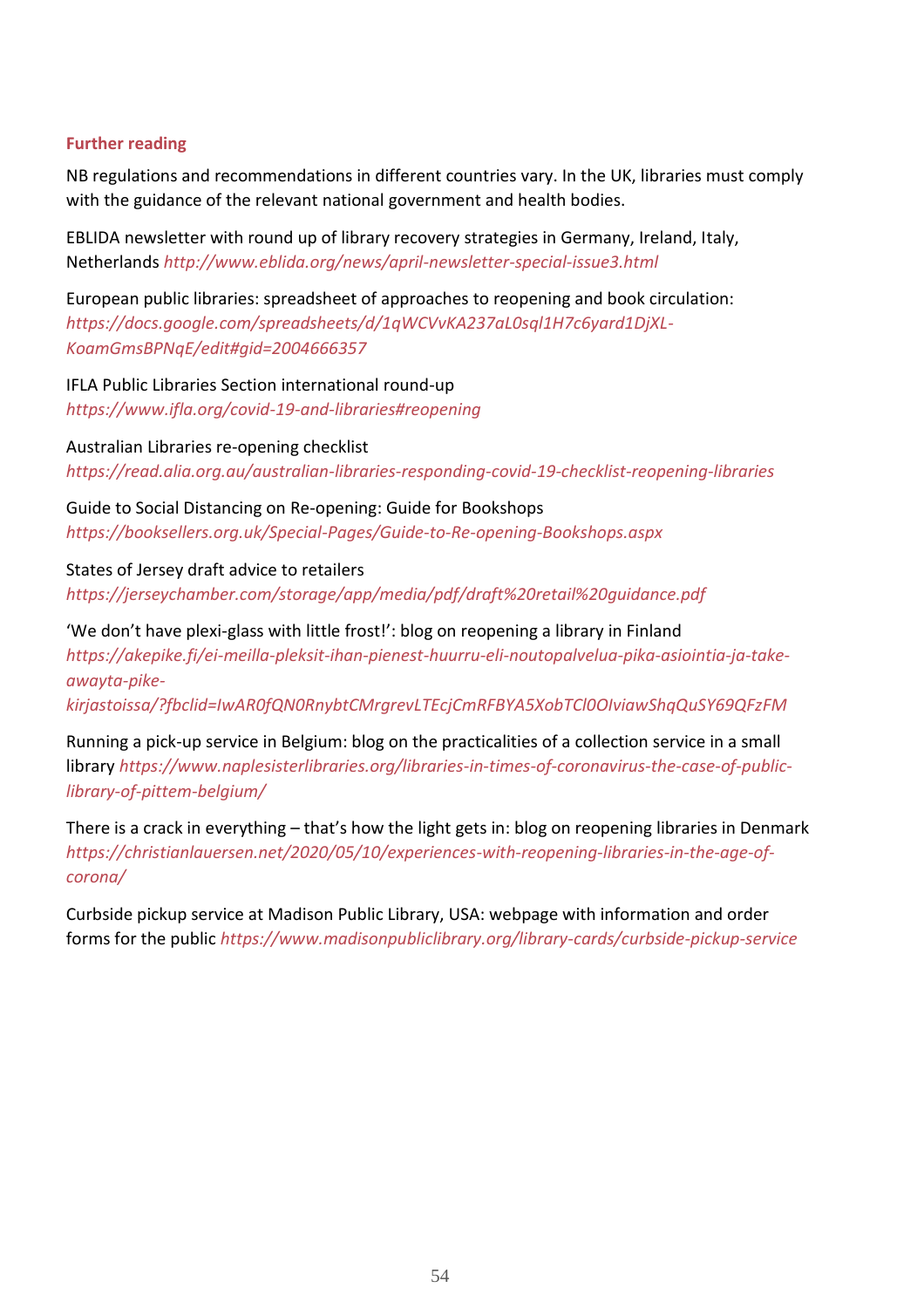## **APPENDIX E: RESTORING EVENTS AND ACTIVITIES**

### **Introduction**

As Libraries begin to re-open their doors, keeping staff, volunteers and users safe will be a key priority. Social distancing and hygiene will be paramount. We believe it is unlikely that there will be many opportunities for physical events and activities in the short term.

There is an understanding and an ambition that the future will not see a return to the pre-COVID-19 period, but that we use the learning we've all experienced over the last few weeks to create a new library service where physical and digital work in much more integrated fashion reaching new and different audiences. Libraries want to retain new online audiences and aim to convert some of them to physical library users too. However, library services are also very aware of the importance of their physical offer and the importance of social spaces to communities and supporting their existing loyal users.

This appendix therefore covers the continuation and development of digital events and activities and suggestions for a gradual return to physical events and activities.

We suggest that events and activities recovery may take the following phases:

- Phase 1: Concentration on opening libraries for basic services with a focus on continuation and development of digital events and activities
- Phase 2: Very limited group activities in libraries with strict social distancing and maintaining a vibrant online programme, and use of outside spaces
- Phase 3: (Recovery). A wider range of quality physical activities for groups and events and an integrated well established quality digital programme which reinforce each other.

We recognise that every library and library service is different and will have different needs.

# **Large/mass gatherings**

People should limit their social interactions to two households (your support bubble counts as one household) in any location; or, if outdoors, potentially up to six people from different households. It will be against the law for gatherings of more than 30 people to take place. Premises or locations which are COVID-19 Secure will be able to hold more than 30 people, subject to their own capacity limits, although any individual groups should not interact with anyone outside of the group they are attending the venue with - so in a group no larger than two households or six people if outdoors.

Those operating venues following COVID-19 Secure guidelines should take additional steps to ensure the safety of the public and prevent large gatherings or mass events from taking place. At this time, venues should not permit live performances, including drama, comedy and music, to take place in front of a live audience.

Individual businesses or venues (including libraries) should consider the cumulative impact of many venues re-opening in a small area. This means working with local authorities, neighbouring businesses, and venues to assess this risk and applying additional mitigations. These could include: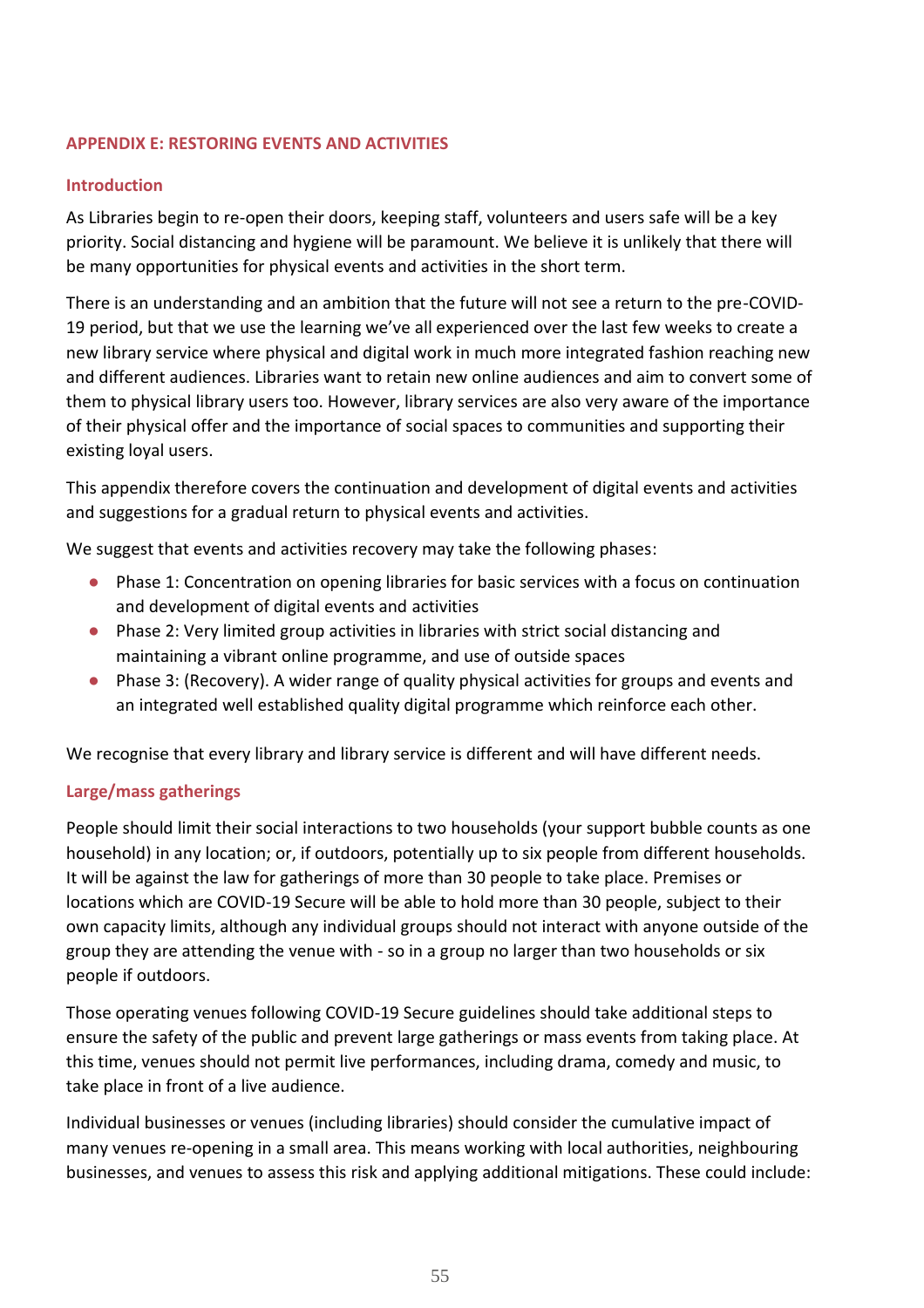- Further lowering capacity even if it is possible to safely seat a number of people inside a venue, it may not be safe for them all to travel or enter that venue.
- Staggering entry times with other venues and taking steps to avoid queues building up in surrounding areas.
- Arranging one-way travel routes between transport hubs and venues.
- Advising patrons to avoid particular forms of transport or routes and to avoid crowded areas when in transit to the venue.

Local authorities should avoid issuing licenses for events that could lead to larger gatherings forming and provide advice to libraries on how to manage events of this type. If appropriate, the Government has powers under schedule 22 of the Coronavirus Act 2020 to close venues hosting large gatherings or prohibit certain events (or types of event) from taking place.

### **Performances**

Venues should not permit live performances, including drama, comedy and music, to take place in front of a live audience. This is important to mitigate the risks of droplets and aerosol transmission - from either the performer(s) or their audience. There will be further guidance setting out how performing arts activity can be managed safely in other settings, for instance rehearsing or broadcast without an audience.

# **Shouting/loud music**

All libraries should ensure that steps are taken to avoid people needing to unduly raise their voices to each other – for example, singing chanting or conversing/speaking loudly. This includes - but is not limited to - refraining from playing music or broadcasts that may encourage shouting, including if played at a volume that makes normal conversation difficult. It will also apply to activities such as rhymetimes or storytimes. This is because of the potential for increased risk of transmission - particularly from aerosol and droplet transmission. Government will develop further guidance, based on scientific evidence, to enable these activities as soon as possible. You should take similar steps to prevent other close contact activities - such as communal dancing.

# **Limiting gatherings to social distancing rules**

Making users aware of, and encouraging compliance with, limits on gatherings. For example, on arrival or at booking. Indoor gatherings are limited to members of any two households (or support bubbles); while outdoor gatherings are limited to members of any two households (or support bubbles), or a group of at most six people from any number of households.

This appendix provides guidance for phase 1 and phase 2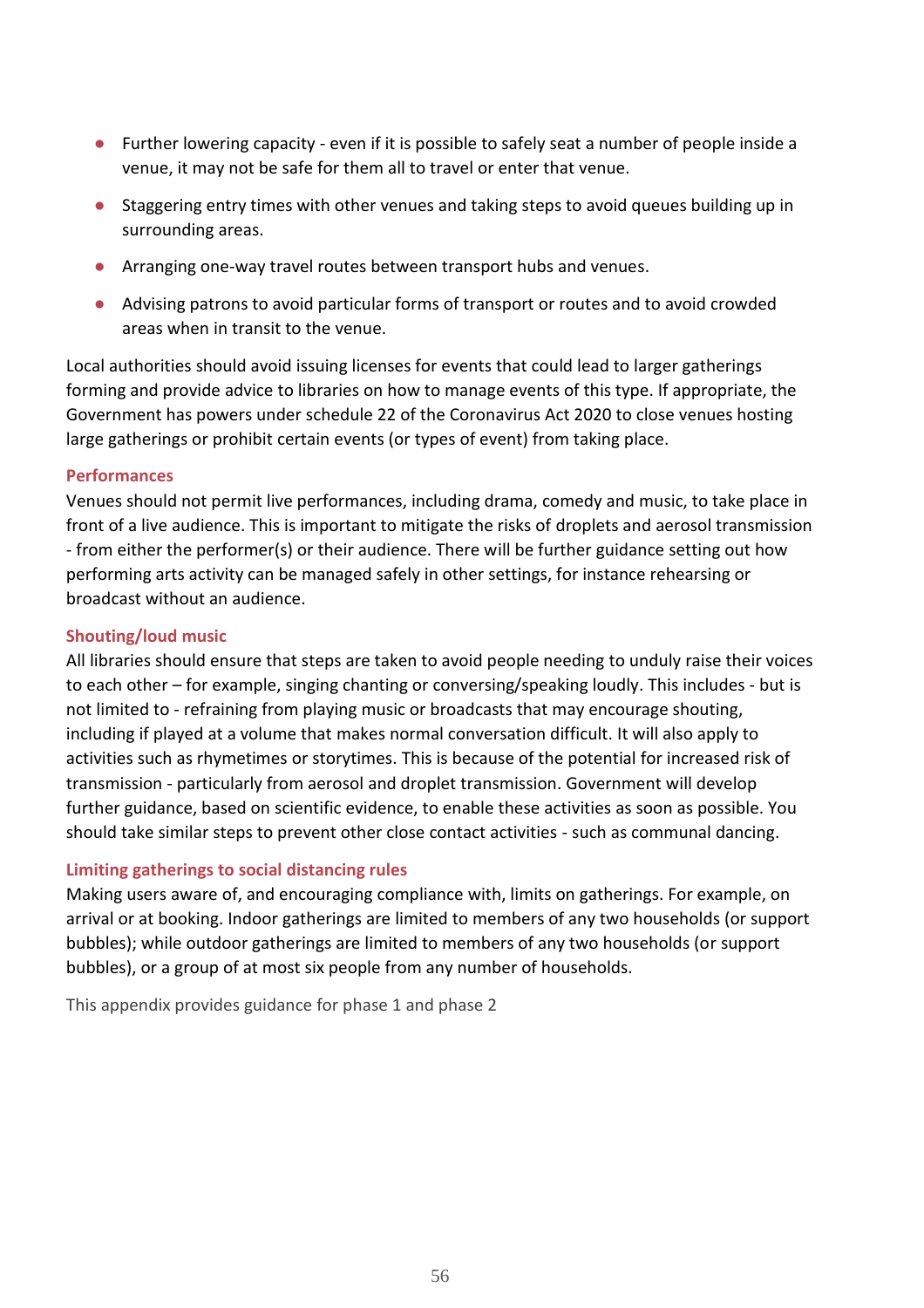# **Phase 1 Continuation and development of digital events and activities**

| <b>Area of need</b>                                     | <b>Actions</b>                                                                                                                                                                                                                                                                                                                                                                                        | <b>Support from Libraries Connected and partners</b>                                                                                                                                                                                                                                                                                                                                                                                                                                                                                                                                                                      |
|---------------------------------------------------------|-------------------------------------------------------------------------------------------------------------------------------------------------------------------------------------------------------------------------------------------------------------------------------------------------------------------------------------------------------------------------------------------------------|---------------------------------------------------------------------------------------------------------------------------------------------------------------------------------------------------------------------------------------------------------------------------------------------------------------------------------------------------------------------------------------------------------------------------------------------------------------------------------------------------------------------------------------------------------------------------------------------------------------------------|
| Ensuring online events provide a<br>quality experience? | Build staff skills support the skill<br>$\bullet$<br>development of library staff including where<br>appropriate those shielding at home who<br>may have some capacity to develop activity<br>Less is more - plan to provide a quality<br>$\bullet$<br>unique offer rather than a packed<br>programme<br>Be brave - try things out and stop activities<br>that aren't very good or don't engage users | Library staff across the country have been working<br>with Libraries Connected to develop content for the<br>#LibrariesFromHome pages. This includes creating<br>guidance and support based on learning from<br>libraries. There will be:<br>Top tips on quality rhyme-times and story-<br>times<br>Top tips on online Lego clubs,<br>Top tips on setting up quality adult reading<br>activities<br>The team are now also looking at top tips for<br>online safety from a presenter's point of view<br>A second team are writing how to guides- best<br>practice for Facebook live, podcasts etc. (links<br>to all these) |
| How do we monitor participation<br>and evaluate impact? | Monitor participation and understand<br>audience engagement locally and sharing<br>nationally.<br>Telling the story around engagement will be<br>$\bullet$<br>important in terms of planning content,<br>understanding audiences and identifying<br>groups not engaging                                                                                                                               |                                                                                                                                                                                                                                                                                                                                                                                                                                                                                                                                                                                                                           |
| Developing content - starting to<br>build a programme   | Look at the balance of the programme $-$ a<br>$\bullet$<br>recent snapshot showed that 76% of online<br>library activities are for children. This may<br>change when school resumes, so it would be<br>good to think about more adult content?                                                                                                                                                        | A team from Libraries Connected/CILIP etc. are<br>working towards blanket publishers' permissions for<br>adults and children for a short period of time/<br>regularly reviewed (Many that we have now run out<br>in June)?                                                                                                                                                                                                                                                                                                                                                                                                |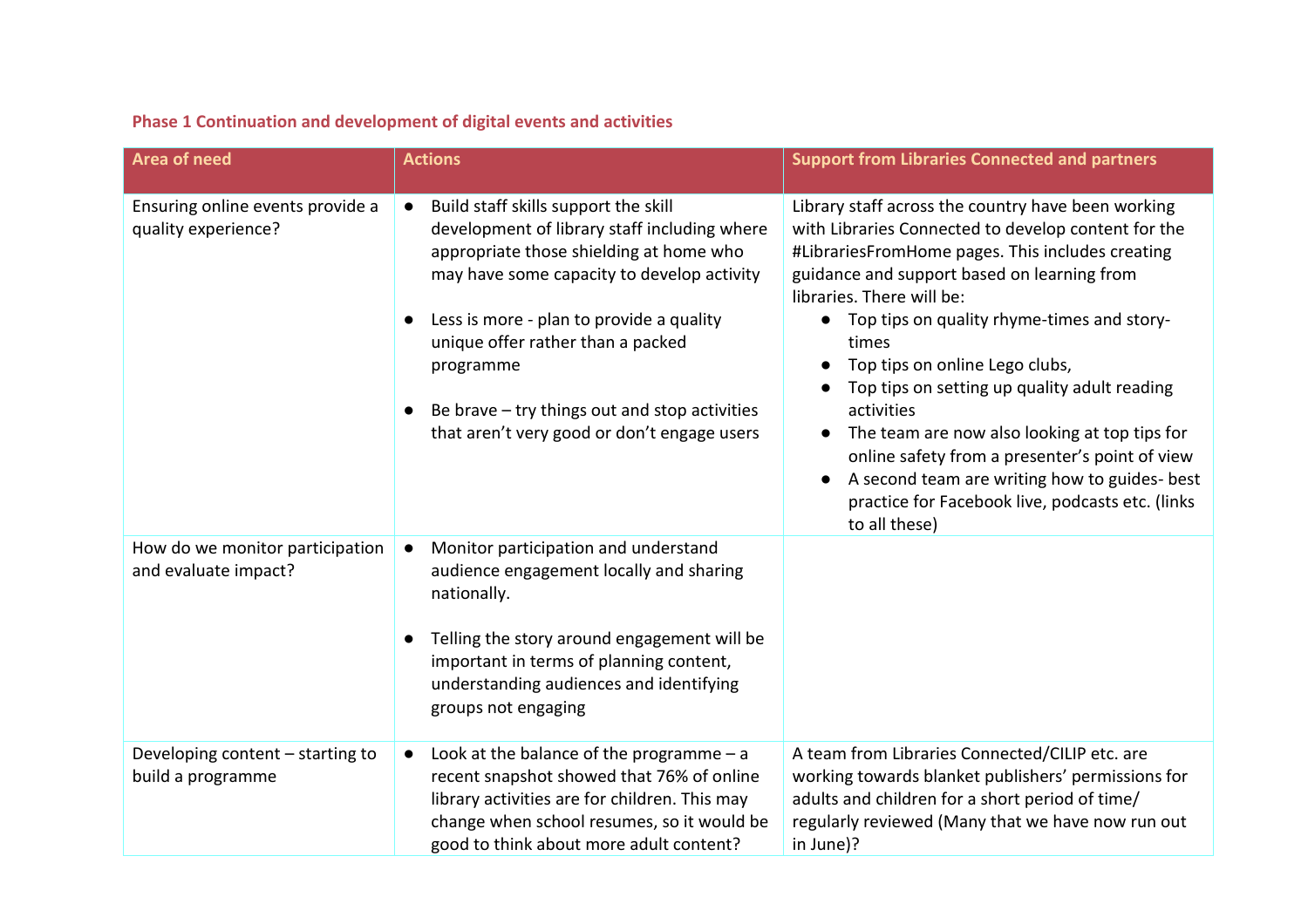| <b>Area of need</b> | <b>Actions</b>                                                                                                                                                                          | <b>Support from Libraries Connected and partners</b>                                                                                                                                                                 |
|---------------------|-----------------------------------------------------------------------------------------------------------------------------------------------------------------------------------------|----------------------------------------------------------------------------------------------------------------------------------------------------------------------------------------------------------------------|
|                     | Are there key adult events that could be run<br>$\bullet$<br>to reach targeted priority audiences or<br>address locally identified needs - e.g.<br>wellbeing, job clubs etc?            | Ensuring libraries continue to celebrate the big<br>national events book and cultural events - including<br>working with partners - Libraries Connected will work<br>with national partners running events to create |
|                     | Ensure the programme is scheduled and runs<br>at regular times                                                                                                                          | simple toolkits and social media assets                                                                                                                                                                              |
|                     | Use partnership with other cultural providers<br>$\bullet$<br>to create unique, innovative online activity.<br>NPOS commission artists to develop online<br>as well as physical content | Libraries Connected is creating our own national<br>content and event opportunities to make available to<br>libraries?                                                                                               |
|                     | Work through partners to engage audiences                                                                                                                                               |                                                                                                                                                                                                                      |
|                     | Share more live and recorded events<br>between library services regionally or<br>nationally to create an inspiring programme?                                                           |                                                                                                                                                                                                                      |
|                     | Invite the community to collaborate with you<br>$\bullet$<br>on events and programming                                                                                                  |                                                                                                                                                                                                                      |
|                     | Explore how you can build interactivity into<br>online events - e.g. feedback on Facebook<br>Live etc                                                                                   |                                                                                                                                                                                                                      |

# **Equalities and access issues**

- Consider areas where broadband functionality might be an issue and determine which platforms will be easiest to access
- Think about formats is some material better in just audio moving away from so much screen time
- Addressing digital exclusion.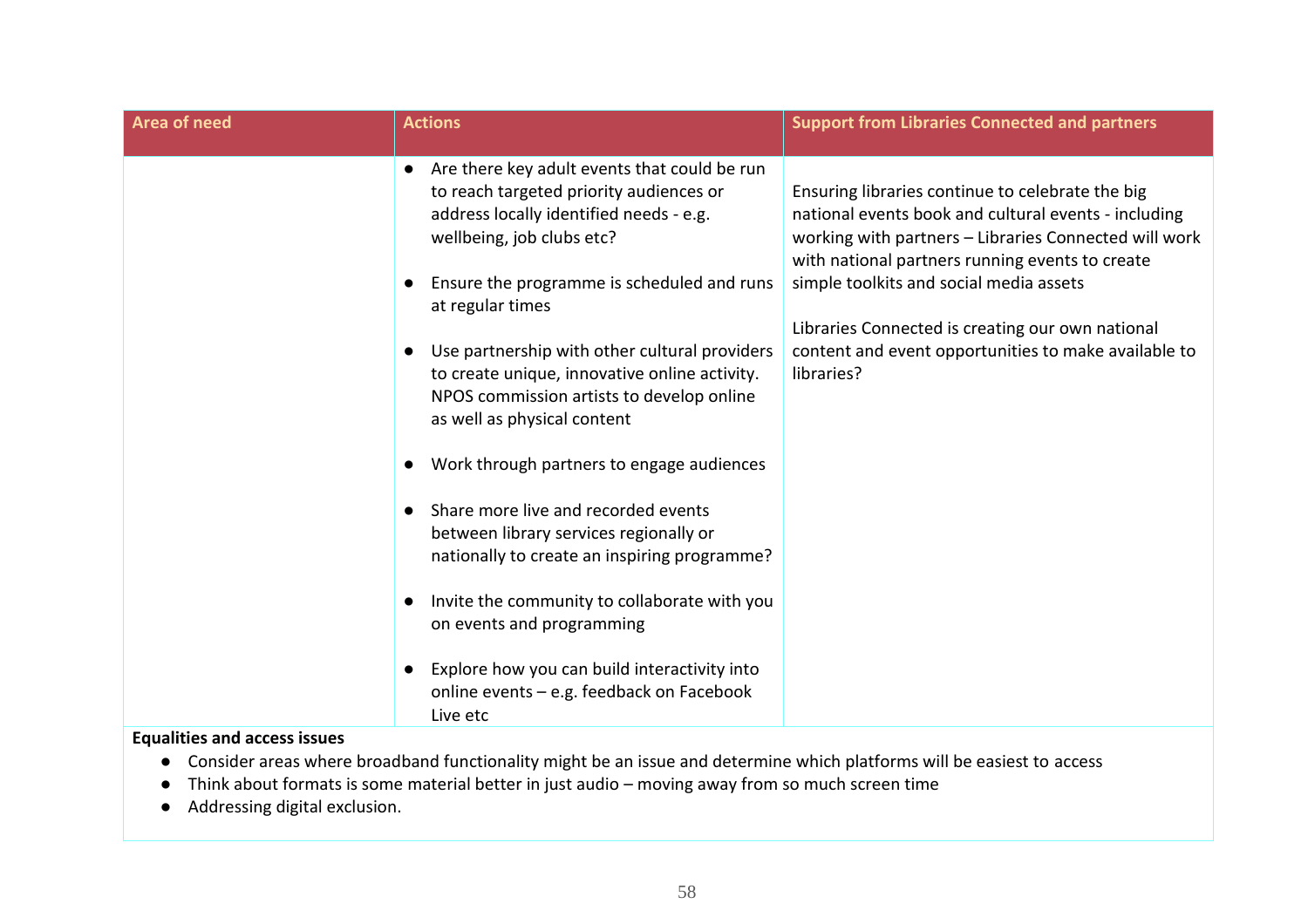| <b>Question</b><br>considered               | <b>Identified risks</b>                                                      | <b>Suggestions for mitigation</b>                                                                                                                                                                                                                                                                                    | <b>Opportunities for service</b><br>development                                                                       | <b>Dependencies</b> |
|---------------------------------------------|------------------------------------------------------------------------------|----------------------------------------------------------------------------------------------------------------------------------------------------------------------------------------------------------------------------------------------------------------------------------------------------------------------|-----------------------------------------------------------------------------------------------------------------------|---------------------|
| <b>Ensuring Events</b><br>can be run safely | Events bringing<br>people together<br>brings social<br>distancing challenges | Events only taking place in the largest<br>$\bullet$<br>libraries to begin with, and only<br>where social distancing can be<br>maintained. If space does not permit<br>this, could libraries consider<br>delivering events in larger local<br>venues where it would be safer<br>Keep events small scale and run them | Developing and sharing<br>effective strategies for<br>integrating online and<br>physical activities and<br>promotions |                     |
|                                             |                                                                              | in closed libraries.<br>All events pre-booked and ticketed -<br>limiting numbers to ensure social<br>distancing,                                                                                                                                                                                                     |                                                                                                                       |                     |
|                                             |                                                                              | Timed entry, avoiding anything that<br>involves sharing equipment                                                                                                                                                                                                                                                    |                                                                                                                       |                     |
|                                             |                                                                              | Using outdoor spaces when the<br>weather allows for borrowing and<br>some activity?                                                                                                                                                                                                                                  |                                                                                                                       |                     |
|                                             |                                                                              | If events remain online, can they<br>$\bullet$<br>integrated with a physical offer e.g. -<br>doing SRC online, borrowing physical<br>books from the library even by order<br>and collect                                                                                                                             |                                                                                                                       |                     |

# **Phase 2: Initial preparation for small scale physical activities**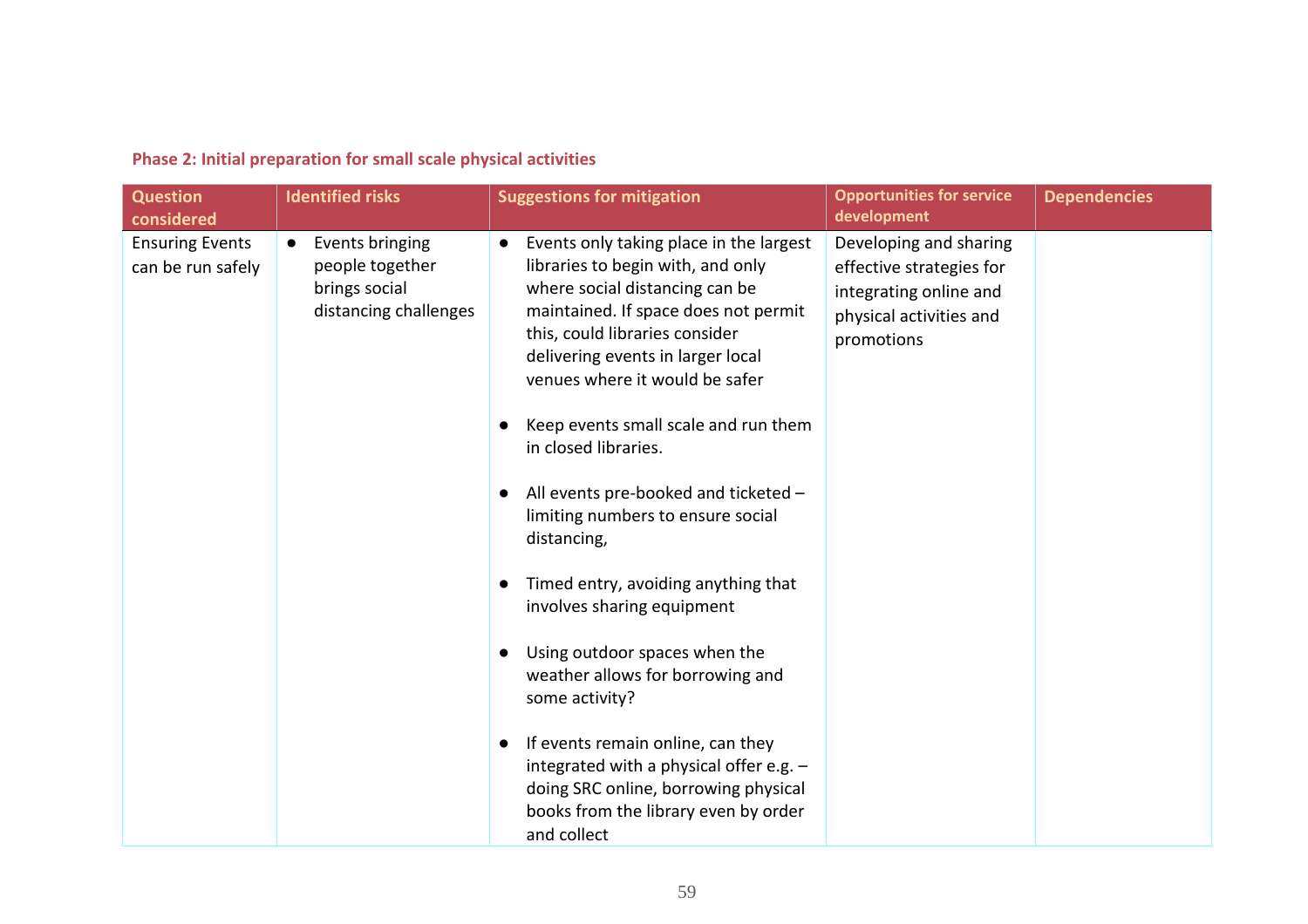| <b>Question</b><br>considered | <b>Identified risks</b>                                                                                                                                             | <b>Suggestions for mitigation</b>                                                                                                                                                                                                                     | <b>Opportunities for service</b><br>development | <b>Dependencies</b> |
|-------------------------------|---------------------------------------------------------------------------------------------------------------------------------------------------------------------|-------------------------------------------------------------------------------------------------------------------------------------------------------------------------------------------------------------------------------------------------------|-------------------------------------------------|---------------------|
|                               |                                                                                                                                                                     | Book displays in libraries that people<br>can borrow as part of regular library<br>visits to complement events online                                                                                                                                 |                                                 |                     |
|                               | Different groups have<br>different<br>vulnerabilities                                                                                                               | Avoid bringing groups into libraries<br>$\bullet$<br>together<br>Different opening times for different<br>people<br>Unaccompanied children - some<br>libraries are temporarily raising the<br>age limit for this                                      |                                                 |                     |
|                               | Consider who the<br>priority groups for<br>events should be                                                                                                         | Should libraries prioritize events and<br>activities that support specific groups<br>in need $-e.g.$ should they be events<br>that focus on supporting people with<br>mental health issues, and<br>economic/job seeking/small business<br>challenges? |                                                 |                     |
| Equality and<br>access issues | How can libraries<br>$\bullet$<br>support isolated<br>$people - still$<br>shielded, or unable to<br>get to libraries, or to<br>bring small scale,<br>number-limited | Develop a plan to integrate small<br>scale physical events with live<br>streaming or filmed events so that<br>other people can join in remotely<br>Is there learning from the Reading<br>Friends initiative in Staffs? Etc. to                        |                                                 |                     |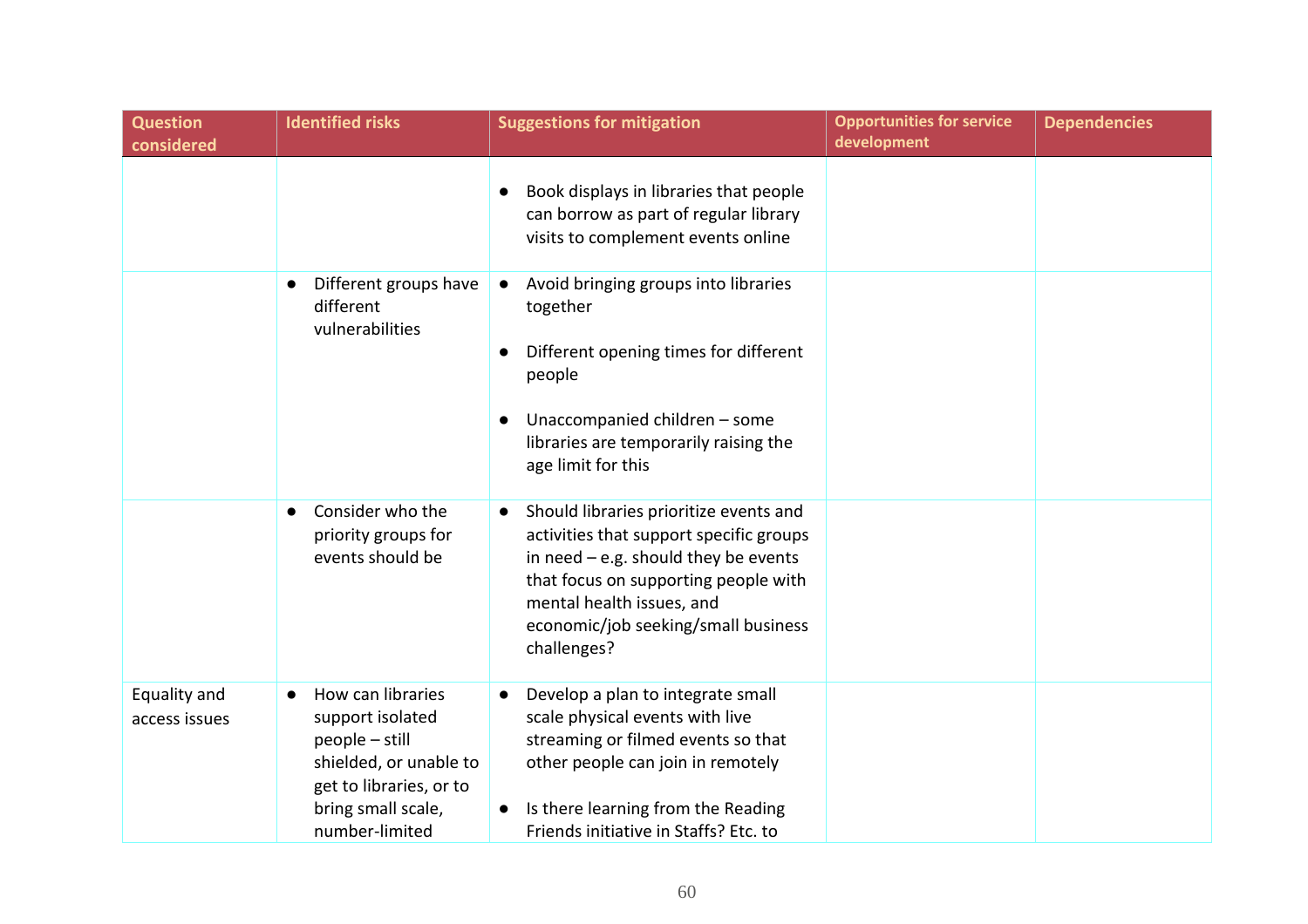| <b>Question</b><br>considered                                                                                       | <b>Identified risks</b>         | <b>Suggestions for mitigation</b>                 | <b>Opportunities for service</b><br>development | <b>Dependencies</b>                |
|---------------------------------------------------------------------------------------------------------------------|---------------------------------|---------------------------------------------------|-------------------------------------------------|------------------------------------|
|                                                                                                                     | events to a wider<br>audience   | make contact with people who are<br>still at home |                                                 |                                    |
| Many people will<br>want and need to<br>take part in<br>physical events<br>but will be<br>concerned about<br>safety | Lack of community<br>confidence | Ensure all safety measures are adhered to         | Work on national<br>promotional campaign        | Govt guidance on<br>safe reopening |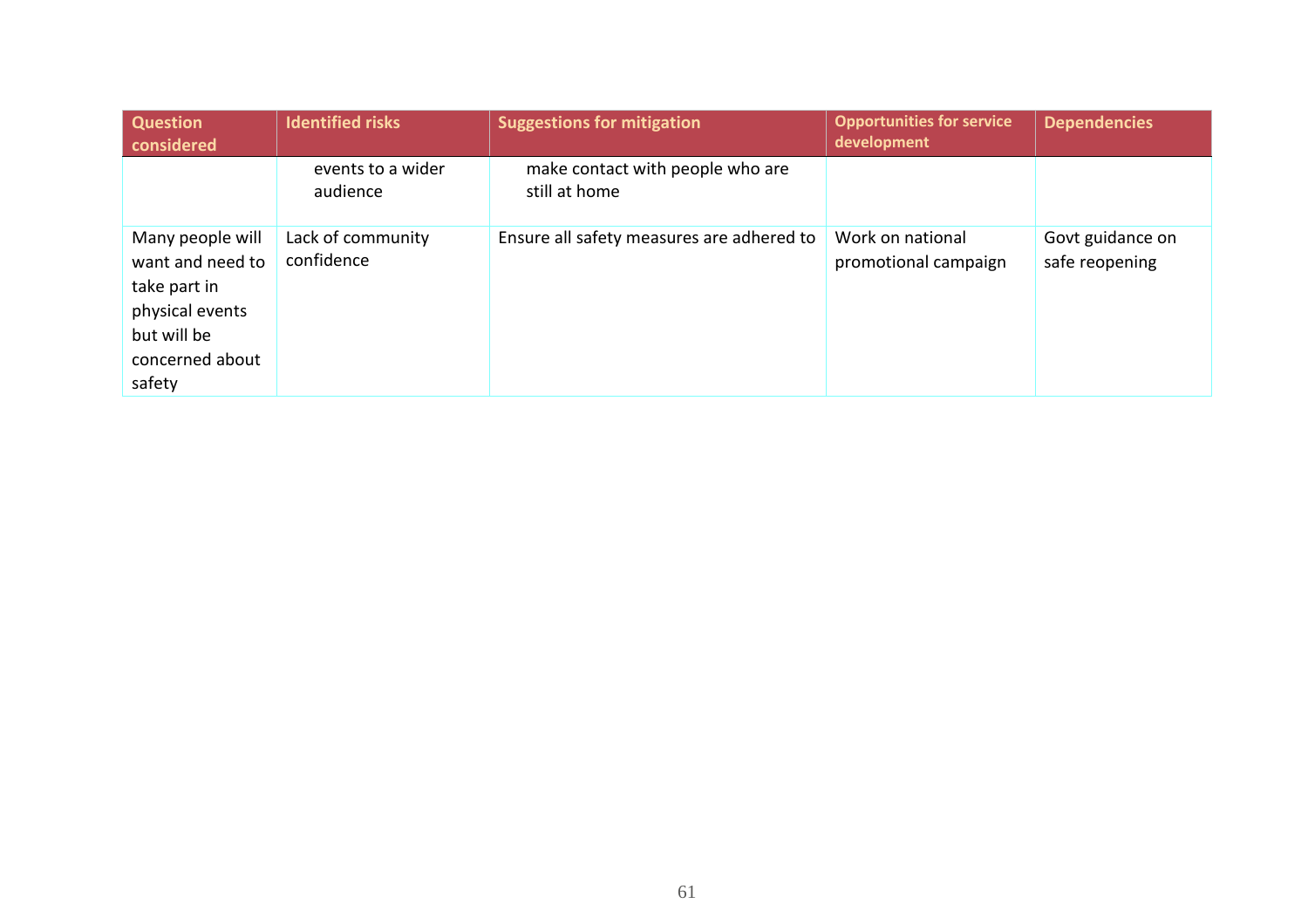## **APPENDIX F: SUSTAINING THE DIGITAL OFFER**

### **Introduction**

The COVID-19 crisis and the associated closing down of libraries has been a catalyst for rapid development of libraries' digital offers. This has been a great opportunity to bring in virtual and digital alternatives for existing services – such as child focussed events through Facebook, as well as introducing a large number of people to existing digital services, such as the digital content offer through eBook and eAudio aggregators.

### **Key challenges to consider**

The key challenges ahead include:

- $\bullet$  Accessibility there are still 1.5 million people without access to the internet in their homes. While there are projects in place (Devices.now for example) the scale does not come close to meeting the need. There is also likely to be a significant overlap between the people without access to digital services and those who are more vulnerable both in terms of social vulnerability and health, and it is likely that they may have their movement and access to physical spaces restricted over a significant period of time – months and potentially years.
- Staff skills to create digital content and to support users in accessing content.
- The broadcast nature of a lot of the digital offer while there has been an explosion of library content that members and wider users can access over the past weeks, the level of two way interaction and digital engagement has been slower to increase. This is understandable as this takes more time and planning, so has not been a focus in the initial crisis response, there is a need to consider this as we develop further.
- Coherence of digital and physical offers as the physical space reopens how can the digital offer complement the physical offer and provide an integrated experience for users, and how can this be used to minimise use of physical spaces while there are restrictions on capacity because of social distancing and staff availability.
- $\bullet$  Funding impacts particularly with digital content as a significant part of physical purchasing has been redirected to spend on digital content and delivery. This increased digital spend needs to be maintained as a significant proportion of library use will still need to be outside the physical spaces – so the expected cost of delivery over the year is likely to be higher while there is an identified loss of income from the library closures.

### **Risks/operational issues**

Operational issues have been broken into the following areas:

- Digital content specifically eBooks / e-audio / e-comics / e-magazines.
- Online activities the Rhyme-times on Facebook / virtual book groups etc.
- Online resources for example Access to Research and Ancestry.com how/can we provide home access to these.
- Accessibility ensuring that people can access the service equipment / connectivity / skills.
- Discoverability how do people find the content (this aspect may merge with Single Digital Presence at some point)?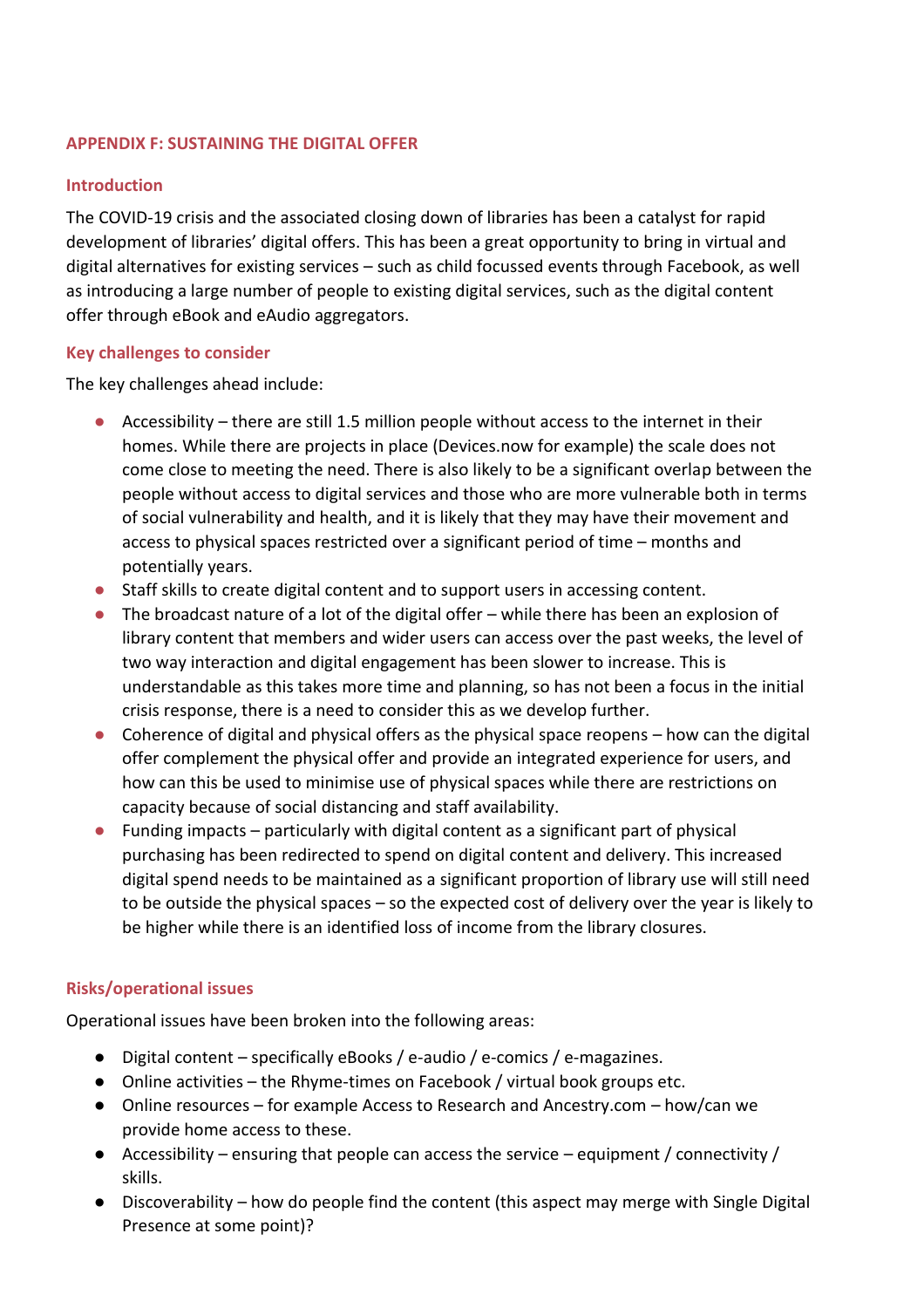| <b>Operational</b><br>area | <b>Specific</b><br><b>issue</b> | <b>Risk</b>                                                              | <b>Suggestions for</b><br>mitigation                                                                         | <b>Actions needed to</b><br>be support<br>mitigation                                                                                                  | <b>Opportunities</b><br>for service<br>development                                                                                      | <b>Dependencies</b> |
|----------------------------|---------------------------------|--------------------------------------------------------------------------|--------------------------------------------------------------------------------------------------------------|-------------------------------------------------------------------------------------------------------------------------------------------------------|-----------------------------------------------------------------------------------------------------------------------------------------|---------------------|
| Digital<br>content         | Ongoing<br>demand for<br>eBooks | Cost of meeting<br>demand not feasible<br>Range of titles limited        |                                                                                                              | Improve licensing<br>model<br>Pressure on<br>publishers to<br>increase access                                                                         | Work together<br>to develop a<br>systematic<br>approach to<br>data<br>gathering.<br>Permission<br>and disclosure<br>from<br>aggregators | eBooks group        |
| Online<br>activities       | Maintain<br>local angle         | Loss of local<br>connection with<br>library members as                   | Ongoing local<br>content plan -<br>possible regional<br>coordination                                         | Support to<br>individual libraries -<br>each Regional group<br>to discuss whether<br>to coordinate there                                              | More<br>workforce<br>development                                                                                                        |                     |
|                            | National<br>content             | Loss of national<br>coherence and big<br>name' or high-profile<br>events | National plan                                                                                                | <b>Libraries Connected</b><br>developing a<br>national offer and<br>content to support<br>libraries, shared<br>events and promote<br>libraries events | Move into a<br>systematic<br>programme                                                                                                  |                     |
|                            | Engaging<br>people              | <b>Become broadcast</b><br>rather than<br>engagement                     | Increase<br>engagement on<br>existing services<br>where possible<br>Develop innovative<br>services that have | Build staff skills and<br>good practice in<br>two-way<br>engagement<br>Skills development<br>Creative digital skills                                  | As above                                                                                                                                |                     |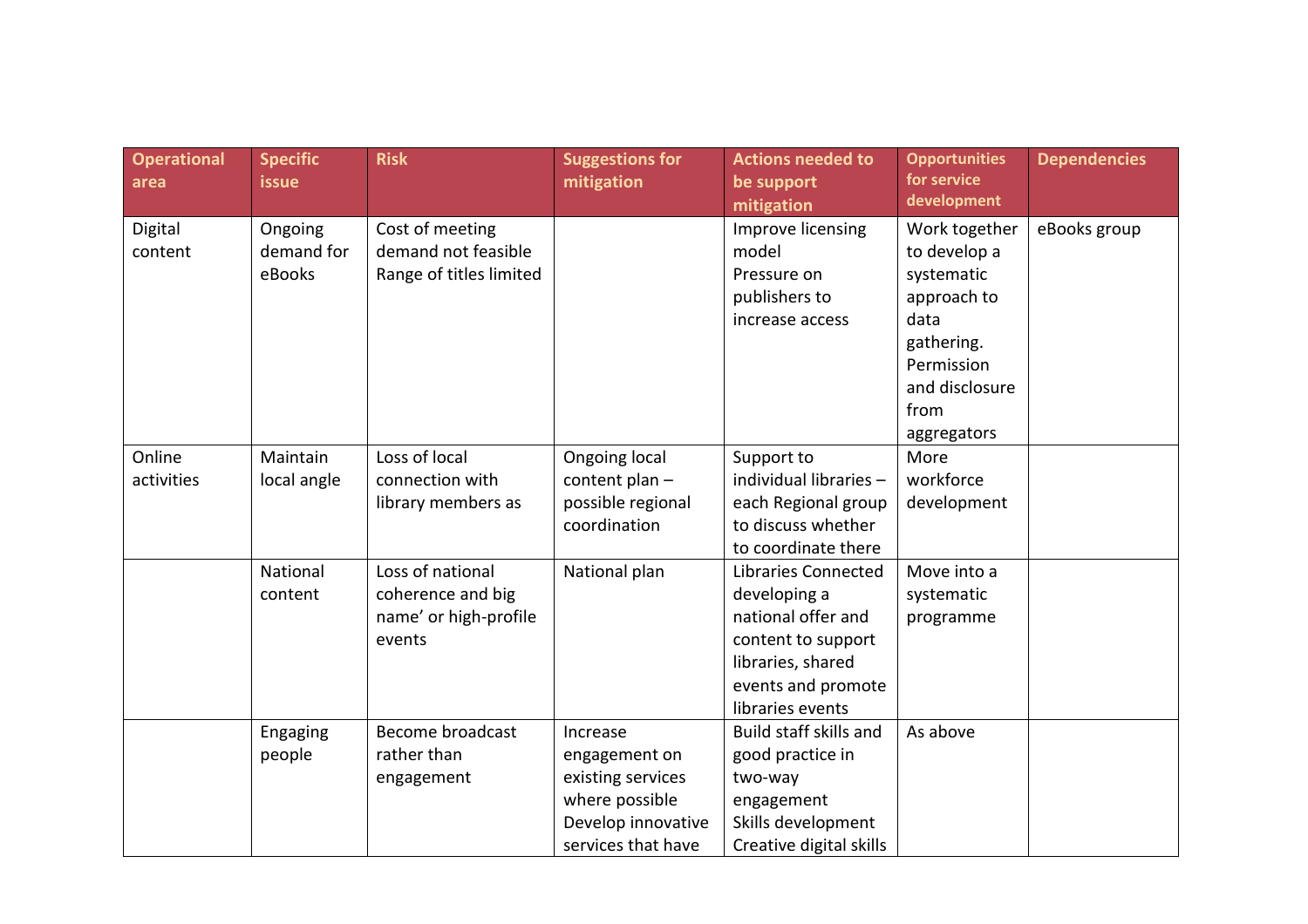| <b>Operational</b><br>area | <b>Specific</b><br><b>issue</b> | <b>Risk</b>             | <b>Suggestions for</b><br>mitigation  | <b>Actions needed to</b><br>be support | <b>Opportunities</b><br>for service | <b>Dependencies</b> |
|----------------------------|---------------------------------|-------------------------|---------------------------------------|----------------------------------------|-------------------------------------|---------------------|
|                            |                                 |                         |                                       | mitigation                             | development                         |                     |
|                            |                                 |                         | two-way                               | and informational                      |                                     |                     |
|                            |                                 |                         | engagement built                      | digital skills                         |                                     |                     |
|                            |                                 |                         | <i>in</i>                             |                                        |                                     |                     |
| Online                     | Access to                       | Loss of $access -$      | Identify which                        | Discuss with                           |                                     |                     |
| resources                  | Research,                       | immediately as library  | resources are not                     | #Librariesfromhome                     |                                     |                     |
| Making them                | Find my past                    | opening is limited,     | currently available                   | team                                   |                                     |                     |
| available at               | Ancestry                        | and long term as        | from home and                         |                                        |                                     |                     |
| home as well               |                                 | more vulnerable         | determine                             |                                        |                                     |                     |
| as in the                  |                                 | people unable to get    | potential value of                    |                                        |                                     |                     |
| library                    |                                 | to libraries in person  | negotiating for                       |                                        |                                     |                     |
|                            |                                 |                         | more access                           |                                        |                                     |                     |
|                            |                                 |                         |                                       |                                        |                                     |                     |
| Accessibility              | Content                         | People do not have      | Framework for                         | Framework to be                        |                                     |                     |
|                            | consumptio                      | access to devices       | planning supply and                   | developed - IM to                      |                                     |                     |
|                            | n                               | People do not have      | support of devices.                   | draft                                  |                                     |                     |
|                            |                                 | skills to access        | Devices.now model                     |                                        |                                     |                     |
|                            |                                 | Staff do not have       | but with wider                        |                                        |                                     |                     |
|                            |                                 | skills to support the   | sources of eqpt.                      |                                        |                                     |                     |
|                            |                                 | public in using devices | Managed by                            |                                        |                                     |                     |
|                            |                                 |                         | regional groups in a<br>shared way to |                                        |                                     |                     |
|                            |                                 |                         | ensure access in                      |                                        |                                     |                     |
|                            |                                 |                         | areas of greatest                     |                                        |                                     |                     |
|                            |                                 |                         | need                                  |                                        |                                     |                     |
|                            |                                 | People do not have      | Libraries Wi-Fi                       | Possibly addressed                     |                                     |                     |
|                            |                                 | necessary network       | networks available                    | in above framework                     |                                     |                     |
|                            |                                 | connections             | remotely                              |                                        |                                     |                     |
|                            | Content                         | Supporting people to    | Need to be able to                    |                                        |                                     | Employment and      |
|                            | engagement                      | engage digitally with   | do this remotely by                   |                                        |                                     | skills              |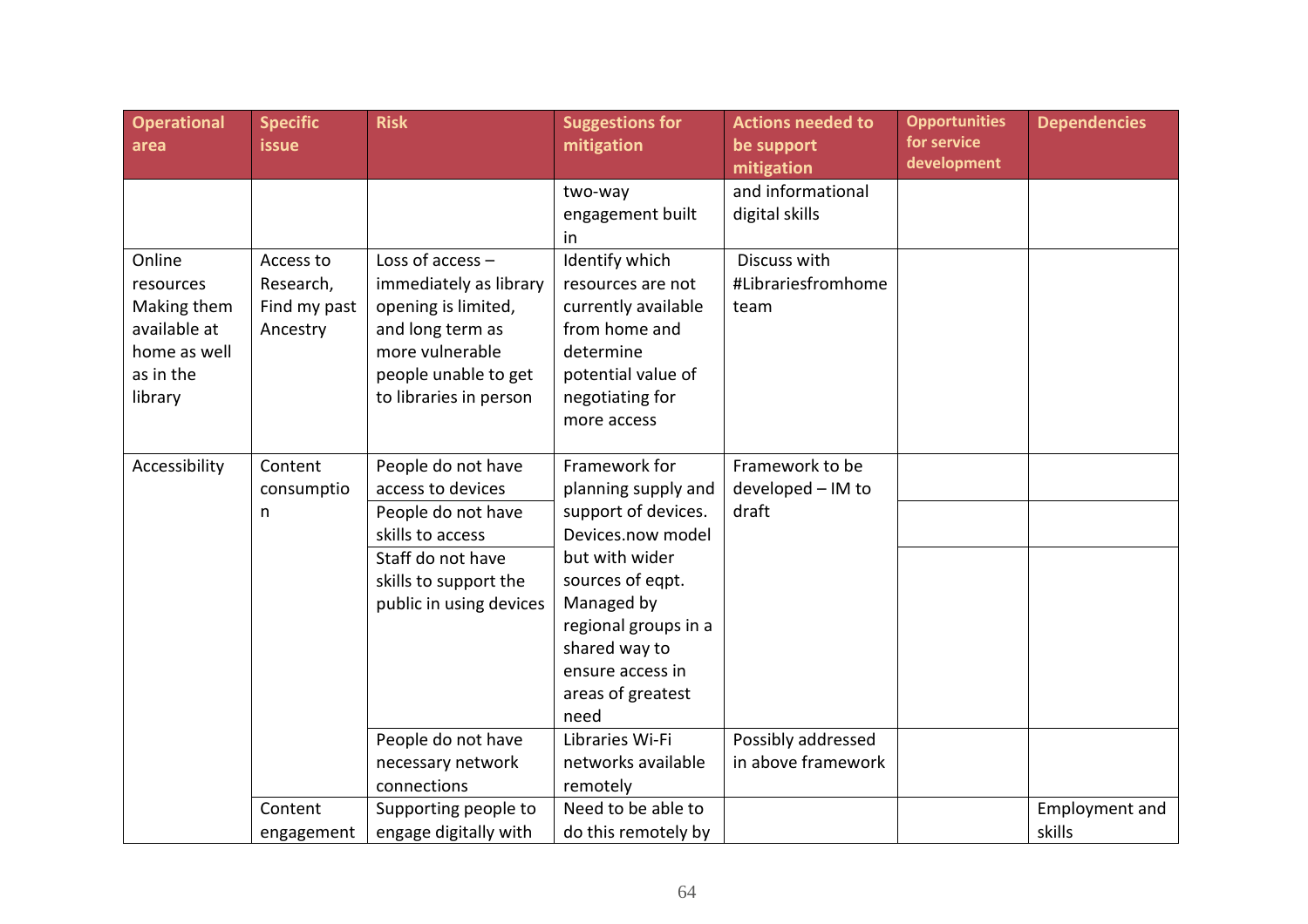| <b>Operational</b><br>area | <b>Specific</b><br><b>issue</b> | <b>Risk</b>              | <b>Suggestions for</b><br>mitigation | <b>Actions needed to</b><br>be support | <b>Opportunities</b><br>for service | <b>Dependencies</b> |
|----------------------------|---------------------------------|--------------------------|--------------------------------------|----------------------------------------|-------------------------------------|---------------------|
|                            |                                 |                          |                                      | mitigation                             | development                         |                     |
|                            |                                 | services in libraries    | exploring remote                     |                                        |                                     |                     |
|                            |                                 |                          | access to pcs                        |                                        |                                     |                     |
|                            | Content                         | Staff do not have        |                                      |                                        |                                     |                     |
|                            | creation                        | skills or resources      |                                      |                                        |                                     |                     |
|                            |                                 | needed to deliver        |                                      |                                        |                                     |                     |
|                            |                                 | classes on digital       |                                      |                                        |                                     |                     |
|                            |                                 | creation                 |                                      |                                        |                                     |                     |
| Discoverabilit             |                                 | Loss of information /    | Aggregators of                       |                                        |                                     |                     |
| у                          |                                 | consistency across       | information:                         |                                        |                                     |                     |
|                            |                                 | the different            | Libraries at Home                    |                                        |                                     |                     |
|                            |                                 | aggregators              | Libraries from                       |                                        |                                     |                     |
|                            |                                 |                          | home (Libraries                      |                                        |                                     |                     |
|                            |                                 |                          | Connected)                           |                                        |                                     |                     |
|                            |                                 | Learning from            | Clear and                            |                                        |                                     |                     |
|                            |                                 | #Librariesfromhome       | structured links                     |                                        |                                     |                     |
|                            |                                 | and local digital offers | with SDP team and                    |                                        |                                     |                     |
|                            |                                 | lost as SDP developed    | support their                        |                                        |                                     |                     |
|                            |                                 | parallel to this         | engagement with                      |                                        |                                     |                     |
|                            |                                 | programme                | libraries. Share                     |                                        |                                     |                     |
|                            |                                 |                          | learning from                        |                                        |                                     |                     |
|                            |                                 |                          | #LibrariesFromHom                    |                                        |                                     |                     |
|                            |                                 |                          | e                                    |                                        |                                     |                     |
|                            |                                 |                          | Comms plan-links                     |                                        |                                     |                     |
|                            |                                 |                          | to comms group                       |                                        |                                     |                     |
|                            |                                 |                          | Thinking about                       |                                        |                                     |                     |
|                            |                                 |                          | advertising-                         |                                        |                                     |                     |
|                            |                                 |                          | maybe on TV to                       |                                        |                                     |                     |
|                            |                                 |                          | reach the widest                     |                                        |                                     |                     |
|                            |                                 |                          | audience                             |                                        |                                     |                     |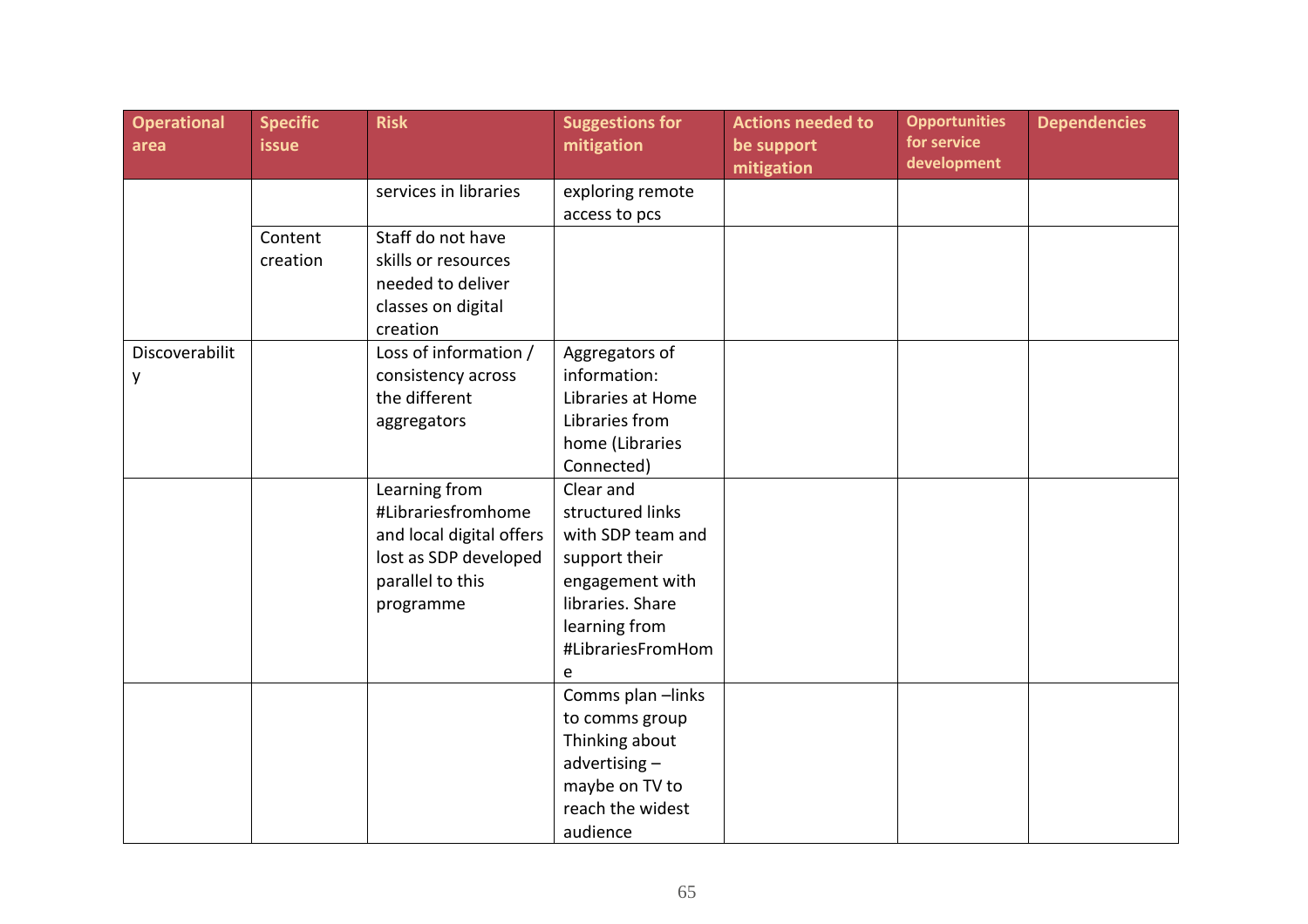# **Checklist**

# Equalities considerations

Accessibility:

- $\checkmark$  Access to devices
- $\checkmark$  Access to networks
- $\checkmark$  Access to skills where needed
- ✓ All platforms accessible to screen readers and other assisted devices
- ✓ Appropriate levels of web accessibility for LA websites and any aggregators of information

## **Further reading**

*<https://www.librariesathome.co.uk/> <https://www.librariesconnected.org.uk/page/librariesfromhome>*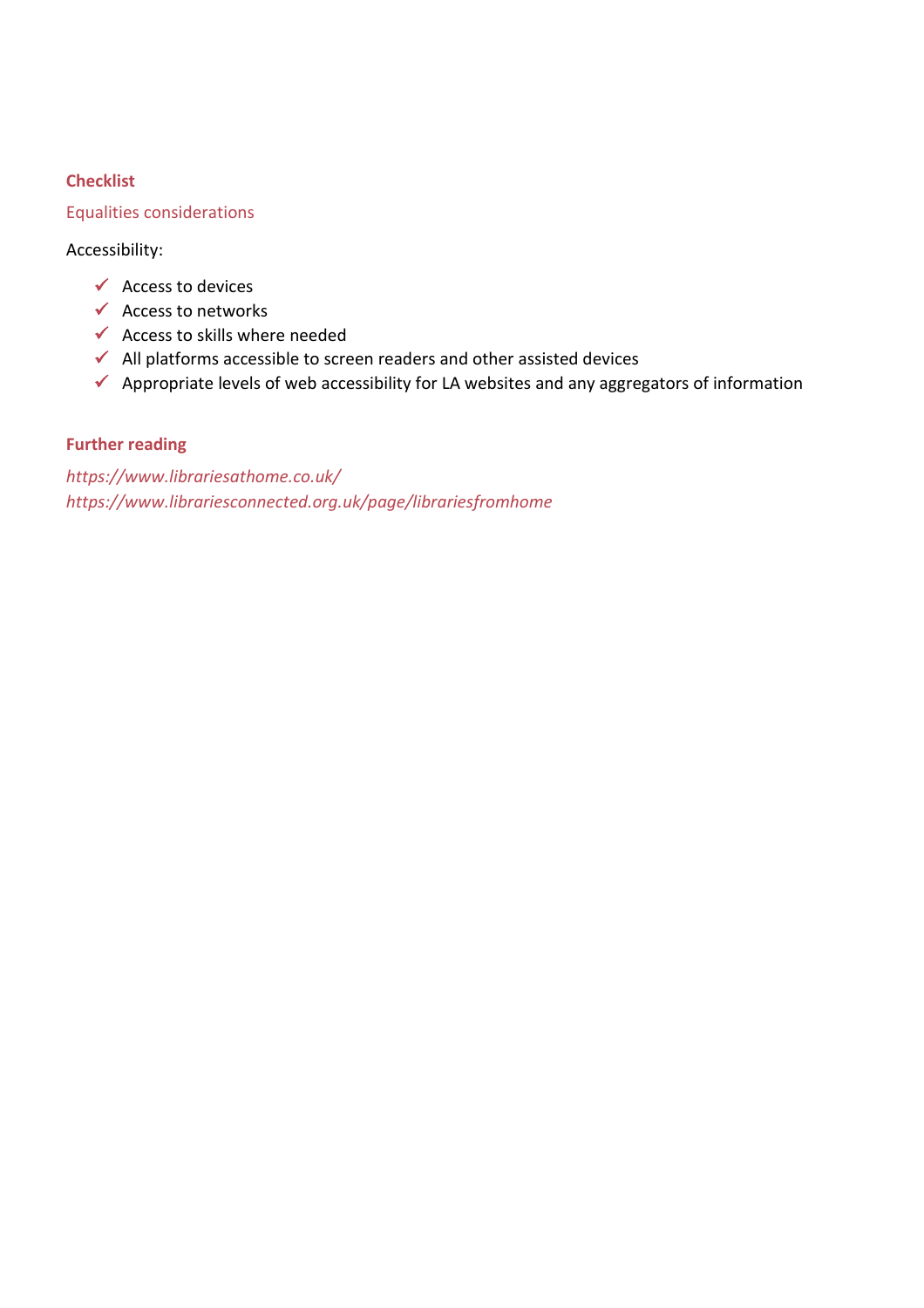## **APPENDIX G: COMMUNICATIONS TO THE PUBLIC AND ADVOCACY TO STAKEHOLDERS**

### **Purpose**

In the face of the COVID-19 crisis, libraries have rapidly redesigned their services for a society in lockdown. However, the success of these digital activities, combined with the economic stresses facing local authorities, have the potential to place many aspects of the previous library offer at risk. The purpose of this plan is twofold:

- 1. To give library managers and workers the tools they need to manage their communications with key stakeholders.
- 2. To outline the key areas of advocacy for libraries, based on the Universal Library Offer framework, to help us to recreate a comprehensive and valued service to meet the new challenges facing our communities.

### **Advocacy overview**

### Goal

To position libraries as a critical local and national partner in the re-establishment of communities across the country.

### Priority areas:

- **Economic recovery** Information and Digital Offer Job seeker support, business skills, training, volunteering, apprenticeships etc.
- **Education support** Reading / Digital and Information Offer For students who struggled to learn at home and SEND students.
- **Digital inclusion** Information and Digital Offer Supporting residents with little or no IT skills and/or no access to the Internet.
- **Isolation mitigation** Health and Wellbeing Offer Combating the harmful effects for vulnerable groups and tackling loneliness.
- **Cultural ecology** Culture and Creativity Offer Helping local artists and cultural organisations to reach an audience.

#### Audiences

- Local politicians and decision makers
- National government
- Funders and partners
- Local Enterprise Partnerships
- Library staff
- Library volunteers
- Library users
- Health services
- Schools and colleges
- Local cultural organisations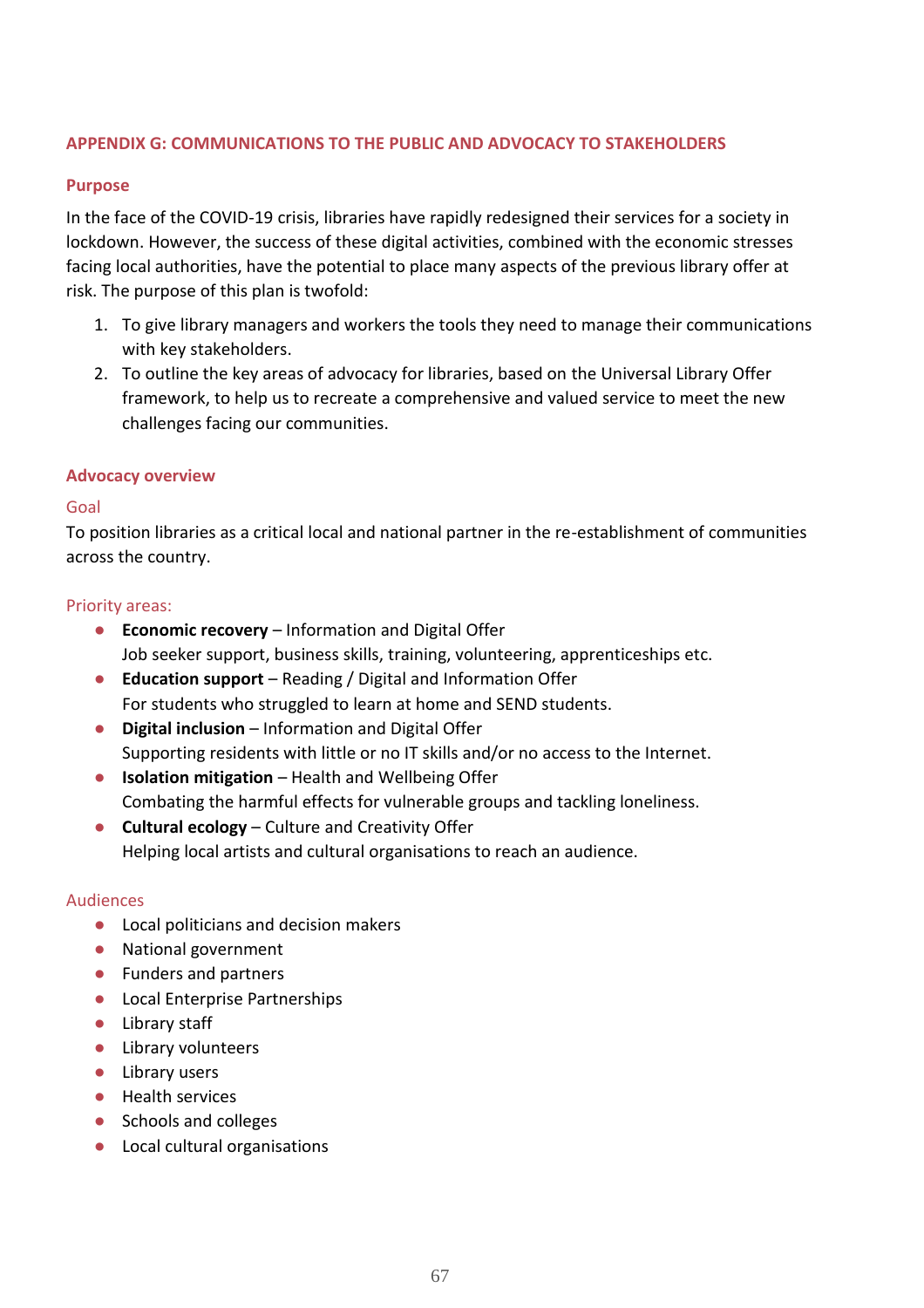## Key messages to decision makers and national partners:

- Libraries are an essential part of the UK's economic, academic and cultural recovery from the COVID-19 crisis.
- The physical library space is vital for effectively meeting the needs of the most disadvantaged and isolated in our communities.
- Our digital services, especially for ebooks, must be improved if social distancing remains in place indefinitely.

## Our approach

- 1. We will consult library users, staff and volunteers on their concerns, expectations and aspirations for libraries.
- 2. We will gather case studies and data on the impact of libraries in the priority areas.
- 3. We will negotiate with publishers and partners to improve ebooks licensing.
- 4. We will work in partnership with other sector organisations to advocate for libraries.

# **Communications for reopening**

- 1. Key principles:
	- Make sure you involve your local authority's or corporate communications team as soon as you begin to think about a communications plan for your service.
	- Consult your staff, users, and partners throughout the process of reopening to ensure that you keep on top of any emerging issues or concerns.
	- Ensure you have staff monitoring your public communications channels frequently and respond quickly to questions
	- Create a page on your website where you put all your re-opening information and link to it in the bio of all your social media accounts.
	- Really think about what you want your audience to get out of your communication and almost as important, how you want them to feel as a result e.g. confident, competent, reassured, etc.
	- Less is more. People get hundreds of notifications every day so keep your messages succinct, relevant, and easy to digest quickly.
	- Keep your messages consistent. For maximum effect, settle on a few sentences as your core message or talking points and repeat those on all your channels. Your audience will miss some of your communications so it's important to keep reiterating the key messages below and any that you agree within your local authority.
	- Tailor your approach to the channel you're using but try to keep your tone professional but light, where appropriate.
	- For social media, post your message at varying times of the day to make sure that it's seen by as many followers as possible.
	- $\bullet$  If you are introducing a new service offer (e.g. a preselected book ordering service) think about how you will brand it to ensure users understand and take up the offer.
	- Consider posting photographs online of what your venues look like with the changes made, to enable people with additional needs (e.g. Autistic Spectrum Disorder) to prepare for their visit.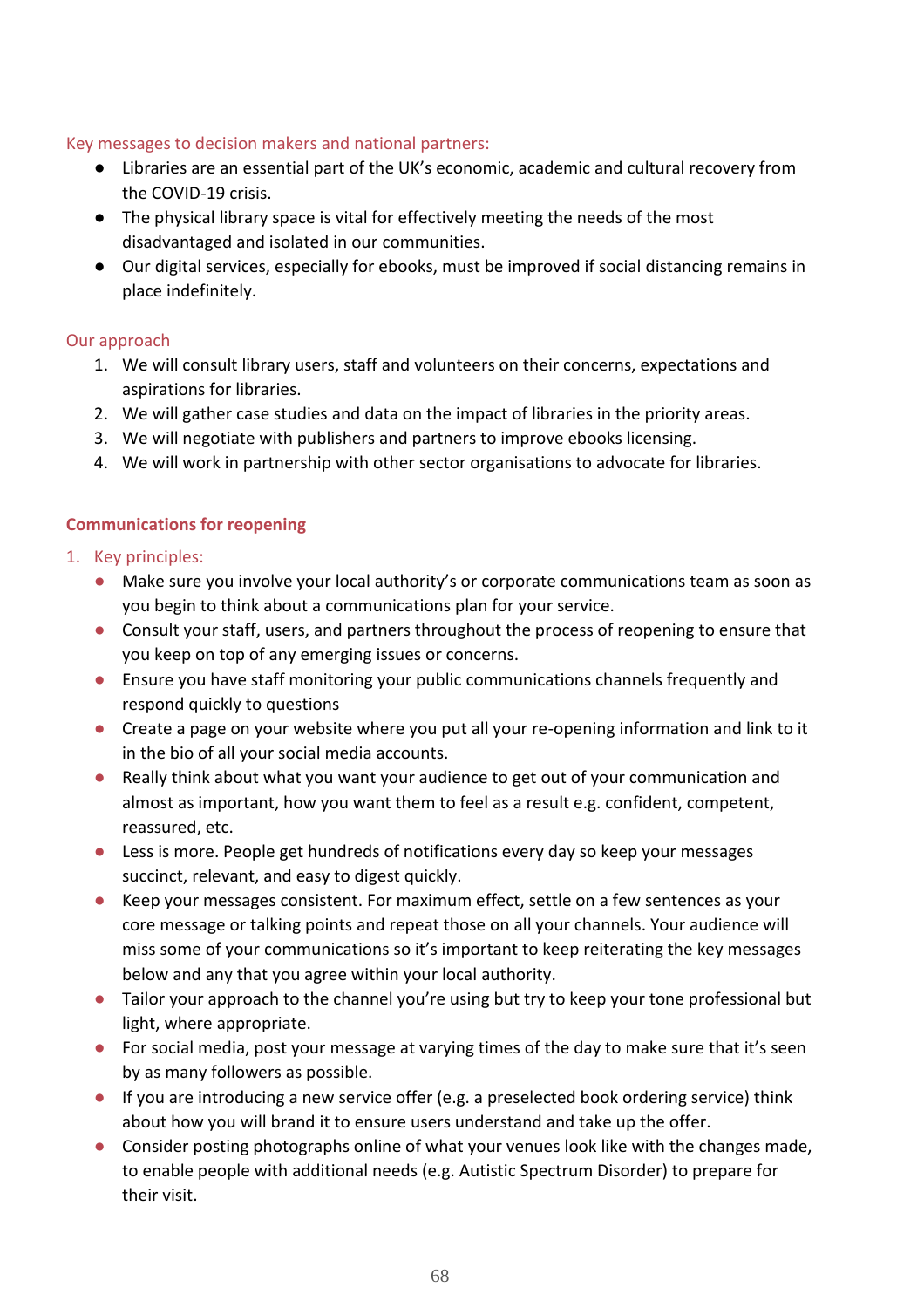- Think about the equalities impacts of the changes made and what advice or guidance you will need to provide for users who might be adversely impacted.
- Proofread!
- 2. Key messages to staff, volunteers, users, and local partners:
	- The safety and health of our staff, volunteers and users is our primary concern.
	- We will reintroduce our services gradually, in line with the latest public health advice.
	- Together we can recreate our services to meet the challenges of our new reality.
- 3. Communications lines about services to users (these can also be used for social media)

These lines and those in the next section are designed to 'pick and mix', so that you can use the messages that are relevant to your service now but also have some that may come into play at a later stage.

## **General**

- Where possible, we will prioritise the reopening of services which can address the inequalities caused or amplified by the lockdown (e.g. digital exclusion).
- Our libraries might look and feel quite different when they reopen. These changes have been made to protect the safety of our staff, volunteers and users.
- Please check our website for the latest information before you visit.

### **Browsing and loans**

- We know that one of the joys of libraries is being able to browse our shelves and discover new books. However, we must put your safety first which means that we are only able to issue reserved/preselected books at present.
- Reserving items in advance allows us to make sure that these have been quarantined and sanitised, in line with public health advice, to help limit the spread of the virus.
- However, quarantining may also lead to delays in your reserved items becoming available so we are asking you to be patient if your books take a bit longer during this time – we are committed to making sure that you and our staff are safe.
- We cannot quarantine or sanitise newspapers, magazines, and some reference materials so these will be unavailable until we can be sure that they do not risk spreading the virus.
- Books can be reserved online or on the telephone and during these early stages, these can be picked up at a single collection point in the library.

### **Browsing and social distancing**

- We've only been able to reopen library buildings on the condition that social distancing measures are put in place to help keep everyone in our community safe, in line with the latest public health advice.
- As a result, we've had to alter the layout of the library to allow people to remain 2m apart (or 1m with mitigations where 2m is not viable) and close some areas where it's just not possible for people to maintain this distance.
- We also have to limit the number of people who are in the library at any given time and which may lead to some queues outside, and limits on browsing time inside, during busy periods.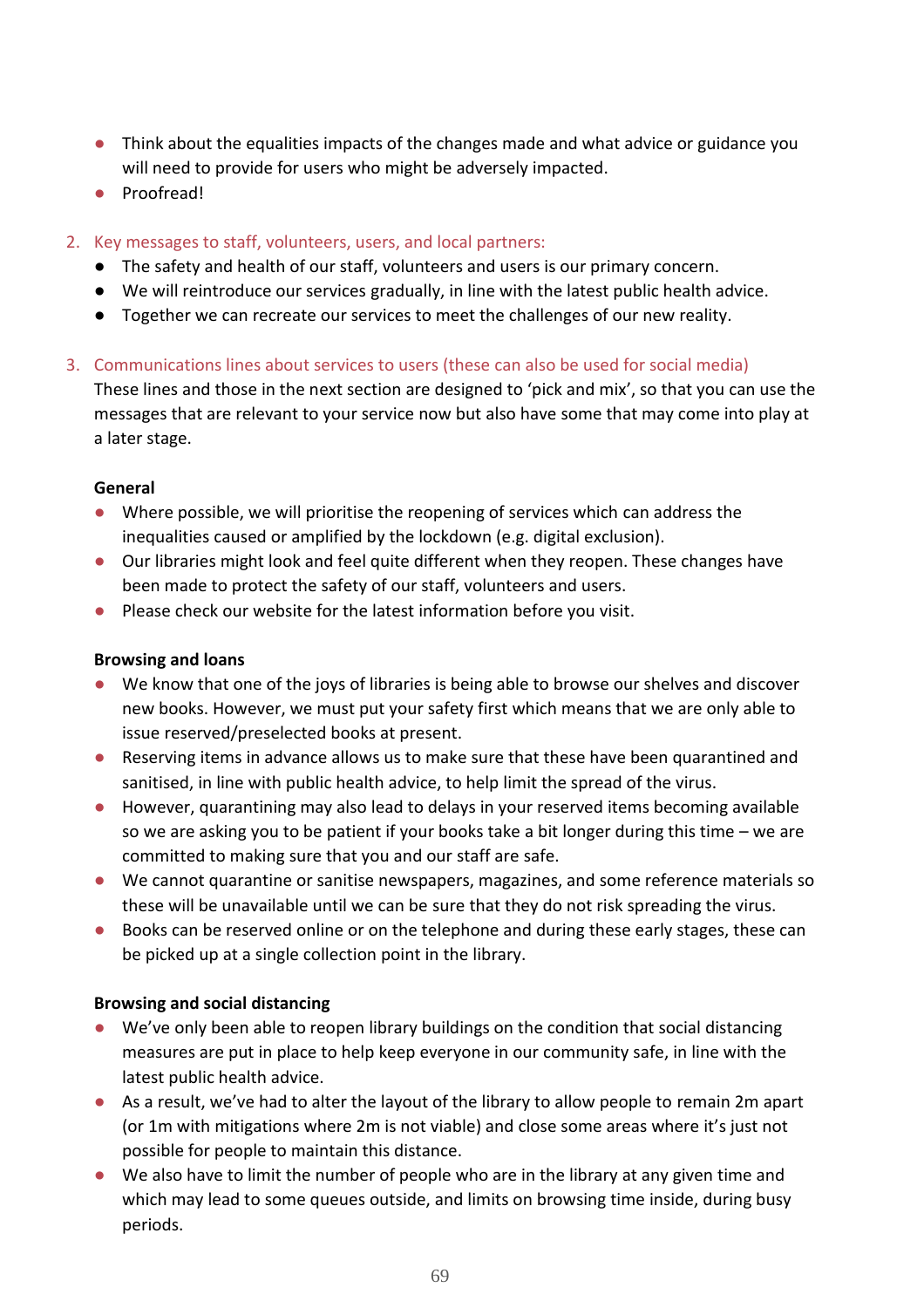- If you have additional needs (for example you are unable to stand to queue for a long period or cannot complete your browsing within the allocated time) please speak to a member of our team who will be happy to help you.
- Unfortunately, some of our libraries are simply too small to reopen at this stage because people will not be able to maintain a safe distance from each other.

## **Events and activities**

- We will continue to bring you our programme of online events and activities as we gradually reintroduce services in our buildings.
- We are working to provide live events and activities again as soon as we can be sure it's safe for everyone involved.

## **The future**

● The COVID-19 situation is evolving all the time and we will continue to shape our response to meet current needs and safety requirements, in partnership with our communities.

Libraries have been serving their communities for a long time and we have a proven track record of rapidly adapting to ensure that local people and communities receive the support they need.

## 4. Communications lines about services to staff

## **PPE and sanitising**

- We know that coming into greater contact with the public is a significant concern for us all. Full risk assessments will be carried out with workers and unions, and control measures established as identified in the risk assessments.
- If individual risk assessments identify that PPE is necessary, it will be provided and support given to staff to ensure it is used correctly and that the other control measures are also observed.
- The COVID-19 virus can remain on items covered in plastic for up to 72 hours and a cardboard or paper cover for up to 24 hours. So, all returned items must be isolated for this period before being reissued.

### **Social distancing**

- We will ensure that all browsing can be strictly managed within social distancing guidance through limiting the number of people who enter the library and the time they spend inside.
- We will alter and manage our computer and IT space in line with current social distancing guidelines.
- We have no plans to introduce group activities until, in consultation with you, we are sure that these can be managed safely.

### **Risk assessments**

- Risk assessments will be carried out by management, agreed corporately and published.
- However, it is important that all staff can carry out dynamic risk assessments when necessary as senior members of the team may not always be available. We will make sure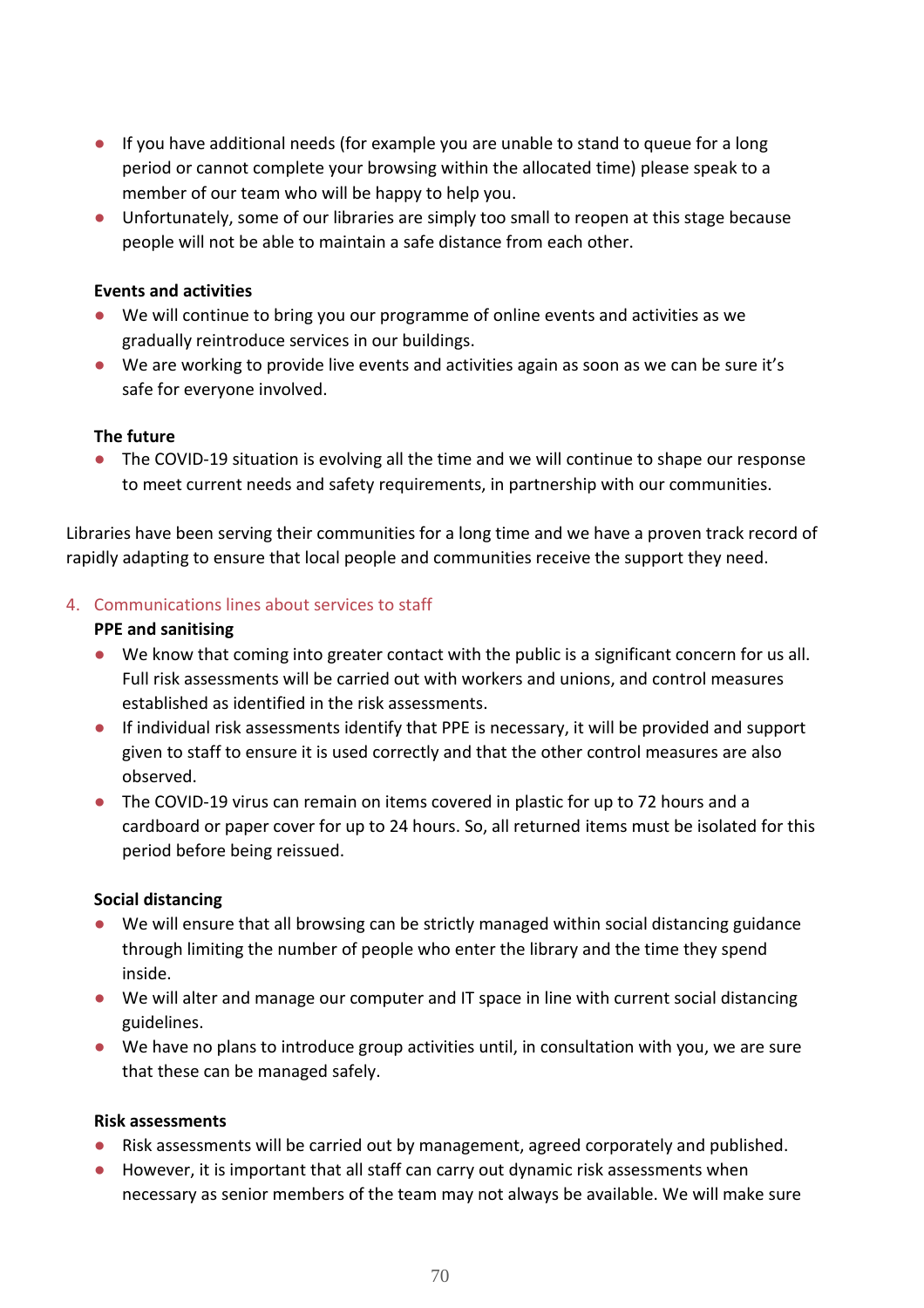that you are given the information and training that you need to be able to do this but do remember to check first if there is an existing one in place.

● We will be working closely with our health and safety team and as services are gradually reintroduced, we will have regular weekly reviews with you about how things are working until you are satisfied that these are no longer needed.

# 5. Charter for staff

We are committed to ensuring the health and safety of all our staff and users at all times. We all have a part to play to ensure that our libraries can remain open safely to serve our community.

- We will not come into work if we are unwell or if we should be self-isolating after being exposed to someone with the virus, in line with public health guidance
- We will go straight home if we feel unwell
- We will always respect and maintain social distancing when in and out of work
- We will leave workstations clear and wiped down at the end of the day
- We will regularly wash our hands for 20 seconds, in line with NHS guidelines
- We will ensure that appropriate risk assessments are in place, adhered to and that these are shared and reviewed regularly
- We will keep these steps under review, and if any of us have concerns, or ideas for improvement, we will raise them appropriately
- We will follow the latest guidance on quarantining books and other loaned items and sanitising computers and other IT equipment
- We will respect and value each other and follow this charter
- If we have any concerns about anyone not following these rules, we will let our manager know.

# 6. Charter for users

We are committed to ensuring the health and safety of all our staff and users at all times. We all have a part to play to ensure that our libraries can remain open safely to serve our community.

- I will not enter the library if I feel unwell or if I should be self-isolating after being exposed to someone with the virus, in line with public health guidance
- I will always respect and maintain social distancing both in and out of the library
- I will wait to be called forward when I'm at the start of the queue
- I will wash or sanitise my hands when I enter the library
- I will not remain in the library longer than the set time
- I will not enter any area of the library that is closed off to the public
- I will follow any other instructions from library staff that aim to keep us all safe
- I understand that I may be asked to leave the library premises if I do not follow the guidelines.

# 7. Managing difficult situations

When people fail to behave as asked by library staff, trying to reason with them should be your first step unless of course you feel threatened, or in any way at risk from the person or people concerned. In that instance, please follow your normal library procedure for dealing with potentially violent or dangerous situations. Managers should remind staff of these procedures.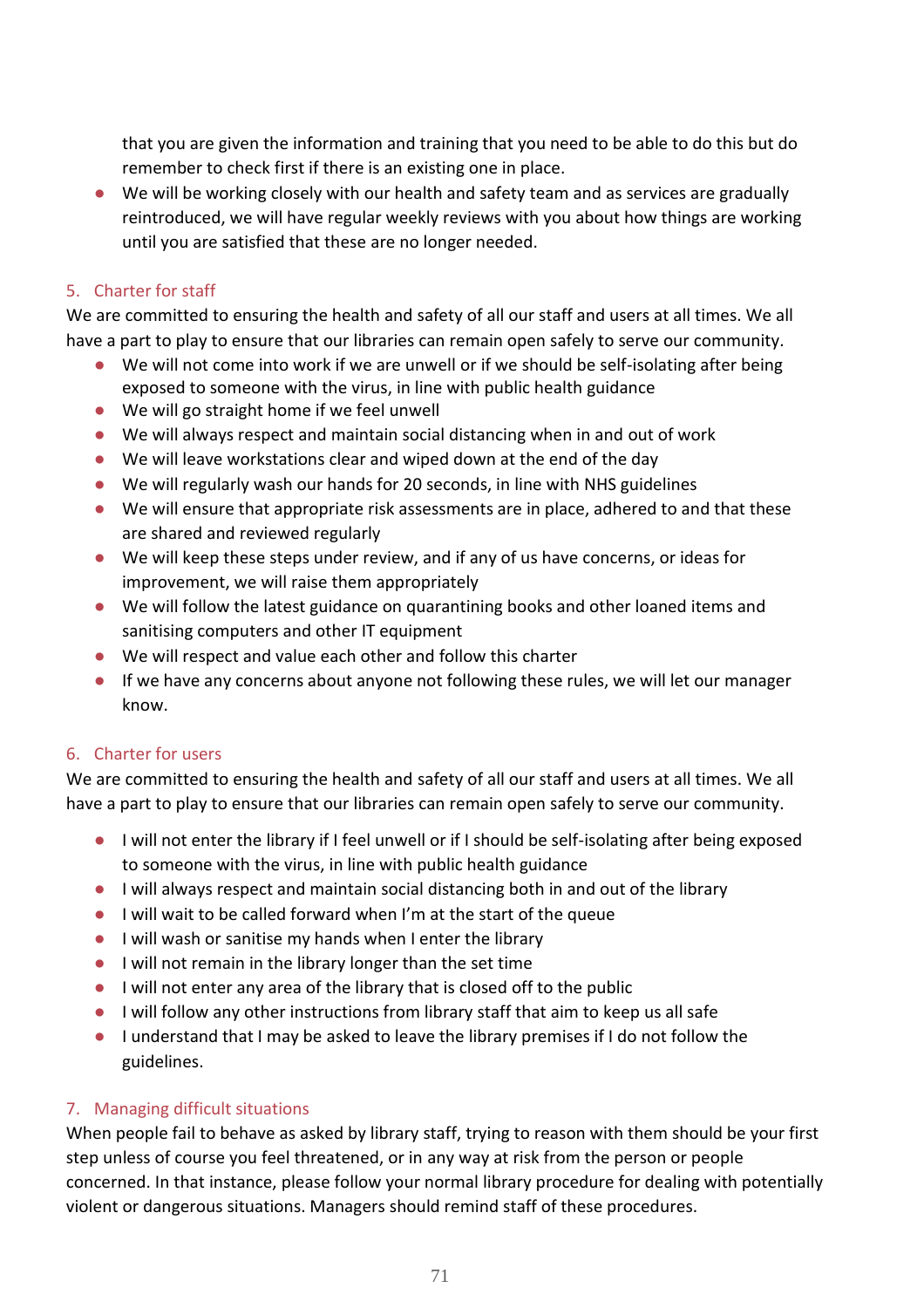However, if you feel able to manage their behaviour, begin by showing some empathy, restate the health and safety message and then politely ask them to either obey the rules or perhaps move on somewhere else.

For example:

# ● **Empathy**

I understand that you may not have seen your friends for some time / that it's really difficult when your child has been cooped up for so long / that you've been queuing a long time and it's really frustrating how long everything takes now, etc.

# ● **Health and safety**

However, our main concern is keeping everyone as safe as we can so that we can remain open for you and everyone else.

# ● **The rules**

So I'd be really grateful if can you sit at least two metres/one metre apart [whichever is relevant]/ keep your child close to you so that they don't bump into other people / choose your books quickly so that others who are waiting outside can come in, etc.